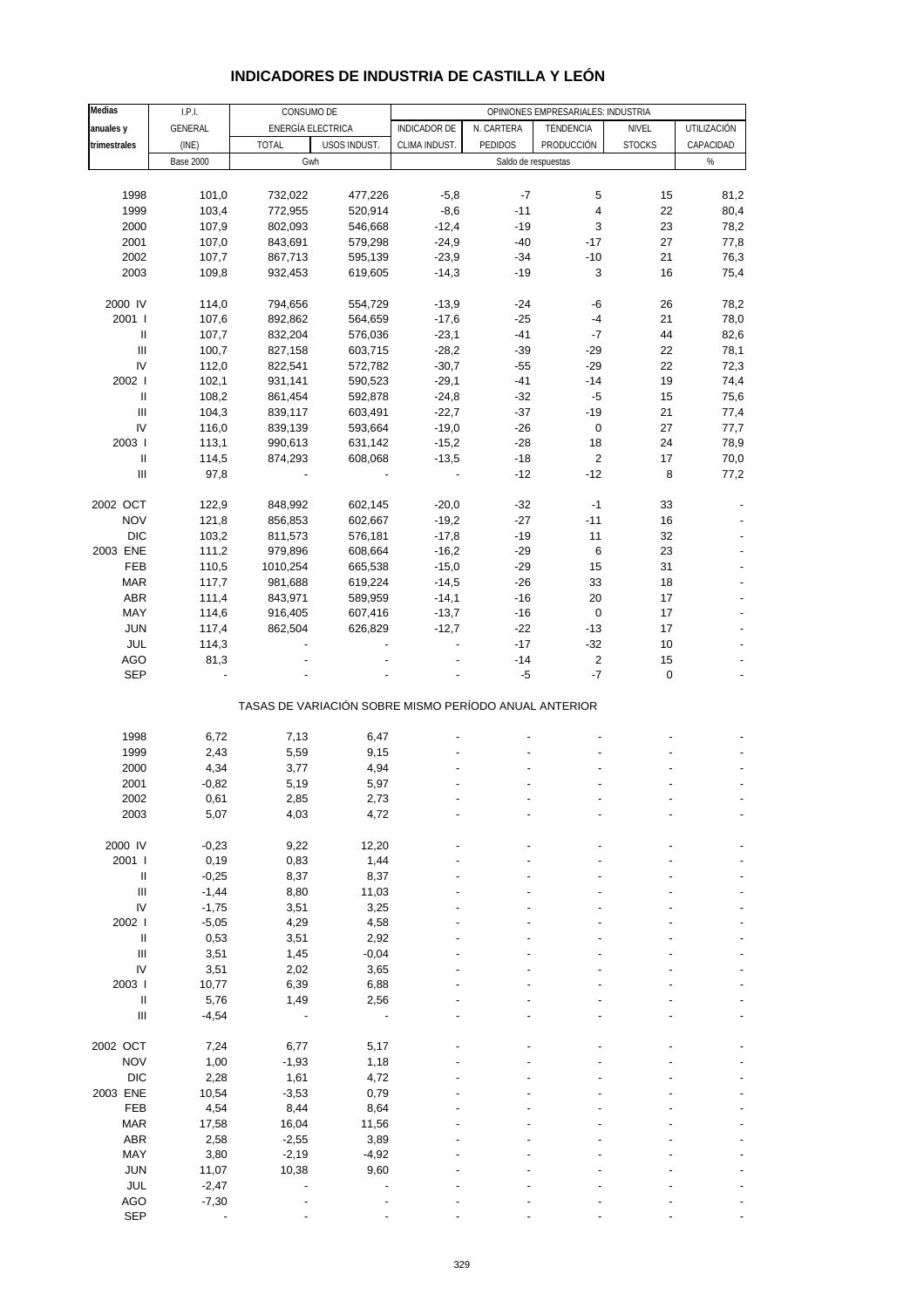# **INDICADORES DE CONSTRUCCIÓN DE CASTILLA Y LEÓN. I**

| Medias                             |              |                  | LICENCIAS: SUPERFICIE A CONSTRUIR                     |                 |              |              |                           |                          |           |
|------------------------------------|--------------|------------------|-------------------------------------------------------|-----------------|--------------|--------------|---------------------------|--------------------------|-----------|
| anuales y                          | <b>TOTAL</b> | <b>EDIFICIOS</b> | VISADOS: SUPERFICIE A CONSTRUIR<br><b>SERVICIOS</b>   | <b>OTROS</b>    | <b>TOTAL</b> |              | RESIDENCIAL               |                          | NO RESID. |
| trimestrales                       |              | <b>VIVIENDAS</b> | COMERCIALES                                           | <b>DESTINOS</b> |              | <b>TOTAL</b> | VIVIENDAS                 | COLECTIVOS               |           |
|                                    |              |                  |                                                       |                 |              |              |                           |                          |           |
|                                    |              | Metros cuadrados |                                                       |                 |              |              | Miles de metros cuadrados |                          |           |
|                                    |              |                  |                                                       |                 |              |              |                           |                          |           |
| 1998                               | 391.616      | 352.877          | 8.191                                                 | 30.547          | 316          | 282          | 279                       | 3                        | 34        |
| 1999                               | 437.027      | 376.149          | 9.619                                                 | 51.259          | 282          | 255          | 250                       | 5                        | 27        |
| 2000                               | 511.914      | 409.489          | 43.298                                                | 59.127          | 298          | 257          | 255                       | 3                        | 40        |
| 2001                               | 470.184      | 403.346          | 12.723                                                | 54.102          | 264          | 227          | 222                       | 5                        | 37        |
| 2002                               | 460.083      | 385.618          | 19.190                                                | 55.276          | 235          | 205          | 199                       | 6                        | 29        |
|                                    |              |                  |                                                       |                 |              |              |                           |                          |           |
| 2003                               | 573.410      | 490.000          | 7.708                                                 | 75.654          | 257          | 202          | 202                       | 1                        | 54        |
|                                    |              |                  |                                                       |                 |              |              |                           |                          |           |
| 2000 III                           | 451.936      | 339.518          | 51.247                                                | 61.171          | 270          | 221          | 219                       | $\boldsymbol{2}$         | 49        |
| IV                                 | 501.763      | 398.732          | 52.265                                                | 50.766          | 280          | 252          | 248                       | 4                        | 28        |
| 2001 l                             | 519.886      | 446.580          | 10.799                                                | 62.507          | 223          | 198          | 195                       | 3                        | 25        |
| Ш                                  | 504.128      | 435.597          | 9.238                                                 | 59.245          | 375          | 337          | 327                       | 10                       | 37        |
| $\ensuremath{\mathsf{III}}\xspace$ | 453.288      | 380.817          | 26.289                                                | 46.182          | 260          | 221          | 213                       | 8                        | 39        |
|                                    |              |                  |                                                       |                 |              |              |                           |                          |           |
| IV                                 | 403.433      | 350.391          | 4.568                                                 | 48.475          | 200          | 152          | 152                       | 0                        | 48        |
| 2002 l                             | 414.830      | 342.071          | 14.323                                                | 58.436          | 283          | 259          | 254                       | 6                        | 23        |
| $\ensuremath{\mathsf{II}}$         | 523.392      | 443.725          | 12.842                                                | 66.824          | 199          | 184          | 174                       | 9                        | 16        |
| Ш                                  | 469.757      | 405.580          | 29.003                                                | 35.175          | 211          | 171          | 170                       | $\overline{\mathbf{c}}$  | 39        |
| IV                                 | 432.353      | 351.095          | 20.590                                                | 60.668          | 246          | 207          | 198                       | 9                        | 39        |
| 2003                               | 498.716      | 443.141          | 7.440                                                 | 48.036          | 179          | 122          | 122                       | 1                        | 57        |
|                                    |              |                  |                                                       |                 |              |              |                           |                          |           |
| Ш                                  | 648.104      | 536.858          | 7.975                                                 | 103.271         | 489          | 442          | 442                       | 0                        | 47        |
|                                    |              |                  |                                                       |                 |              |              |                           |                          |           |
| 2002 JUL                           | 583.405      | 498.076          | 38.554                                                | 46.775          | 141          | 124          | 123                       | 1                        | 17        |
| AGO                                | 450.754      | 379.698          | 36.965                                                | 34.091          | 249          | 181          | 177                       | 4                        | 68        |
| <b>SEP</b>                         | 375.113      | 338.966          | 11.489                                                | 24.658          | 242          | 209          | 209                       | 0                        | 33        |
| OCT                                | 379.051      | 293.385          | 9.126                                                 | 76.540          | 311          | 281          | 258                       | 23                       | 30        |
| <b>NOV</b>                         | 388.636      | 328.754          | 10.269                                                | 49.613          | 250          | 203          | 200                       | 3                        | 47        |
|                                    |              |                  |                                                       |                 |              |              |                           |                          |           |
| DIC                                | 529.371      | 431.145          | 42.376                                                | 55.850          | 177          | 137          | 137                       | 0                        | 40        |
| 2003 ENE                           | 495.084      | 452.218          | 5.802                                                 | 36.771          | 123          | 110          | 110                       | 0                        | 13        |
| FEB                                | 429.582      | 364.687          | 4.181                                                 | 60.714          | 138          | 112          | 111                       | 1                        | 26        |
| <b>MAR</b>                         | 571.481      | 512.519          | 12.338                                                | 46.624          | 276          | 145          | 144                       | 1                        | 131       |
| <b>ABR</b>                         | 624.479      | 509.449          | 8.418                                                 | 106.612         | 489          | 442          | 442                       | 0                        | 47        |
| MAY                                | 512.917      | 446.843          | 6.740                                                 | 59.334          |              |              |                           |                          |           |
| <b>JUN</b>                         |              |                  |                                                       |                 |              |              |                           |                          |           |
|                                    | 806.916      | 654.281          | 8.768                                                 | 143.867         |              |              |                           |                          |           |
|                                    |              |                  | TASAS DE VARIACIÓN SOBRE MISMO PERÍODO ANUAL ANTERIOR |                 |              |              |                           |                          |           |
|                                    |              |                  |                                                       |                 |              |              |                           |                          |           |
| 1998                               | 30,61        | 33,06            | 24,31                                                 | 8,94            | 23,80        | 22,81        | 23,62                     | $-23,40$                 | 32,58     |
| 1999                               | 11,60        | 6,59             | 17,43                                                 | 67,80           | $-10,77$     | $-9,66$      | $-10,48$                  | 66,67                    | $-19,95$  |
| 2000                               | 17,14        | 8,86             | 350,14                                                | 15,35           | 5,37         | 0,98         | 1,90                      | $-45,00$                 | 46,20     |
| 2001                               | $-8,15$      | $-1,50$          | $-70,61$                                              | $-8,50$         | $-11,12$     | $-11,82$     | $-12,93$                  | 90,91                    | $-6,65$   |
| 2002                               | $-2,15$      | $-4,40$          | 50,82                                                 | 2,17            | $-11,25$     | $-9,54$      | $-10,26$                  | 20,63                    | $-21,60$  |
| 2003                               | 22,23        | 24,71            | $-43,25$                                              | 20,79           | $-0,29$      | $-14,66$     | $-13,23$                  | $-88,89$                 | 167,90    |
|                                    |              |                  |                                                       |                 |              |              |                           |                          |           |
|                                    |              |                  |                                                       |                 |              |              |                           |                          |           |
| 2000 III                           | $-2,29$      | $-14, 11$        | 200,96                                                | 21,85           | $-9,18$      | $-18,63$     | $-17,44$                  | $-68,42$                 | 90,91     |
| IV                                 | 23,37        | 11,26            | 686,10                                                | 21,77           | 7,01         | 7,69         | 10,40                     | $-55,17$                 | 1,20      |
| 2001                               | 9,22         | 11,15            | $-4,88$                                               | $-0,60$         | $-34,70$     | $-35,50$     | $-36,10$                  | 100,00                   | $-27,62$  |
| Ш                                  | $-18,42$     | $-12,52$         | $-84,16$                                              | $-3,96$         | 25,87        | 35,29        | 32,93                     | 210,00                   | $-22,76$  |
| Ш                                  | 0,30         | 12,16            | $-48,70$                                              | $-24,50$        | $-3,82$      | $-0,30$      | $-3,04$                   | 300,00                   | $-19,73$  |
| IV                                 | $-19,60$     | $-12,12$         | $-91,26$                                              | $-4,51$         | $-28,69$     | $-39,68$     | $-38,63$                  |                          | 70,24     |
| 2002                               | $-20,21$     | $-23,40$         | 32,64                                                 | $-6,51$         | 26,57        | 30,98        | 29,86                     | 112,50                   | $-7,89$   |
|                                    |              |                  |                                                       |                 |              |              |                           |                          |           |
| $\, \parallel$                     | 3,82         | 1,87             | 39,01                                                 | 12,79           | $-46,80$     | $-45,55$     | $-46,69$                  | $-9,68$                  | $-58,04$  |
| $\ensuremath{\mathsf{III}}\xspace$ | 3,63         | 6,50             | 10,32                                                 | $-23,84$        | $-18,97$     | $-22,36$     | $-20,22$                  | $-79,17$                 | 0,00      |
| IV                                 | 7,17         | 0,20             | 350,78                                                | 25,15           | 23,21        | 36,18        | 30,48                     |                          | $-18,18$  |
| 2003                               | 20,22        | 29,55            | $-48,05$                                              | $-17,80$        | $-36,67$     | $-52,83$     | $-52,04$                  | $-88,24$                 | 142,86    |
| $\, \parallel$                     | 23,83        | 20,99            | $-37,90$                                              | 54,54           | 170,17       | 160,00       | 161,54                    | $\overline{\phantom{a}}$ | 327,27    |
|                                    |              |                  |                                                       |                 |              |              |                           |                          |           |
| 2002 JUL                           | 14,65        | 13,55            | 117,92                                                | $-10,94$        | $-60,50$     | $-57,82$     | $-56,99$                  | $-87,50$                 | $-73,02$  |
|                                    |              |                  |                                                       |                 |              |              |                           |                          |           |
| AGO                                | 18,87        | 18,46            | 53,89                                                 | $-1,67$         | 19,71        | 0,00         | 4,73                      | $-66,67$                 | 151,85    |
| <b>SEP</b>                         | $-20,49$     | $-11,56$         | $-69,08$                                              | $-51,99$        | 12,56        | 11,76        | 14,21                     |                          | 17,86     |
| OCT                                | 7,70         | $-6,29$          | 130,51                                                | 119,15          | 42,66        | 51,89        | 39,46                     | $\blacksquare$           | $-9,09$   |
| <b>NOV</b>                         | $-25,23$     | $-26,08$         | 47,86                                                 | $-27,11$        | 17,92        | 30,97        | 29,03                     | $\overline{\phantom{a}}$ | $-17,54$  |
| <b>DIC</b>                         | 56,36        | 46,98            | $\overline{\phantom{a}}$                              | 31,61           | 4,73         | 18,10        | 18,10                     | $\blacksquare$           | $-24,53$  |
| 2003 ENE                           | 68,04        | 95,95            | 48,12                                                 | $-38,64$        | $-59,14$     | $-60,71$     | $-58,96$                  | $\overline{\phantom{a}}$ | $-38,10$  |
|                                    |              |                  |                                                       |                 | $-42,74$     |              |                           |                          |           |
| FEB                                | $-23,77$     | $-21,28$         | $-78,36$                                              | $-24,97$        |              | $-47,17$     | $-46,38$                  | $-80,00$                 | $-10,34$  |
| <b>MAR</b>                         | 47,91        | 54,30            | $-37,47$                                              | 35,29           | $-9,80$      | $-49,30$     | $-49,65$                  | $\blacksquare$           | 555,00    |
| <b>ABR</b>                         | 32,31        | 37,44            | $-44,92$                                              | 23,94           | 170,17       | 160,00       | 161,54                    | $\overline{\phantom{a}}$ | 327,27    |
| MAY                                | $-11,47$     | $-10,20$         | $-48,64$                                              | $-13,56$        |              |              |                           |                          |           |
| <b>JUN</b>                         | 55,51        | 41,33            | $-13,38$                                              | 214,02          |              |              |                           |                          |           |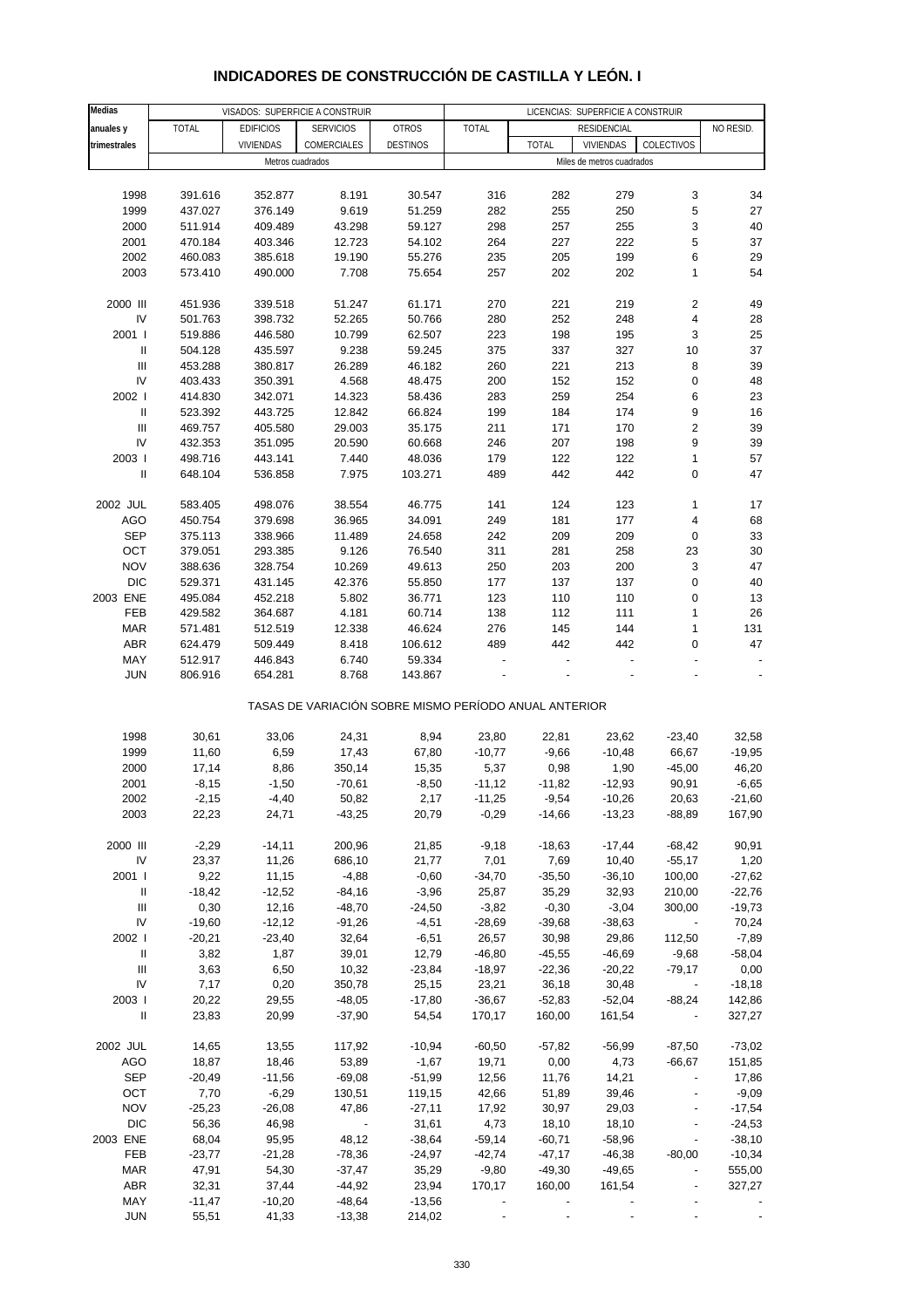| Medias                             |                  |                   |                   | VIVIENDAS VISADAS COLEGIO ARQUITECTOS TÉCNICOS        |                  |                   | LICENCIAS MUNIC.: Nº DE VIVIENDAS |                      |                      |
|------------------------------------|------------------|-------------------|-------------------|-------------------------------------------------------|------------------|-------------------|-----------------------------------|----------------------|----------------------|
| anuales y                          | <b>TOTAL</b>     |                   | OBRA NUEVA        |                                                       | Α                | Α                 | OBRA                              | REHABI-              | DEMO-                |
| trimestrales                       |                  | <b>TOTAL</b>      | EDIF.VIV.         | OTROS EDIF.                                           | AMPLIAR          | <b>REFORMAR</b>   | NUEVA                             | LITACIÓN             | <b>LICIÓN</b>        |
|                                    |                  |                   |                   |                                                       | Unidades         |                   |                                   |                      |                      |
|                                    |                  |                   |                   |                                                       |                  |                   |                                   |                      |                      |
| 1998                               | 2.154            | 2.050             | 2.038             | 13                                                    | 24               | 80                | 1.649                             | 43                   | 69                   |
| 1999                               | 2.312            | 2.195             | 2.183             | 11                                                    | 35               | 82                | 1.462                             | 39                   | 66                   |
| 2000                               | 2.504            | 2.349             | 2.332             | 17                                                    | 25               | 130               | 1.469                             | 45                   | 57                   |
| 2001                               | 2.449            | 2.292             | 2.281             | 11                                                    | 23               | 134               | 1.218                             | 54                   | 54                   |
| 2002                               | 2.497            | 2.221             | 2.203             | 17                                                    | 24<br>27         | 252<br>231        | 1.159                             | 43                   | 50<br>59             |
| 2003                               | 3.057            | 2.800             | 2.794             | 6                                                     |                  |                   | 1.079                             | 39                   |                      |
| 2000 III                           | 2.101            | 1.963             | 1.956             | $\overline{\mathcal{I}}$                              | 26               | 112               | 1.260                             | 35                   | 41                   |
| IV                                 | 2.494            | 2.344             | 2.329             | 15                                                    | 34               | 116               | 1.395                             | 61                   | 63                   |
| 2001 l                             | 2.650            | 2.555             | 2.545             | 10                                                    | 18               | 77                | 1.099                             | 37                   | 46                   |
| $\ensuremath{\mathsf{II}}$         | 2.642            | 2.455             | 2.448             | $\overline{7}$                                        | 20               | 167               | 1.732                             | 52                   | 51                   |
| Ш                                  | 2.355            | 2.166             | 2.150             | 17                                                    | 33               | 155               | 1.190                             | 60                   | 56                   |
| IV                                 | 2.151            | 1.990             | 1.982             | 8                                                     | 22               | 139               | 852                               | 67                   | 62                   |
| 2002                               | 2.269            | 1.962             | 1.924             | 38                                                    | 23               | 283               | 1.525                             | 34                   | 54                   |
| Ш                                  | 2.860            | 2.614             | 2.603             | 12                                                    | 28               | 218               | 986                               | 39                   | 47                   |
| $\mathbf{III}$                     | 2.686            | 2.319             | 2.306             | 12                                                    | 22               | 345               | 1.016                             | 39                   | 55                   |
| IV<br>2003                         | 2.171<br>2.738   | 1.987<br>2.506    | 1.981<br>2.502    | $\overline{\mathcal{I}}$<br>4                         | 22<br>34         | 162<br>197        | 1.109<br>681                      | 59<br>29             | 45<br>31             |
| $\sf II$                           | 3.375            | 3.093             | 3.085             | 8                                                     | 19               | 264               | 2.273                             | 69                   | 143                  |
|                                    |                  |                   |                   |                                                       |                  |                   |                                   |                      |                      |
| 2002 JUL                           | 3.155            | 2.933             | 2.903             | 30                                                    | 21               | 201               | 684                               | 19                   | 67                   |
| <b>AGO</b>                         | 2.765            | 2.161             | 2.155             | 6                                                     | 35               | 569               | 1.101                             | 44                   | 44                   |
| <b>SEP</b>                         | 2.138            | 1.862             | 1.861             | $\mathbf{1}$                                          | 11               | 265               | 1.262                             | 53                   | 53                   |
| OCT                                | 1.869            | 1.682             | 1.676             | 6                                                     | 17               | 170               | 1.502                             | 90                   | 52                   |
| <b>NOV</b>                         | 2.056            | 1.875             | 1.864             | 11                                                    | 33               | 148               | 1.093                             | 36                   | 19                   |
| <b>DIC</b>                         | 2.588            | 2.405             | 2.402             | 3                                                     | 16               | 167               | 732                               | 51                   | 64                   |
| 2003 ENE                           | 2.840            | 2.618             | 2.614             | 4                                                     | 23               | 199               | 617                               | 28                   | 28                   |
| FEB                                | 2.270            | 2.001             | 2.000             | 1                                                     | 48               | 221               | 650                               | 24                   | 26                   |
| <b>MAR</b>                         | 3.103            | 2.899             | 2.893             | 6                                                     | 32               | 172               | 775                               | 35                   | 38                   |
| ABR                                | 3.221            | 2.997             | 2.979             | 18                                                    | 17               | 207               | 2.273                             | 69                   | 143                  |
| MAY<br><b>JUN</b>                  | 2.798<br>4.107   | 2.527<br>3.755    | 2.523<br>3.754    | 4<br>1                                                | 19<br>20         | 252<br>332        |                                   |                      |                      |
|                                    |                  |                   |                   |                                                       |                  |                   |                                   |                      |                      |
|                                    |                  |                   |                   | TASAS DE VARIACIÓN SOBRE MISMO PERÍODO ANUAL ANTERIOR |                  |                   |                                   |                      |                      |
|                                    |                  |                   |                   |                                                       |                  |                   |                                   |                      |                      |
| 1998                               | 28,99            | 29,13             | 29,29             | 7,09                                                  | 10,85            | 31,73             | 23,52                             | $-29,66$             | 17,04                |
| 1999                               | 7,33             | 7,03              | 7,14              | $-11,26$                                              | 46,85            | 3,13              | $-11,36$                          | $-9,86$              | $-5,17$              |
| 2000                               | 8,30             | 7,03              | 6,79              | 53,73                                                 | $-28,57$         | 57,63             | 0,45                              | 15,88                | $-13,83$             |
| 2001                               | $-2,17$          | $-2,43$           | $-2,17$           | $-38,35$                                              | $-7,00$          | 3,46              | $-17,03$                          | 20,19                | $-5,45$              |
| 2002<br>2003                       | 1,92<br>19,19    | $-3,11$<br>22,35  | $-3,41$<br>23,44  | 62,20<br>$-77,18$                                     | 2,87<br>3,25     | 87,48             | $-4,88$<br>$-19,32$               | $-21,11$<br>9,86     | $-5,92$<br>3,98      |
|                                    |                  |                   |                   |                                                       |                  | $-8,05$           |                                   |                      |                      |
| 2000 III                           | $-15,40$         | $-15,18$          | $-14,52$          | $-74,03$                                              | $-64,35$         | 15,81             | $-19,54$                          | $-20,45$             | $-36, 13$            |
| IV                                 | 12,87            | 11,41             | 11,12             | 84,00                                                 | 53,03            | 39,20             | 6,09                              | 42,97                | 6,74                 |
| 2001 l                             | 7,86             | 11,33             | 11,62             | $-32,61$                                              | $-13,11$         | $-45,52$          | $-39,48$                          | $-0,89$              | $-28,13$             |
| Ш                                  | $-10,85$         | $-12,11$          | $-11,38$          | $-76,60$                                              | $-1,64$          | 11,33             | 23,39                             | 12,14                | $-13,14$             |
| $\ensuremath{\mathsf{III}}\xspace$ | 12,09            | 10,38             | 9,90              | 150,00                                                | 29,87            | 37,98             | $-5,55$                           | 71,43                | 36,89                |
| IV                                 | $-13,75$         | $-15,10$          | $-14,88$          | $-47,83$                                              | $-34,65$         | 19,54             | $-38,89$                          | 9,84                 | $-2,63$              |
| 2002                               | $-14,38$         | $-23,21$          | $-24,39$          | 267,74                                                | 32,08            | 267,97            | 38,80                             | $-8,11$              | 18,12                |
| $\ensuremath{\mathsf{II}}$         | 8,25             | 6,48              | 6,32              | 59,09                                                 | 40,00            | 30,54             | $-43,08$                          | $-25,48$             | $-6,58$              |
| $\ensuremath{\mathsf{III}}\xspace$ | 14,07            | 7,03              | 7,29              | $-26,00$                                              | $-33,00$         | 122,58            | $-14,67$                          | $-35,56$             | $-1,80$              |
| IV<br>2003                         | 0,93<br>20,67    | $-0,15$<br>27,73  | $-0,08$<br>30,06  | $-16,67$<br>$-90,35$                                  | 0,00<br>47,14    | 16,59<br>$-30,35$ | 30,11<br>$-55,37$                 | $-11,94$<br>$-14,71$ | $-27,03$<br>$-43,56$ |
| $\ensuremath{\mathsf{II}}$         | 18,00            | 18,31             | 18,55             | $-34,29$                                              | $-33,33$         | 20,95             | 194,05                            | 72,50                | 126,98               |
|                                    |                  |                   |                   |                                                       |                  |                   |                                   |                      |                      |
| 2002 JUL                           | 20,47            | 20,75             | 19,71             | 650,00                                                | $-30,00$         | 25,63             | $-58,14$                          | $-80,00$             | $-6,94$              |
| <b>AGO</b>                         | 31,04            | 14,22             | 14,87             | $-62,50$                                              | 52,17            | 191,79            | 18,90                             | 7,32                 | 12,82                |
| <b>SEP</b>                         | $-8,44$          | $-14,51$          | $-13,36$          | $-96,67$                                              | $-76,60$         | 140,91            | 24,83                             | 20,45                | $-5,36$              |
| OCT                                | $-5,41$          | $-6,81$           | $-6,53$           | $-50,00$                                              | $-26,09$         | 14,86             | 44,42                             | 16,88                | $-40,91$             |
| <b>NOV</b>                         | $-25,96$         | $-28,35$          | $-28,61$          | 83,33                                                 | 10,00            | 13,85             | 27,54                             | $-40,98$             | $-70,31$             |
| <b>DIC</b>                         | 52,24            | 55,26             | 55,67             | $-50,00$                                              | 23,08            | 21,01             | 10,91                             | $-19,05$             | 93,94                |
| 2003 ENE                           | 62,84            | 88,35             | 93,92             | $-90,48$                                              | 43,75            | $-41, 12$         | $-62,08$                          | 86,67                | $-9,68$              |
| FEB                                | $-22,63$         | $-22,41$          | $-22,36$          | $-66,67$                                              | 17,07            | $-29,62$          | $-46,68$                          | 9,09                 | $-69,05$             |
| <b>MAR</b>                         | 45,82            | 51,23             | 56,55             | $-91,30$                                              | 146,15           | $-13,13$          | $-55,18$                          | $-46, 15$            | $-20,83$             |
| <b>ABR</b>                         | 37,94            | 38,81             | 39,60             | $-28,00$                                              | $-37,04$         | 38,93             | 194,05                            | 72,50                | 126,98               |
| MAY<br>JUN                         | $-8,86$<br>29,31 | $-11,95$<br>33,44 | $-11,88$<br>33,55 | $-42,86$<br>$-66,67$                                  | $-48,65$<br>0,00 | 54,60<br>$-2,92$  |                                   |                      |                      |
|                                    |                  |                   |                   |                                                       |                  |                   |                                   |                      |                      |

### **INDICADORES DE CONSTRUCCIÓN DE CASTILLA Y LEÓN. II**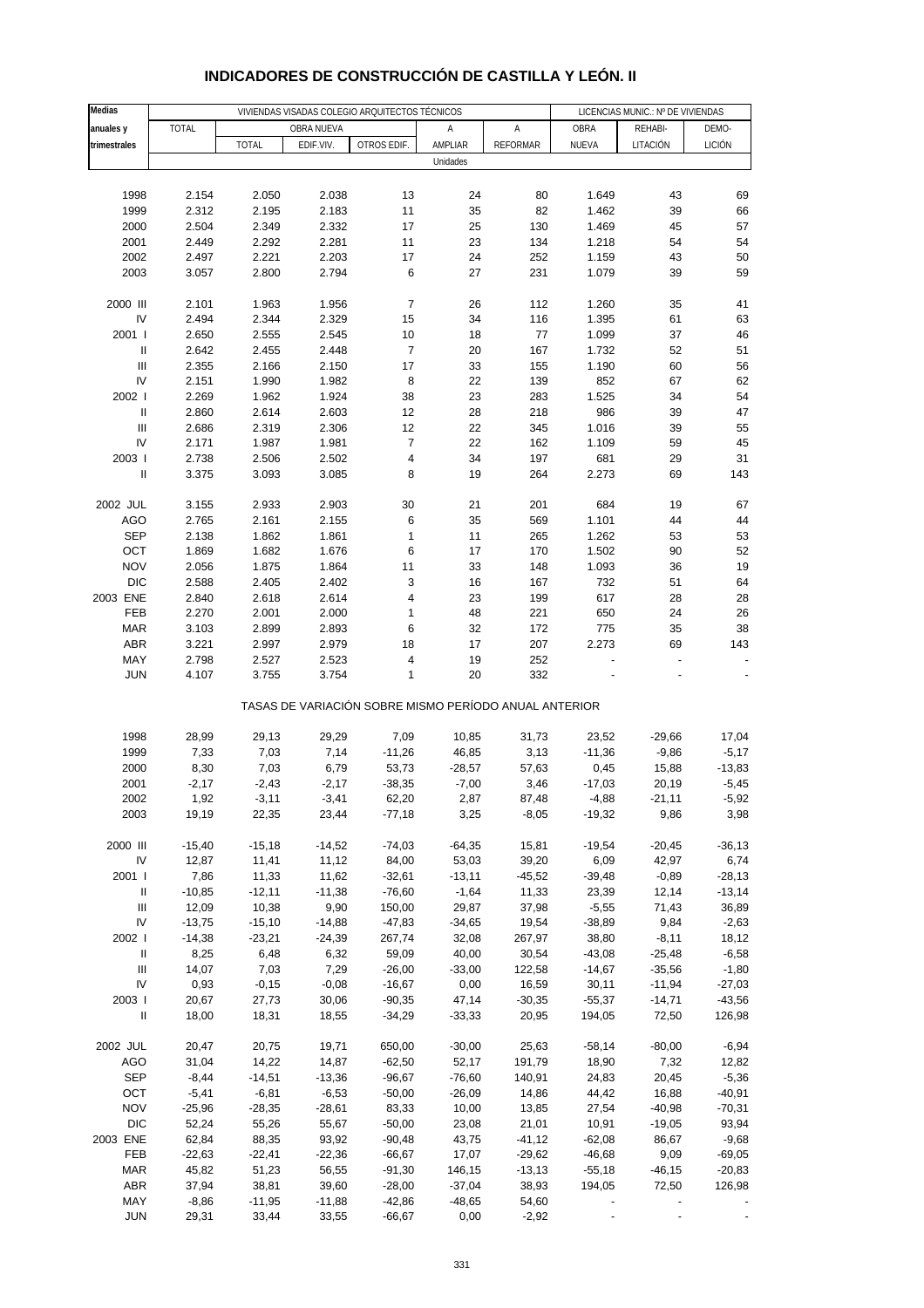#### **Medias** CERTIFICAC. LIQUIDACIÓN **anuales y fin**iciadas for the terminadas terminadas terminales por el colegio de arquitectos finde obra fejecución **trimestrales |** TOTAL PROTEGIDAS |LIBRES | TOTAL |PROTEGIDAS |LIBRES | TOTAL |PROTEGIDOS| LIBRES |Nº VIVIENDAS |MAT. OBRA Unidades Miles € 1998 1.606 57 1.549 1.559 54 1.504 1.829 101 1.728 1.193 53.917 1999 2.574 124 2.450 1.758 129 1.628 3.071 132 2.939 1.183 57.107 2000 2.970 141 2.829 1.851 116 1.735 2.995 63 2.932 1.299 64.638 2001 2.168 82 2.086 2.738 92 2.646 2.390 46 2.344 1.153 63.410 2002 2.165 145 2.020 2.675 34 2.641 2.246 34 2.212 1.214 71.462 2003 2.009 120 1.889 2.529 60 2.469 2.379 50 2.329 1.330 80.749 2000 III 3.560 199 3.361 1.967 137 1.830 2.373 45 2.327 1.681 75.134 IV 2.294 153 2.141 1.708 67 1.640 2.183 64 2.119 1.180 63.850 2001 I 1.914 7 1.908 3.277 38 3.239 2.791 47 2.744 973 58.774 II 2.529 60 2.469 2.476 38 2.438 2.296 39 2.258 1.181 61.046 III 2.095 64 2.032 2.603 120 2.483 2.240 89 2.151 1.138 60.891 IV 2.134 198 1.936 2.597 173 2.424 2.231 10 2.221 1.322 72.930 2002 I 2.115 115 2.000 3.221 28 3.192 2.311 9 2.302 1.020 61.616 II 2.102 30 2.072 3.370 4 3.366 2.515 0 2.515 1.352 90.568 III 2.419 153 2.265 2.147 51 2.096 1.961 27 1.934 1.236 66.373 IV 2.025 283 1.742 1.962 54 1.908 2.198 100 2.098 1.250 67.290 2003 I 2.009 120 1.889 2.529 60 2.469 2.379 50 2.329 983 57.686 II - - - - - - - - - 1.677 103.812 2002 JUL 2.312 92 2.220 2.505 67 2.438 2.234 80 2.154 1.367 73.161 AGO 2.625 62 2.563 2.187 87 2.100 1.887 0 1.887 1.064 63.937 SEP 2.319 306 2.013 1.749 0 1.749 1.762 0 1.762 1.276 62.022 OCT 2.341 401 1.940 2.156 60 2.096 2.121 163 1.958 1.328 75.724 NOV 1.966 266 1.700 2.021 68 1.953 2.226 97 2.129 1.338 68.723 DIC 1.767 182 1.585 1.708 34 1.674 2.247 39 2.208 1.084 57.423 2003 ENE 1.829 67 1.762 2.389 35 2.354 2.680 0 2.680 753 56.268 FEB 1.972 56 1.916 2.344 145 2.199 2.249 144 2.105 1.153 59.059 MAR 2.226 238 1.988 2.855 1 2.854 2.208 5 2.203 1.044 57.731 ABR - - - - - - - - - 1.642 100.005 MAY - - - - - - - - - 1.723 112.576 JUN - - - - - - - - - 1.667 98.856 TASAS DE VARIACIÓN SOBRE MISMO PERÍODO ANUAL ANTERIOR 1998 -16,24 -69,34 -10,54 -17,36 -61,69 -13,76 -8,55 -47,33 -4,44 -8,96 -12,09 1999 60,26 118,13 58,13 12,78 138,19 8,25 67,90 30,45 70,08 -0,87 5,92 2000 15,38 13,47 15,47 5,32 -10,17 6,56 -2,48 -52,06 -0,26 9,85 13,19 2001 -27,00 -41,82 -26,26 47,90 -20,65 52,50 -20,20 -26,78 -20,06 -11,26 -1,90 2002 -0,14 77,16 -3,18 -2,31 -62,69 -0,20 -6,00 -26,67 -5,60 5,31 12,70 2003 -5,01 4,34 -5,55 -21,46 112,94 -22,65 2,94 432,14 1,20 12,17 6,12 2000 III 41,88 179,44 37,86 32,28 136,99 28,06 -16,04 -33,66 -15,60 37,96 29,77 IV -18,30 -52,97 -13,76 -13,46 -82,68 3,51 -21,27 -20,00 -21,31 0,57 14,95 2001 I -23,16 -90,15 -21,29 106,14 -50,22 114,03 -22,99 -39,06 -22,64 -3,60 13,58 II -28,46 -58,43 -27,18 15,66 -79,42 24,64 -39,56 -41,12 -39,53 -11,05 -9,99 III -41,15 -68,06 -39,55 32,32 -12,20 35,64 -5,58 97,06 -7,58 -32,34 -18,96 IV -6,97 29,41 -9,57 52,06 156,93 47,75 2,21 -84,90 4,85 12,01 14,22 2002 I 10,48 - 4,82 -1,72 -25,44 -1,44 -17,21 -80,28 -16,12 4,83 4,84 II -16,88 -50,00 -16,08 36,12 -89,47 38,08 9,52 - 11,40 14,54 48,36 III 15,43 140,84 11,50 -17,51 -57,22 -15,59 -12,47 -70,15 -10,07 8,61 9,00 IV -5,13 42,93 -10,04 -24,45 -68,79 -21,29 -1,48 931,03 -5,54 -5,42 -7,73 2003 I -5,01 4,34 -5,55 -21,46 112,94 -22,65 2,94 432,14 1,20 -3,56 -6,38  $||$  - - - - - - - - - - - - - - 24,03 14,62 2002 JUL 38,53 607,69 34,06 -19,84 -74,23 -14,90 -4,00 566,67 -6,95 17,84 14,64 AGO 7,89 -31,87 9,44 -0,82 3,57 -0,99 -23,11 - -21,77 -23,34 -12,36 SEP 6,18 251,72 -4,01 -29,42 - -28,96 -9,18 - 2,09 47,51 35,12 OCT 5,74 208,46 -6,91 2,47 -36,84 4,33 -1,81 - -9,10 -12,80 -0,70 NOV -15,19 80,95 -21,70 -28,49 -72,13 -24,36 -12,67 546,67 -15,98 -4,29 -21,52 DIC -5,52 -42,59 2,04 -40,28 -81,11 -37,54 13,26 387,50 11,74 3,83 4,48 2003 ENE -10,61 -37,96 -9,08 -20,95 66,67 -21,56 21,27 - 22,82 -27,67 2,11 FEB -16,90 -39,13 -16,00 -21,98 150,00 -25,37 1,44 - - -5,05 -3,35 -33,92 MAR 15,58 63,01 11,69 -21,46 -83,33 -21,36 -11,89 - -12,09 26,55 43,02 ABR - - - - - - - - - - - - - - - - - 54,47 50,76 MAY - - - - - - - - - 55,93 5,33 Unidades VIVIENDAS PROYECTOS VISADOS

#### **INDICADORES DE CONSTRUCCIÓN DE CASTILLA Y LEÓN. III**

JUN - - - - - - - - - -11,75 0,37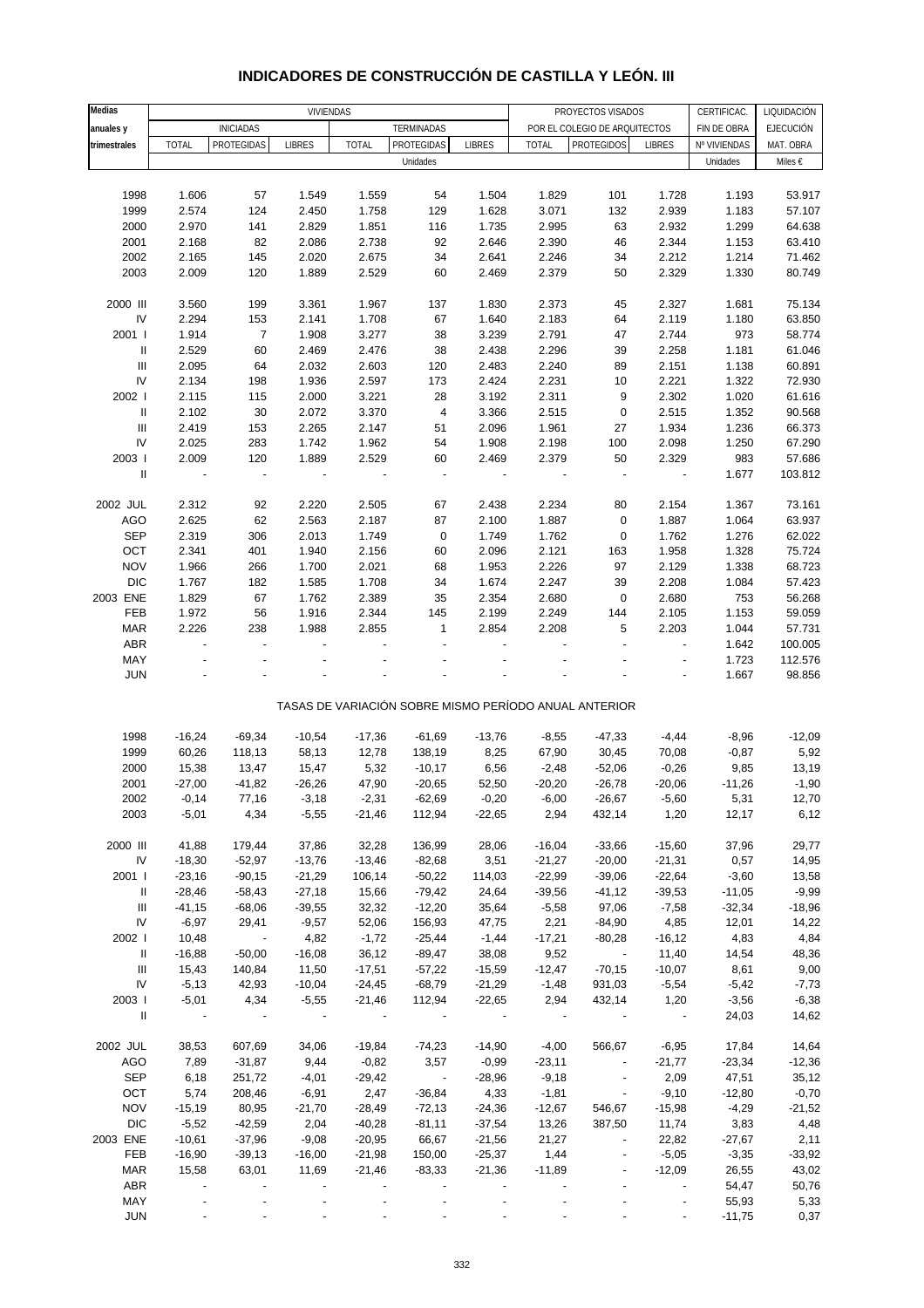| Medias                             | CONSUMO   |              | LICITACIÓN OFICIAL (SEOPAN) |                                                       |              | LICITACIÓN OFICIAL (FOMENTO) |              |
|------------------------------------|-----------|--------------|-----------------------------|-------------------------------------------------------|--------------|------------------------------|--------------|
| anuales y                          | DE        | <b>TOTAL</b> | EDIFICACIÓN                 | OBRA CIVIL                                            | <b>TOTAL</b> | EDIFICACIÓN                  | INGENIERÍA   |
| trimestrales                       | CEMENTO   |              |                             |                                                       |              |                              | <b>CIVIL</b> |
|                                    | Toneladas |              |                             | Miles €                                               |              |                              |              |
|                                    |           |              |                             |                                                       |              |                              |              |
| 1998                               | 195.943   | 122.367,0    | 35.553,4                    | 86.813,6                                              | 116.055      | 32.868                       | 83.187       |
| 1999                               | 200.496   | 110.979,7    | 45.845,0                    | 65.134,7                                              | 102.826      | 45.815                       | 57.011       |
| 2000                               | 208.340   | 94.945,1     | 23.603,8                    | 71.341,3                                              | 83.269       | 22.348                       | 60.921       |
| 2001                               | 219.119   | 165.726,9    | 32.056,1                    | 133.670,8                                             | 171.247      | 28.196                       | 143.051      |
| 2002                               | 236.164   | 135.982,5    | 31.251,5                    | 104.731,0                                             | 137.615      | 48.312                       | 89.303       |
| 2003                               | 235.042   | 242.717,4    | 33.043,9                    | 209.673,5                                             | 126.681      | 32.694                       | 93.987       |
|                                    |           |              |                             |                                                       |              |                              |              |
| 2000 III                           | 230.106   | 69.956,4     | 32.769,2                    | 37.187,2                                              | 65.913       | 24.751                       | 41.162       |
| IV                                 | 194.124   | 117.845,4    | 23.980,2                    | 93.865,3                                              | 95.249       | 29.168                       | 66.080       |
| 2001 l                             | 179.716   | 97.497,7     | 20.049,0                    | 77.448,7                                              | 69.405       | 15.950                       | 53.455       |
| Ш                                  | 235.065   | 114.864,6    | 35.456,4                    | 79.408,2                                              | 189.777      | 32.425                       | 157.352      |
| $\ensuremath{\mathsf{III}}\xspace$ | 247.942   | 312.639,9    | 38.148,7                    | 274.491,2                                             | 281.617      | 36.921                       | 244.697      |
| IV                                 | 213.751   | 137.905,5    | 34.570,5                    | 103.335,0                                             | 144.188      | 27.487                       | 116.701      |
| 2002                               | 200.602   | 83.158,9     | 21.512,6                    | 61.646,3                                              | 86.546       | 25.464                       | 61.082       |
| Ш                                  | 256.433   | 98.989,4     | 25.287,9                    | 73.701,5                                              | 77.512       | 24.665                       | 52.847       |
| Ш                                  | 262.542   | 193.371,6    | 21.360,9                    | 172.010,7                                             | 166.007      | 32.331                       | 133.676      |
| IV                                 | 225.078   | 168.410,3    | 56.844,8                    | 111.565,5                                             | 220.396      | 110.788                      | 109.607      |
| 2003                               | 204.281   | 223.943,2    | 24.583,8                    | 199.359,4                                             | 70.489       | 34.624                       | 35.865       |
| $\mathbf{I}$                       |           |              |                             |                                                       |              | 29.799                       |              |
|                                    | 265.803   | 261.491,6    | 41.504,0                    | 219.987,7                                             | 210.971      |                              | 181.171      |
| 2002 JUL                           | 294.165   | 332.808,6    | 29.107,4                    | 303.701,2                                             | 286.601      | 32.524                       | 254.077      |
| <b>AGO</b>                         | 240.357   | 136.626,3    | 18.733,0                    | 117.893,3                                             | 97.075       | 21.915                       | 75.160       |
| <b>SEP</b>                         | 253.104   | 110.679,8    | 16.242,3                    | 94.437,5                                              | 114.345      | 42.555                       | 71.790       |
| OCT                                | 278.260   | 138.392,7    | 40.497,3                    | 97.895,4                                              | 315.181      | 217.846                      | 97.335       |
| <b>NOV</b>                         | 234.393   | 270.514,7    | 56.306,1                    | 214.208,6                                             | 250.313      | 39.131                       | 211.181      |
| <b>DIC</b>                         | 162.582   | 96.323,4     | 73.731,0                    | 22.592,4                                              | 95.694       | 75.388                       | 20.306       |
| 2003 ENE                           | 155.077   | 61.482,2     | 13.336,8                    | 48.145,4                                              | 76.023       | 53.814                       | 22.209       |
| FEB                                | 207.966   | 50.964,6     | 21.007,0                    | 29.957,7                                              | 45.230       | 17.393                       | 27.837       |
|                                    |           |              |                             |                                                       |              |                              |              |
| <b>MAR</b>                         | 249.799   | 559.382,7    | 39.407,7                    | 519.975,1                                             | 90.213       | 32.664                       | 57.549       |
| <b>ABR</b>                         | 242.239   | 157.947,1    | 43.861,5                    | 114.085,6                                             | 146.190      | 25.426                       | 120.763      |
| MAY                                | 270.449   | 299.910,5    | 40.332,5                    | 259.578,0                                             | 275.751      | 34.172                       | 241.578      |
| <b>JUN</b>                         | 284.721   | 326.617,3    | 40.318,0                    | 286.299,4                                             |              |                              |              |
|                                    |           |              |                             | TASAS DE VARIACIÓN SOBRE MISMO PERÍODO ANUAL ANTERIOR |              |                              |              |
|                                    |           |              |                             |                                                       |              |                              |              |
| 1998                               | 14,52     | 90,20        | 41,87                       | 121,04                                                | 83,61        | 42,50                        | 107,23       |
| 1999                               | 2,32      | $-9,31$      | 28,95                       | $-24,97$                                              | $-11,40$     | 39,39                        | $-31,47$     |
| 2000                               | 3,91      | $-14,45$     | $-48,51$                    | 9,53                                                  | $-19,02$     | $-51,22$                     | 6,86         |
| 2001                               | 5,17      | 74,55        | 35,81                       | 87,37                                                 | 105,66       | 26,17                        | 134,81       |
| 2002                               | 7,78      | $-17,95$     | $-2,51$                     | $-21,65$                                              | $-19,64$     | 71,35                        | $-37,57$     |
| 2003                               | 2,86      | 166,51       | 41,21                       | 209,83                                                | 56,82        | 26,37                        | 71,17        |
| 2000 III                           | 3,86      | $-38,03$     | 16,45                       | $-56, 12$                                             | $-20,75$     | $-22,35$                     | $-19,75$     |
|                                    |           |              |                             |                                                       |              |                              |              |
| IV                                 | 4,69      | $-32,12$     | $-75,42$                    | 23,39                                                 | -41,97       | $-68,52$                     | $-7,52$      |
| 2001 l                             | $-6,00$   | $-20,18$     | $-1,31$                     | $-23,94$                                              | $-34,82$     | 12,48                        | $-42,09$     |
| Ш                                  | 7,86      | 64,48        | 104,35                      | 51,30                                                 | 190,03       | 52,29                        | 256,47       |
| Ш                                  | 7,75      | 346,91       | 16,42                       | 638,13                                                | 327,25       | 49,17                        | 494,47       |
| IV                                 | 10,11     | 17,02        | 44,16                       | 10,09                                                 | 51,38        | $-5,76$                      | 76,61        |
| 2002 l                             | 11,62     | $-14,71$     | 7,30                        | $-20,40$                                              | 24,70        | 59,64                        | 14,27        |
| Ш                                  | 9,09      | $-13,82$     | $-28,68$                    | $-7,19$                                               | $-59,16$     | $-23,93$                     | $-66,42$     |
| Ш                                  | 5,89      | $-38,15$     | $-44,01$                    | $-37,33$                                              | $-41,05$     | -12,43                       | $-45,37$     |

 IV 5,30 22,12 64,43 7,96 52,85 303,06 -6,08 2003 I 1,83 169,30 14,28 223,39 -18,55 35,97 -41,28 II 3,65 164,16 64,13 198,48 192,49 12,52 296,91

2002 JUL 9,74 -51,61 -40,40 -52,47 -46,42 -2,49 -49,34 AGO -2,83 4,69 -42,44 20,34 -21,54 -45,53 -9,97 SEP 10,81 -7,44 -50,88 9,16 -38,60 14,48 -51,84 OCT 7,25 -30,72 14,82 -40,49 32,83 465,72 -51,03 NOV -0,42 226,43 67,82 334,33 164,54 1,13 277,59 DIC 11,02 -26,52 111,31 -76,51 -4,93 - -78,71 2003 ENE -17,48 -60,68 -32,62 -64,75 -55,09 199,48 -85,32 FEB -4,75 2,13 -6,28 9,00 -4,33 -49,37 115,47 MAR 27,74 - 76,48 - 109,35 35,73 202,49 ABR -4,39 22,88 13,93 26,71 37,77 -35,96 81,83 MAY -2,00 290,78 189,36 313,29 622,98 157,63 871,09 JUN 18,65 256,23 72,12 319,41 - - -

### **INDICADORES DE CONSTRUCCIÓN DE CASTILLA Y LEÓN. IV**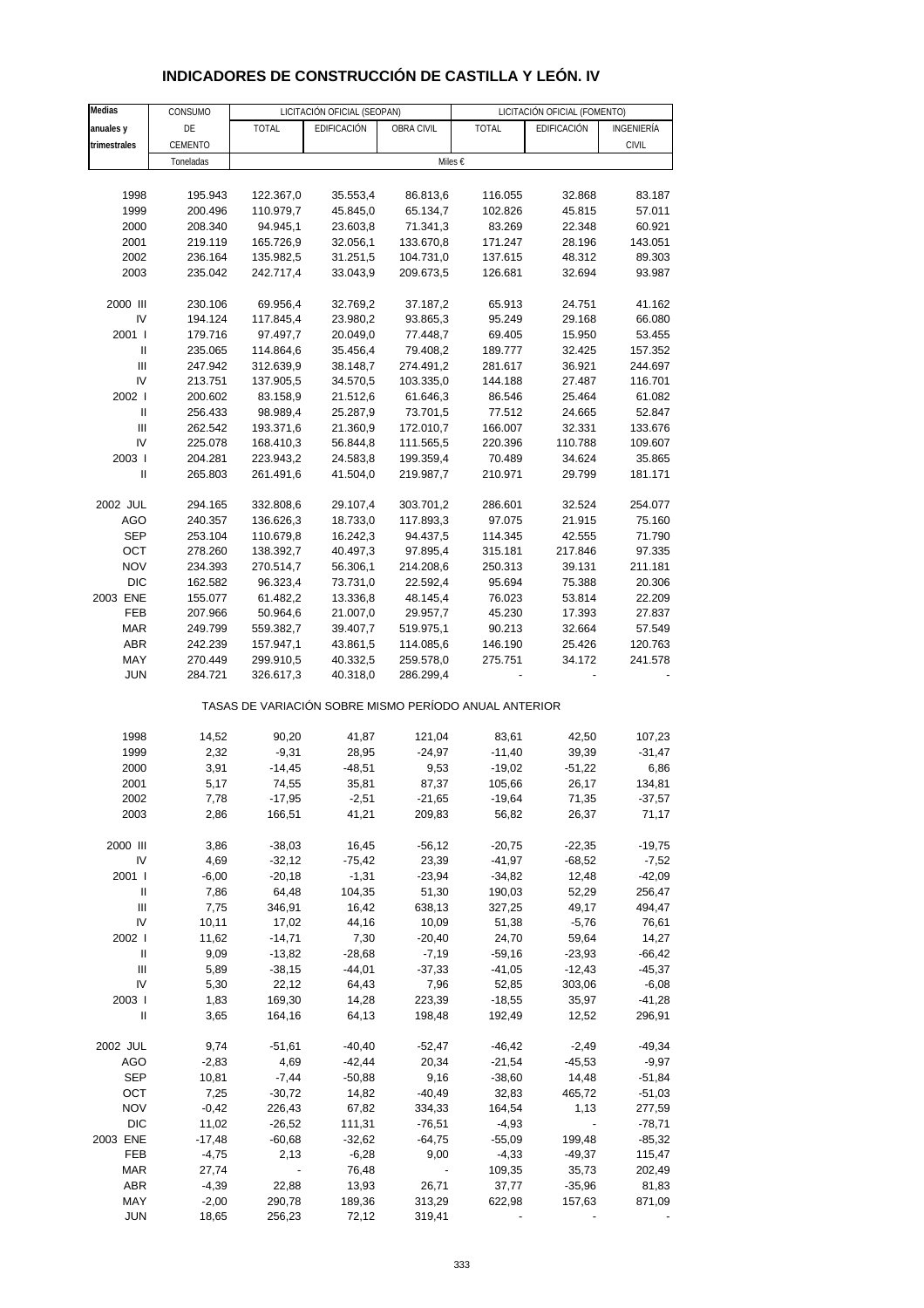| <b>Medias</b>                      |                 |                    |                                                       | ESTABLECIMIENTOS HOTELEROS |                          |                 |                  |
|------------------------------------|-----------------|--------------------|-------------------------------------------------------|----------------------------|--------------------------|-----------------|------------------|
| anuales y                          |                 | NÚMERO DE VIAJEROS |                                                       |                            | NÚMERO DE PERNOCTACIONES |                 | <b>GRADO DE</b>  |
| trimestrales                       | <b>TOTAL</b>    | <b>ESPAÑOLES</b>   | EXTRANJEROS                                           | <b>TOTAL</b>               | ESPAÑOLES                | EXTRANJEROS     | OCUPACIÓN        |
|                                    |                 |                    | Unidades                                              |                            |                          |                 | %                |
|                                    |                 |                    |                                                       |                            |                          |                 |                  |
|                                    |                 |                    |                                                       |                            |                          |                 |                  |
| 1998                               | 220.908         | 183.187            | 37.721                                                | 343.347                    | 292.936                  | 50.411          | 33,89            |
| 1999                               | 290.302         | 236.614            | 53.688                                                | 470.686                    | 396.116                  | 74.570          | 36,33            |
| 2000                               | 298.255         | 240.419            | 57.836                                                | 495.185                    | 412.588                  | 82.597          | 36,90            |
| 2001                               | 305.721         | 248.631            | 57.090                                                | 515.984                    | 432.437                  | 83.547          | 37,30            |
| 2002                               | 311.798         | 251.301            | 60.497                                                | 541.734                    | 453.657                  | 88.077          | 36,01            |
| 2003                               | 304.708         | 247.428            | 57.280                                                | 526.970                    | 442.377                  | 84.593          | 34,41            |
| 2000 IV                            | 271.281         | 228.867            | 42.414                                                | 449.403                    | 385.513                  | 63.890          | 33,71            |
| 2001 l                             | 212.629         | 185.102            | 27.527                                                | 362.095                    | 317.310                  | 44.786          | 28,29            |
| Ш                                  | 318.601         | 247.373            | 71.228                                                | 542.930                    | 442.443                  | 100.487         | 39,41            |
| $\ensuremath{\mathsf{III}}\xspace$ | 420.585         | 328.868            | 91.717                                                | 687.911                    | 560.142                  | 127.769         | 47,78            |
| IV                                 | 271.071         | 233.182            | 37.889                                                | 471.000                    | 409.854                  | 61.146          | 33,73            |
| 2002 l                             | 223.862         | 193.870            | 29.992                                                | 400.820                    | 351.362                  | 49.457          | 25,22            |
| Ш                                  | 318.238         | 244.867            | 73.371                                                | 548.040                    | 443.971                  | 104.069         | 37,45            |
| Ш                                  | 429.114         | 332.324            | 96.790                                                | 723.900                    | 590.090                  | 133.810         | 47,90            |
| IV                                 | 275.978         | 234.144            | 41.833                                                | 494.174                    | 429.205                  | 64.969          | 33,48            |
| 2003                               | 206.489         | 178.829            | 27.659                                                | 355.508                    | 308.561                  | 46.947          | 24,79            |
| Ш                                  | 324.796         | 257.057            | 67.739                                                | 563.384                    | 465.259                  | 98.126          | 36,84            |
| Ш                                  | 421.904         | 335.882            | 86.022                                                | 729.543                    | 608.779                  | 120.764         | 45,18            |
|                                    |                 |                    |                                                       |                            |                          |                 |                  |
| 2002 SEP                           | 392.103         | 301.244            | 90.859                                                | 658.919                    | 529.582                  | 129.337         | 45,09            |
| OCT                                | 351.328         | 282.101            | 69.227                                                | 616.211                    | 514.547                  | 101.664         | 40,61            |
| <b>NOV</b>                         | 250.570         | 222.458            | 28.112                                                | 480.232                    | 430.505                  | 49.727          | 32,90            |
| <b>DIC</b>                         | 226.035         | 197.874            | 28.161                                                | 386.079                    | 342.562                  | 43.517          | 26,94            |
| 2003 ENE                           | 168.046         | 143.849            | 24.197                                                | 290.849                    | 247.685                  | 43.164          | 20,77            |
| <b>FEB</b>                         | 194.557         | 171.233            | 23.324                                                | 326.590                    | 286.008                  | 40.582          | 24,34            |
| <b>MAR</b>                         | 256.863         | 221.406            | 35.457                                                | 449.084                    | 391.990                  | 57.094          | 29,27            |
| <b>ABR</b>                         | 319.908         | 262.457            | 57.451                                                | 556.953                    | 473.706                  | 83.247          | 37,11            |
| MAY                                | 332.228         | 253.608            | 78.620                                                | 580.344                    | 465.706                  | 114.638         | 37,08            |
| <b>JUN</b>                         | 322.253         | 255.106            | 67.147                                                | 552.856                    | 456.364                  | 96.492          | 36,34            |
| JUL                                | 365.432         | 290.491            | 74.941                                                | 630.217                    | 520.518                  | 109.699         | 39,33            |
| <b>AGO</b>                         | 478.376         | 381.273            | 97.103                                                | 828.868                    | 697.040                  | 131.828         | 51,03            |
|                                    |                 |                    | TASAS DE VARIACIÓN SOBRE MISMO PERÍODO ANUAL ANTERIOR |                            |                          |                 |                  |
| 1998                               | 9,14            | 8,13               | 14,33                                                 | 8,25                       | 6,95                     | 16,49           | $-16,93$         |
| 1999                               | 9,98            | 7,13               | 24,70                                                 | 8,65                       | 5,65                     | 27,91           | 1,50             |
| 2000                               | 2,74            | 1,61               | 7,73                                                  | 5,21                       | 4,16                     | 10,77           | 1,57             |
| 2001                               | 2,50            | 3,42               | $-1,29$                                               | 4,20                       | 4,81                     | 1,15            | 1,08             |
|                                    |                 |                    |                                                       |                            |                          |                 |                  |
| 2002<br>2003                       | 1,99<br>$-3,33$ | 1,07<br>$-1,62$    | 5,97<br>$-10,08$                                      | 4,99<br>$-3,29$            | 4,91<br>$-2,42$          | 5,42<br>$-7,63$ | -3,46<br>$-3,95$ |
|                                    |                 |                    |                                                       |                            |                          |                 |                  |
| 2000 IV                            | 5,73            | 4,32               | 14,09                                                 | 5,73                       | 4,57                     | 13,38           | 2,49             |
| 2001 l                             | 7,91            | 7,99               | 7,35                                                  | 8,63                       | 8,50                     | 9,56            | 7,74             |
| Ш                                  | 1,29            | 1,68               | $-0,02$                                               | 3,29                       | 3,66                     | 1,70            | 0,52             |
| Ш                                  | 2,54            | 3,38               | $-0,35$                                               | 2,31                       | 2,67                     | 0,75            | $-1,36$          |
| IV                                 | $-0,08$         | 1,89               | $-10,67$                                              | 4,81                       | 6,31                     | $-4,29$         | 0,04             |
| 2002                               | 5,28            | 4,74               | 8,96                                                  | 10,69                      | 10,73                    | 10,43           | $-10,87$         |
| Ш                                  | $-0,11$         | $-1,01$            | 3,01                                                  | 0,94                       | 0,35                     | 3,57            | $-4,98$          |
| Ш                                  | 2,03            | 1,05               | 5,53                                                  | 5,23                       | 5,35                     | 4,73            | 0,25             |
| IV                                 | 1,81            | 0,41               | 10,41                                                 | 4,92                       | 4,72                     | 6,25            | $-0,72$          |
| 2003                               | $-7,76$         | $-7,76$            | $-7,78$                                               | $-11,30$                   | $-12,18$                 | $-5,08$         | $-1,68$          |
| Ш                                  | 2,06            | 4,98               | $-7,68$                                               | 2,80                       | 4,79                     | $-5,71$         | $-1,61$          |
| $\ensuremath{\mathsf{III}}\xspace$ | $-5,74$         | $-3,44$            | $-13,77$                                              | $-3,55$                    | $-1,86$                  | $-11,23$        | $-8,36$          |
| 2002 SEP                           | 2,19            | 0,46               | 8,34                                                  | 5,37                       | 5,53                     | 4,70            | 1,17             |
| OCT                                | 0,28            | $-2,76$            | 14,95                                                 | 3,54                       | 2,89                     | 6,92            | $-1,72$          |
| <b>NOV</b>                         | $-1,20$         | $-0,85$            | $-3,92$                                               | 5,46                       | 5,87                     | 2,00            | $-1,08$          |
| <b>DIC</b>                         | 8,02            | 6,92               | 16,44                                                 | 6,52                       | 6,11                     | 9,89            | 1,28             |
| 2003 ENE                           | $-2,42$         | $-4,31$            | 10,57                                                 | $-4,75$                    | $-6,45$                  | 6,30            | $-9,62$          |
| FEB                                | $-3,84$         | $-3,91$            | $-3,36$                                               | $-6,73$                    | $-8,36$                  | 6,59            | 11,29            |
| <b>MAR</b>                         | $-13,53$        | $-12,52$           | $-19,34$                                              | $-17,89$                   | $-17,86$                 | $-18,08$        | $-4,97$          |
|                                    |                 |                    |                                                       |                            |                          |                 |                  |
| <b>ABR</b>                         | 10,53           | 13,69              | $-1,91$                                               | 11,08                      | 13,87                    | $-2,48$         | 6,21             |
| MAY                                | $-2,66$         | $-1,57$            | $-6,01$                                               | 0,34                       | 1,27                     | $-3,25$         | $-4,09$          |
| <b>JUN</b>                         | $-0,53$         | 3,67               | $-13,80$                                              | $-2,04$                    | 0,08                     | $-10,95$        | $-6,20$          |
| JUL                                | $-5,72$         | $-2,65$            | $-15,99$                                              | $-4,76$                    | $-3,21$                  | $-11,44$        | $-9,40$          |
| <b>AGO</b>                         | $-5,76$         | $-4,04$            | $-11,97$                                              | $-2,61$                    | $-0,83$                  | $-11,06$        | $-7,54$          |

### **INDICADORES DE SERVICIOS DE CASTILLA Y LEÓN. I**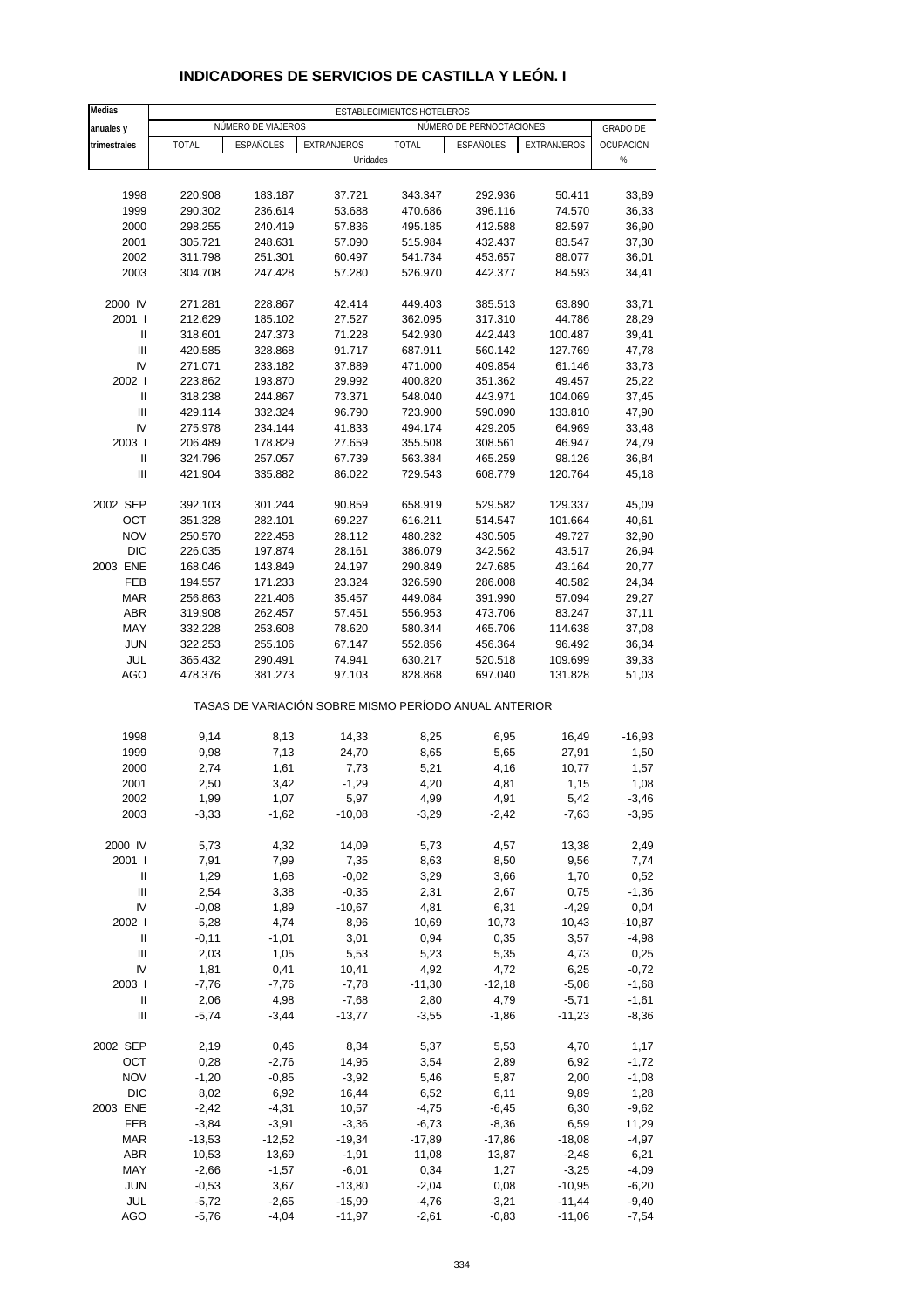| Medias                             | ACAMPAMENTOS TURÍSTICOS |                    |                                                       |                |                          |              |                 |  |  |  |
|------------------------------------|-------------------------|--------------------|-------------------------------------------------------|----------------|--------------------------|--------------|-----------------|--|--|--|
| anuales y                          |                         | NÚMERO DE VIAJEROS |                                                       |                | NÚMERO DE PERNOCTACIONES |              | <b>GRADO DE</b> |  |  |  |
| trimestrales                       | <b>TOTAL</b>            | <b>ESPAÑOLES</b>   | <b>EXTRANJEROS</b>                                    | <b>TOTAL</b>   | ESPAÑOLES                | EXTRANJEROS  | OCUPACIÓN       |  |  |  |
|                                    |                         |                    | Unidades                                              |                |                          |              | $\%$            |  |  |  |
|                                    |                         |                    |                                                       |                |                          |              |                 |  |  |  |
| 1998                               | 22.832                  | 15.586             | 7.245                                                 | 53.521         | 43.278                   | 10.242       | 5,69            |  |  |  |
| 1999                               | 24.176                  | 16.813             | 7.364                                                 | 61.570         | 50.115                   | 11.455       | 6,52            |  |  |  |
| 2000                               | 28.110                  | 20.109             | 8.001                                                 | 67.302         | 54.596                   | 12.706       | 19,02           |  |  |  |
| 2001                               | 25.954                  | 18.393             | 7.561                                                 | 63.658         | 51.166                   | 12.492       | 15,83           |  |  |  |
| 2002                               | 23.427                  | 15.679             | 7.748                                                 | 58.676         | 45.148                   | 13.528       | 17,24           |  |  |  |
| 2003                               | 32.646                  | 23.385             | 9.262                                                 | 76.479         | 62.810                   | 13.669       | 15,10           |  |  |  |
|                                    |                         |                    |                                                       |                |                          |              |                 |  |  |  |
| 2000 IV                            | 3.673                   | 2.658              | 1.015                                                 | 7.010          | 5.803                    | 1.208        | 13,67           |  |  |  |
| 2001 l                             | 2.087                   | 926                | 1.161                                                 | 2.835          | 1.517                    | 1.319        | 13,66           |  |  |  |
| Ш                                  | 21.012                  | 13.203             | 7.809                                                 | 41.140         | 29.387                   | 11.754       | 11,61           |  |  |  |
| $\mathbf{III}$                     | 77.036                  | 56.796             | 20.240                                                | 204.030        | 168.570                  | 35.460       | 23,82           |  |  |  |
| IV                                 | 3.681                   | 2.648              | 1.033                                                 | 6.627          | 5.190                    | 1.437        | 14,22           |  |  |  |
| 2002 l                             | 3.292                   | 2.085              | 1.207                                                 | 6.895          | 5.401                    | 1.494        | 14,66           |  |  |  |
| Ш                                  | 18.170                  | 10.746             | 7.423                                                 | 34.228         | 22.630                   | 11.597       | 15,04           |  |  |  |
| $\mathbf{III}$                     | 69.058                  | 47.855             | 21.203                                                | 188.229        | 148.540                  | 39.690       | 24,17           |  |  |  |
| IV                                 | 3.188                   | 2.029              | 1.159                                                 | 5.352          | 4.020                    | 1.332        | 15,10           |  |  |  |
| 2003                               | 1.770                   | 843                | 926                                                   | 2.366          | 1.219                    | 1.147        | 11,13           |  |  |  |
| Ш                                  | 20.483                  | 11.748             | 8.735                                                 | 37.736         | 24.842                   | 12.893       | 14,77           |  |  |  |
| $\mathbf{III}$                     | 97.205                  | 74.651             | 22.554                                                | 245.763        | 212.147                  | 33.616       | 21,55           |  |  |  |
|                                    |                         |                    |                                                       |                |                          |              |                 |  |  |  |
| 2002 SEP                           | 17.866                  | 11.105             | 6.761                                                 | 38.366         | 27.848                   | 10.518       | 14,92           |  |  |  |
| OCT                                | 5.335                   | 3.322              | 2.013                                                 | 8.289          | 5.934                    | 2.355        | 17,57           |  |  |  |
| <b>NOV</b>                         | 2.555                   | 1.520              | 1.035                                                 | 4.286          | 3.100                    | 1.186        | 14,02           |  |  |  |
| <b>DIC</b>                         | 1.675                   | 1.245              | 430                                                   | 3.482          | 3.026                    | 456          | 13,72           |  |  |  |
| 2003 ENE                           | 804                     | 379                | 425                                                   | 1.143          | 638<br>964               | 505          | 5,98            |  |  |  |
| <b>FEB</b><br><b>MAR</b>           | 1.271<br>3.234          | 655<br>1.496       | 616<br>1.738                                          | 1.644<br>4.310 | 2.055                    | 680<br>2.255 | 12,21<br>15,21  |  |  |  |
| <b>ABR</b>                         | 13.420                  | 7.562              | 5.858                                                 | 25.399         | 17.794                   | 7.605        | 14,07           |  |  |  |
| MAY                                | 19.073                  | 9.379              | 9.694                                                 | 33.419         | 18.773                   | 14.646       | 14,99           |  |  |  |
| <b>JUN</b>                         | 28.957                  | 18.304             | 10.653                                                | 54.389         | 37.960                   | 16.429       | 15,26           |  |  |  |
| JUL                                | 82.821                  | 61.086             | 21.735                                                | 177.008        | 144.328                  | 32.680       | 17,34           |  |  |  |
| AGO                                | 111.589                 | 88.216             | 23.373                                                | 314.517        | 279.965                  | 34.552       | 25,75           |  |  |  |
|                                    |                         |                    | TASAS DE VARIACIÓN SOBRE MISMO PERÍODO ANUAL ANTERIOR |                |                          |              |                 |  |  |  |
|                                    |                         |                    |                                                       |                |                          |              |                 |  |  |  |
| 1998                               | 13,46                   | 14,55              | 11,18                                                 | 21,12          | 23,63                    | 11,56        | 6,64            |  |  |  |
| 1999                               | 5,89                    | 7,87               | 1,64                                                  | 15,04          | 15,80                    | 11,84        | 14,57           |  |  |  |
| 2000                               | 16,27                   | 19,61              | 8,65                                                  | 9,31           | 8,94                     | 10,92        | 191,95          |  |  |  |
| 2001                               | $-7,67$                 | $-8,53$            | $-5,50$                                               | $-5,41$        | $-6,28$                  | $-1,68$      | $-16,79$        |  |  |  |
| 2002                               | $-9,74$                 | $-14,76$           | 2,48                                                  | -7,83          | -11,76                   | 8,29         | 8,95            |  |  |  |
| 2003                               | 2,95                    | 9,43               | $-10,45$                                              | $-5,83$        | 0,12                     | $-26,03$     | $-17,65$        |  |  |  |
| 2000 IV                            | $-4,30$                 | $-13,81$           | 34,60                                                 | $-27,20$       | $-32,88$                 | 22,73        | 447,66          |  |  |  |
| 2001 l                             | $-28,62$                | $-53,07$           | 22,12                                                 | $-44,29$       | $-61,25$                 | 12,26        | $-42,17$        |  |  |  |
| Ш                                  | $-9,99$                 | $-16,91$           | 4,76                                                  | $-7,27$        | $-10,60$                 | 2,25         | $-16,42$        |  |  |  |
| $\ensuremath{\mathsf{III}}\xspace$ | $-6,62$                 | $-5,20$            | $-10,38$                                              | $-4,10$        | $-4, 11$                 | $-4,03$      | $-4,31$         |  |  |  |
| IV                                 | 0,22                    | $-0,38$            | 1,77                                                  | $-5,47$        | $-10,55$                 | 18,96        | 3,97            |  |  |  |
| 2002 l                             | 57,70                   | 125,04             | 3,96                                                  | 143,17         | 256,09                   | 13,30        | 7,32            |  |  |  |
| Ш                                  | $-13,53$                | $-18,60$           | $-4,94$                                               | $-16,80$       | $-22,99$                 | $-1,33$      | 29,55           |  |  |  |
| $\mathbf{III}$                     | $-10,36$                | $-15,74$           | 4,76                                                  | $-7,74$        | $-11,88$                 | 11,93        | 1,47            |  |  |  |
| IV                                 | $-13,39$                | $-23,38$           | 12,19                                                 | $-19,23$       | $-22,55$                 | $-7,26$      | 6,24            |  |  |  |
| 2003                               | $-46,24$                | $-59,55$           | $-23,25$                                              | $-65,69$       | $-77,43$                 | $-23,25$     | $-24,07$        |  |  |  |
| Ш                                  | 12,73                   | 9,32               | 17,67                                                 | 10,25          | 9,77                     | 11,17        | $-1,75$         |  |  |  |
| $\ensuremath{\mathsf{III}}\xspace$ | 2,70                    | 12,71              | $-20,65$                                              | $-6,61$        | 1,56                     | $-38,06$     | $-25,19$        |  |  |  |
| 2002 SEP                           | $-10,48$                | $-16,71$           | 2,05                                                  | $-5,26$        | $-8,65$                  | 5,06         | 20,71           |  |  |  |
| OCT                                | $-19,42$                | $-26,57$           | $-4,01$                                               | $-23,14$       | $-24,53$                 | $-19,40$     | 34,12           |  |  |  |
| <b>NOV</b>                         | $-4,24$                 | $-26,18$           | 69,95                                                 | $-22,07$       | $-32,91$                 | 34,93        | $-3,64$         |  |  |  |
| <b>DIC</b>                         | $-4,56$                 | $-8,52$            | 9,14                                                  | $-3,17$        | $-1,98$                  | $-10,41$     | $-8,53$         |  |  |  |
| 2003 ENE                           | $-21,87$                | $-8,23$            | $-31,01$                                              | $-19,73$       | $-13,55$                 | $-26,38$     | $-31,19$        |  |  |  |
| FEB                                | $-48,54$                | $-57,41$           | $-33,91$                                              | $-58,11$       | $-64,62$                 | $-43,33$     | $-32,05$        |  |  |  |
| <b>MAR</b>                         | $-49,28$                | $-65,23$           | $-16, 16$                                             | $-71,89$       | $-83,87$                 | $-13,14$     | -12,23          |  |  |  |
| ABR                                | 28,56                   | 56,92              | 4,23                                                  | 52,00          | 83,16                    | 8,72         | 13,74           |  |  |  |
| MAY                                | 45,12                   | 80,16              | 22,14                                                 | 42,00          | 68,82                    | 17,98        | $-1,90$         |  |  |  |
| <b>JUN</b>                         | $-6,37$                 | $-17,60$           | 22,27                                                 | $-12,89$       | $-19,33$                 | 6,80         | $-12,60$        |  |  |  |
| JUL                                | 1,34                    | 10,40              | $-17,64$                                              | $-20,81$       | $-14,32$                 | $-40,66$     | $-35,10$        |  |  |  |
| AGO                                | 3,72                    | 14,38              | $-23,26$                                              | 3,87           | 12,29                    | $-35,39$     | $-16,61$        |  |  |  |

### **INDICADORES DE SERVICIOS DE CASTILLA Y LEÓN. II**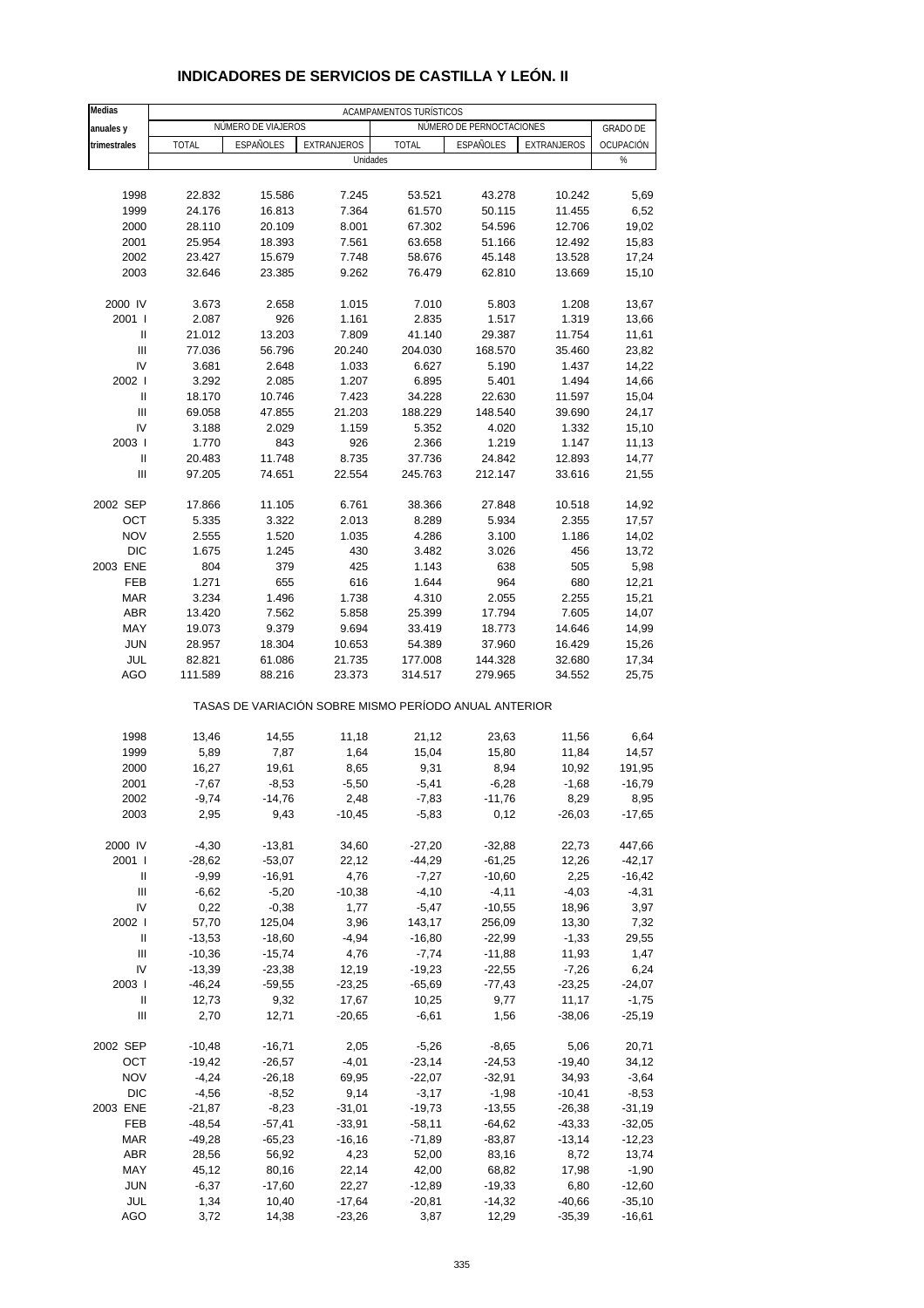| Medias                 | APARTAMENTOS TURÍSTICOS |                    |                                                       |                |                          |                          |                   |  |
|------------------------|-------------------------|--------------------|-------------------------------------------------------|----------------|--------------------------|--------------------------|-------------------|--|
| anuales y              |                         | NÚMERO DE VIAJEROS |                                                       |                | NÚMERO DE PERNOCTACIONES |                          | <b>GRADO DE</b>   |  |
| trimestrales           | <b>TOTAL</b>            | ESPAÑOLES          | <b>EXTRANJEROS</b>                                    | <b>TOTAL</b>   | ESPAÑOLES                | EXTRANJEROS              | OCUPACIÓN         |  |
|                        |                         |                    | Unidades                                              |                |                          |                          | %                 |  |
|                        |                         |                    |                                                       |                |                          |                          |                   |  |
| 1998                   |                         | $\overline{a}$     | ÷,                                                    |                |                          |                          |                   |  |
| 1999                   |                         |                    |                                                       |                |                          |                          |                   |  |
| 2000<br>2001           | 100<br>277              | 92<br>259          | $\overline{7}$<br>17                                  | 450<br>986     | 408                      | 42<br>51                 | 9,03<br>12,19     |  |
| 2002                   | 390                     | 340                | 50                                                    | 1.602          | 935<br>1.431             | 171                      | 16,74             |  |
| 2003                   | 464                     | 398                | 66                                                    | 1.938          | 1.672                    | 266                      | 17,19             |  |
|                        |                         |                    |                                                       |                |                          |                          |                   |  |
| 2000 IV                | 46                      | 39                 | 7                                                     | 63             | 56                       | $\overline{7}$           | 1,63              |  |
| 2001 l                 | 285                     | 274                | 11                                                    | 709            | 681                      | 27                       | 9,55              |  |
| $\mathsf{I}$           | 204                     | 173                | 31                                                    | 588            | 550                      | 38                       | 6,89              |  |
| Ш                      | 399                     | 373                | 27                                                    | 1.581          | 1.472                    | 109                      | 18,39             |  |
| IV                     | 217                     | 217                | 0                                                     | 1.066          | 1.035                    | 31                       | 13,93             |  |
| 2002 l                 | 302                     | 297                | 5                                                     | 1.072          | 1.002                    | 69                       | 14,04             |  |
| Ш                      | 266                     | 251                | 15                                                    | 1.275          | 1.148                    | 127                      | 14,31             |  |
| Ш                      | 491                     | 433                | 58                                                    | 2.192          | 2.033                    | 159                      | 20,33             |  |
| IV                     | 500                     | 379                | 121                                                   | 1.871          | 1.541                    | 330                      | 18,29             |  |
| 2003  <br>$\mathsf{I}$ | 474<br>450              | 402<br>355         | 72<br>94                                              | 1.672<br>1.711 | 1.381<br>1.483           | 291<br>228               | 15,70<br>14,44    |  |
| Ш                      | 472                     | 456                | 16                                                    | 2.680          | 2.394                    | 286                      | 23,55             |  |
|                        |                         |                    |                                                       |                |                          |                          |                   |  |
| 2002 SEP               | 564                     | 434                | 130                                                   | 2.038          | 1.788                    | 250                      | 19,07             |  |
| OCT                    | 517                     | 376                | 141                                                   | 1.779          | 1.376                    | 403                      | 16,88             |  |
| <b>NOV</b>             | 514                     | 404                | 110                                                   | 1.880          | 1.582                    | 298                      | 18,69             |  |
| <b>DIC</b>             | 468                     | 356                | 112                                                   | 1.953          | 1.664                    | 289                      | 19,31             |  |
| 2003 ENE               | 331                     | 271                | 60                                                    | 1.615          | 1.233                    | 382                      | 14,88             |  |
| <b>FEB</b>             | 591                     | 543                | 48                                                    | 1.605          | 1.453                    | 152                      | 16,39             |  |
| <b>MAR</b>             | 501                     | 393                | 108                                                   | 1.795          | 1.456                    | 339                      | 15,84             |  |
| <b>ABR</b>             | 583                     | 437                | 146                                                   | 2.122          | 1.760                    | 362                      | 17,76             |  |
| MAY                    | 529                     | 404                | 125                                                   | 1.834          | 1.554                    | 280                      | 15,68             |  |
| <b>JUN</b>             | 237                     | 225                | 12                                                    | 1.177          | 1.135                    | 42                       | 9,88              |  |
| JUL                    | 318                     | 295                | 23                                                    | 1.944          | 1.752                    | 192                      | 17,09             |  |
| AGO                    | 625                     | 617                | 8                                                     | 3.415          | 3.035                    | 380                      | 30,00             |  |
|                        |                         |                    | TASAS DE VARIACIÓN SOBRE MISMO PERÍODO ANUAL ANTERIOR |                |                          |                          |                   |  |
|                        |                         |                    |                                                       |                |                          |                          |                   |  |
| 1998<br>1999           |                         |                    |                                                       |                |                          |                          |                   |  |
| 2000                   |                         |                    |                                                       |                |                          |                          |                   |  |
| 2001                   | 177,89                  | 180,69             | 141,86                                                | 119,16         | 129,02                   | 22,75                    | 34,90             |  |
| 2002                   | 40,93                   | 31,09              | 187,98                                                | 62,54          | 53,11                    | 234,47                   | 37,37             |  |
| 2003                   | 42,17                   | 27,04              | 400,00                                                | 33,94          | 24,32                    | 160,59                   | 8,33              |  |
|                        |                         |                    |                                                       |                |                          |                          |                   |  |
| 2000 IV                |                         |                    |                                                       |                |                          |                          |                   |  |
| 2001 l                 | 756,00                  | 722,00             |                                                       | 130,09         | 136,30                   | 38,98                    | 40,39             |  |
| Ш                      | 146,77                  | 121,37             | 571,43                                                | 20,41          | 28,01                    | $-35,23$                 | $-28,31$          |  |
| Ш                      | 69,21                   | 69,91              | 60,00                                                 | 68,16          | 71,39                    | 34,02                    | 1,60              |  |
| IV                     | 372,46                  | 462,07             |                                                       |                |                          | 318,18                   | 754,40            |  |
| 2002                   | 5,96                    | 8,39               | $-52,94$                                              | 51,22          | 47,11                    | 153,66                   | 47,07             |  |
| Ш                      | 30,39                   | 45,17              | $-51,06$                                              | 116,89         | 108,73                   | 235,09                   | 107,74            |  |
| Ш                      | 22,87                   | 16,10              | 117,50                                                | 38,65          | 38,12                    | 45,87                    | 10,53             |  |
| IV<br>2003             | 129,91                  | 74,23<br>35,47     |                                                       | 75,48          | 48,81                    | 976,09                   | 31,35             |  |
| Ш                      | 56,89<br>69,05          | 41,76              | 515,22                                                | 55,99<br>34,16 | 37,75<br>29,18           | 319,71<br>79,06          | 11,85<br>0,93     |  |
| Ш                      | 3,85                    | 5,56               | $-29,55$                                              | 18,12          | 11,07                    | 151,98                   | 12,36             |  |
|                        |                         |                    |                                                       |                |                          |                          |                   |  |
| 2002 SEP               | 116,92                  | 76,42              | 828,57                                                | 99,41          | 86,64                    | 290,63                   | 56,18             |  |
| OCT                    | 140,47                  | 74,88              |                                                       | 59,41          | 26,82                    | $\overline{\phantom{a}}$ | 16,74             |  |
| <b>NOV</b>             | 221,25                  | 152,50             |                                                       | 124,34         | 95,79                    | 893,33                   | 66,73             |  |
| <b>DIC</b>             | 68,95                   | 28,52              |                                                       | 56,99          | 37,18                    | 832,26                   | 19,86             |  |
| 2003 ENE               | 341,33                  | 359,32             | 275,00                                                | 155,13         | 127,07                   | 324,44                   | 69,09             |  |
| FEB                    | 126,44                  | 108,05             |                                                       | 70,38          | 64,00                    | 171,43                   | 14,62             |  |
| MAR                    | $-12,26$                | $-31,17$           |                                                       | 9,45           | $-7,73$                  | 446,77                   | $-16,72$          |  |
| ABR                    | 61,94                   | 24,15              |                                                       | 50,50          | 43,09                    | 101,11                   | 17,54             |  |
| MAY<br><b>JUN</b>      | 130,00<br>13,94         | 92,38<br>18,42     | 525,00<br>$-33,33$                                    | 47,67<br>0,26  | 38,26<br>4,13            | 137,29<br>$-50,00$       | 10,66<br>$-27,57$ |  |
| JUL                    | 23,26                   | 14,34              |                                                       | 23,12          | 15,49                    | 209,68                   | 5,17              |  |
| AGO                    | $-3,85$                 | 1,82               | $-81,82$                                              | 15,45          | 8,66                     | 130,30                   | 16,91             |  |

#### **INDICADORES DE SERVICIOS DE CASTILLA Y LEÓN. III**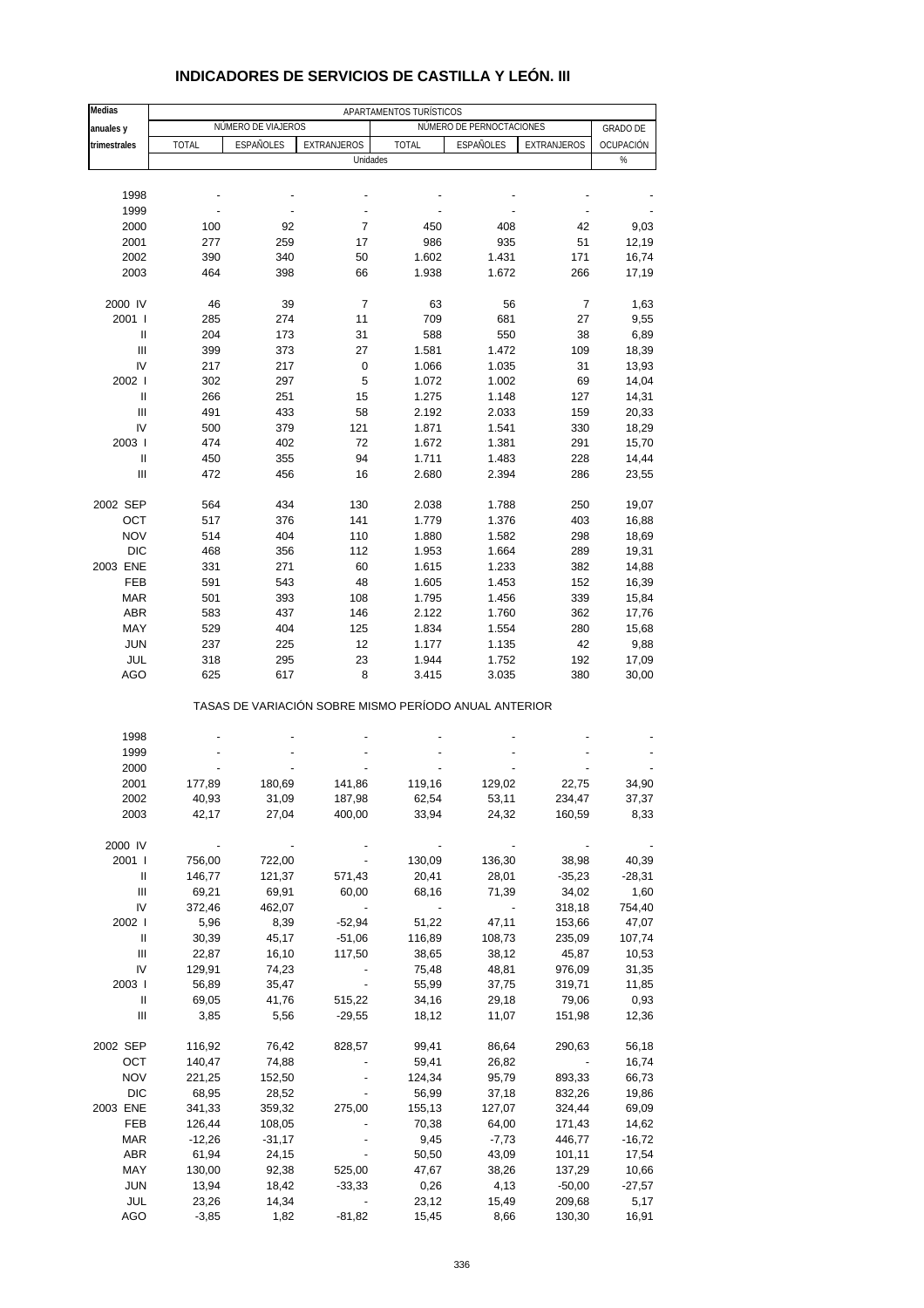| Medias                     | TRANSPORTE AÉREO DE PASAJEROS |                                                       |                 |                |                                       |                |              |  |  |
|----------------------------|-------------------------------|-------------------------------------------------------|-----------------|----------------|---------------------------------------|----------------|--------------|--|--|
| anuales y                  | <b>TOTAL</b>                  |                                                       | <b>INTERIOR</b> |                | INTERNACIONAL                         |                |              |  |  |
| trimestrales               |                               | <b>TOTAL</b><br><b>REGULAR</b><br>NO REGULAR          |                 |                | <b>TOTAL</b><br>REGULAR<br>NO REGULAR |                |              |  |  |
|                            |                               |                                                       |                 | Unidades       |                                       |                |              |  |  |
|                            |                               |                                                       |                 |                |                                       |                |              |  |  |
| 1998                       | 17.524                        | 14.763                                                | 11.078          | 3.685          | 2.761                                 | 2.317          | 445          |  |  |
| 1999                       | 18.568                        | 15.753                                                | 12.102          | 3.651          | 2.815                                 | 2.328          | 487          |  |  |
| 2000                       | 19.895                        | 16.474                                                | 14.242          | 2.232          | 3.421                                 | 2.316          | 1.105        |  |  |
| 2001                       | 18.308                        | 14.862                                                | 12.037          | 2.826          | 3.446                                 | 2.866          | 580          |  |  |
| 2002                       | 18.118                        | 14.066                                                | 10.274          | 3.792          | 4.052                                 | 2.915          | 1.137        |  |  |
| 2003                       | 19.688                        | 15.025                                                | 9.987           | 5.038          | 4.663                                 | 3.310          | 1.353        |  |  |
| 2000 IV                    | 18.550                        | 15.320                                                | 13.539          | 1.781          | 3.229                                 | 1.989          | 1.240        |  |  |
| 2001 l                     | 18.451                        | 14.825                                                | 12.952          | 1.873          | 3.626                                 | 3.527          | 99           |  |  |
| $\mathsf{I}$               | 19.312                        | 15.484                                                | 11.990          | 3.494          | 3.828                                 | 3.200          | 628          |  |  |
| $\mathbf{III}$             | 19.496                        | 16.510                                                | 12.817          | 3.692          | 2.987                                 | 2.177          | 810          |  |  |
| IV                         | 15.973                        | 12.631                                                | 10.387          | 2.243          | 3.342                                 | 2.560          | 783          |  |  |
| 2002                       | 15.837                        | 12.571                                                | 10.718          | 1.853          | 3.265                                 | 2.813          | 452          |  |  |
| $\ensuremath{\mathsf{II}}$ | 19.328                        | 14.931                                                | 11.396          | 3.535          | 4.397                                 | 3.369          | 1.028        |  |  |
| $\mathbf{III}$             | 21.000                        | 16.885                                                | 10.824          | 6.061          | 4.115                                 | 2.511          | 1.605        |  |  |
| IV                         | 16.306                        | 11.875                                                | 8.157           | 3.718          | 4.431                                 | 2.969          | 1.462        |  |  |
| 2003                       | 17.933                        | 13.443                                                | 8.116           | 5.327          | 4.490                                 | 3.320          | 1.170        |  |  |
| $\mathsf{I}$               | 19.466                        | 14.825                                                | 10.588          | 4.238          | 4.641                                 | 3.619          | 1.022        |  |  |
| III                        | 22.652                        | 17.697                                                | 11.892          | 5.806          | 4.955                                 | 2.832          | 2.124        |  |  |
|                            |                               |                                                       |                 |                |                                       |                |              |  |  |
| 2002 SEP                   | 20.425                        | 15.565                                                | 9.738           | 5.827          | 4.860                                 | 3.290          | 1.570        |  |  |
| OCT<br><b>NOV</b>          | 17.742                        | 11.745                                                | 7.789           | 3.956          | 5.997                                 | 3.394          | 2.603        |  |  |
| <b>DIC</b>                 | 16.464                        | 12.371                                                | 9.186           | 3.185          | 4.093                                 | 2.828          | 1.265        |  |  |
| 2003 ENE                   | 14.711                        | 11.508<br>11.799                                      | 7.496<br>7.276  | 4.012<br>4.523 | 3.203<br>3.766                        | 2.684<br>3.129 | 519<br>637   |  |  |
|                            | 15.565                        |                                                       |                 |                |                                       |                |              |  |  |
| FEB<br><b>MAR</b>          | 16.567                        | 12.891                                                | 7.886           | 5.005          | 3.676<br>6.028                        | 3.163          | 513<br>2.360 |  |  |
|                            | 21.666                        | 15.638                                                | 9.186           | 6.452          |                                       | 3.668          |              |  |  |
| <b>ABR</b>                 | 24.216                        | 18.597                                                | 13.110          | 5.487          | 5.619                                 | 3.679          | 1.940        |  |  |
| <b>MAY</b><br><b>JUN</b>   | 15.875<br>18.307              | 11.751                                                | 9.316<br>9.337  | 2.435<br>4.791 | 4.124                                 | 3.151<br>4.026 | 973<br>153   |  |  |
| JUL                        | 23.600                        | 14.128<br>17.505                                      | 12.222          | 5.283          | 4.179<br>6.095                        | 3.323          | 2.772        |  |  |
| AGO                        | 21.704                        | 17.889                                                | 11.561          | 6.328          | 3.815                                 | 2.340          | 1.475        |  |  |
|                            |                               | TASAS DE VARIACIÓN SOBRE MISMO PERÍODO ANUAL ANTERIOR |                 |                |                                       |                |              |  |  |
|                            |                               |                                                       |                 |                |                                       |                |              |  |  |
| 1998                       | $-10,36$                      | $-10,30$                                              | $-5,66$         | $-21,85$       | $-10,64$                              | $-6,15$        | $-28,49$     |  |  |
| 1999                       | 5,96                          | 6,71                                                  | 9,25            | $-0,93$        | 1,94                                  | 0,50           | 9,45         |  |  |
| 2000                       | 7,15                          | 4,57                                                  | 17,68           | $-38,87$       | 21,54                                 | $-0,51$        | 127,10       |  |  |
| 2001                       | $-7,97$                       | $-9,78$                                               | $-15,48$        | 26,62          | 0,72                                  | 23,73          | $-47,53$     |  |  |
| 2002                       | $-1,04$                       | $-5,36$                                               | $-14,65$        | 34,18          | 17,60                                 | 1,73           | 96,06        |  |  |
| 2003                       | 6,37                          | 2,21                                                  | $-10,31$        | 41,32          | 22,41                                 | 16,19          | 40,87        |  |  |
| 2000 IV                    | 2,71                          | 3,00                                                  | 15,50           | $-43,50$       | 1,35                                  | $-7,67$        | 20,19        |  |  |
| 2001 l                     | 2,92                          | $-2,67$                                               | $-0,93$         | $-13,18$       | 34,48                                 | 30,89          |              |  |  |
| $\ensuremath{\mathsf{II}}$ | $-2,41$                       | $-3,53$                                               | $-15,25$        | 83,62          | 2,39                                  | 28,07          | $-49,35$     |  |  |
| III                        | $-16,37$                      | $-14,42$                                              | $-20,91$        | 19,67          | $-25,72$                              | 4,51           | $-58,21$     |  |  |
| IV                         | $-13,89$                      | $-17,56$                                              | $-23,28$        | 25,94          | 3,50                                  | 28,69          | $-36,90$     |  |  |
| 2002                       | $-14,17$                      | $-15,20$                                              | $-17,25$        | $-1,07$        | $-9,94$                               | $-20,23$       | 358,11       |  |  |
| Ш                          | 0,08                          | $-3,57$                                               | $-4,95$         | 1,15           | 14,87                                 | 5,29           | 63,64        |  |  |
| Ш                          | 7,71                          | 2,27                                                  | $-15,55$        | 64,16          | 37,79                                 | 15,33          | 98,19        |  |  |
| IV                         | 2,08                          | $-5,99$                                               | $-21,47$        | 65,72          | 32,57                                 | 15,98          | 86,84        |  |  |
| 2003                       | 13,24                         | 6,93                                                  | $-24,28$        | 187,46         | 37,51                                 | 18,01          | 158,85       |  |  |
| $\ensuremath{\mathsf{II}}$ | 0,72                          | $-0,71$                                               | $-7,10$         | 19,89          | 5,55                                  | 7,41           | $-0,55$      |  |  |
| $\mathbf{III}$             | 6,41                          | 0,87                                                  | 4,62            | $-6,04$        | 32,38                                 | 33,50          | 30,92        |  |  |
|                            |                               |                                                       |                 |                |                                       |                |              |  |  |
| 2002 SEP                   | 11,01                         | 4,01                                                  | $-16,86$        | 79,18          | 41,48                                 | 13,84          | 188,07       |  |  |
| OCT                        | 12,97                         | $-2,51$                                               | $-18,89$        | 61,87          | 63,94                                 | 25,75          | 171,43       |  |  |
| <b>NOV</b>                 | $-12,44$                      | $-16,04$                                              | $-27,73$        | 57,44          | 0,57                                  | $-7,03$        | 23,05        |  |  |
| <b>DIC</b>                 | 9,70                          | 3,57                                                  | $-15,28$        | 77,29          | 39,32                                 | 38,49          | 43,77        |  |  |
| 2003 ENE                   | 11,75                         | 6,87                                                  | $-29,06$        | 476,91         | 30,45                                 | 14,87          | 290,80       |  |  |
| FEB                        | 6,02                          | 1,98                                                  | $-25,78$        | 148,26         | 23,11                                 | 10,21          | 342,24       |  |  |
| <b>MAR</b>                 | 20,67                         | 11,45                                                 | $-18,51$        | 133,85         | 53,66                                 | 28,88          | 119,13       |  |  |
| <b>ABR</b>                 | 16,55                         | 25,21                                                 | 5,56            | 125,43         | $-5,16$                               | $-13,68$       | 16,66        |  |  |
| MAY                        | $-21,52$                      | $-27,19$                                              | $-23,32$        | $-38,97$       | 0,83                                  | 3,11           | $-5,90$      |  |  |
| <b>JUN</b>                 | 7,84                          | 2,37                                                  | $-2,95$         | 14,62          | 31,62                                 | 44,35          | $-60,36$     |  |  |
| JUL                        | 4,18                          | 2,34                                                  | 3,59            | $-0,41$        | 9,84                                  | 14,86          | 4,37         |  |  |
| <b>AGO</b>                 | 8,94                          | $-0,54$                                               | 5,73            | $-10,27$       | 96,95                                 | 73,46          | 150,85       |  |  |

### **INDICADORES DE SERVICIOS DE CASTILLA Y LEÓN. IV**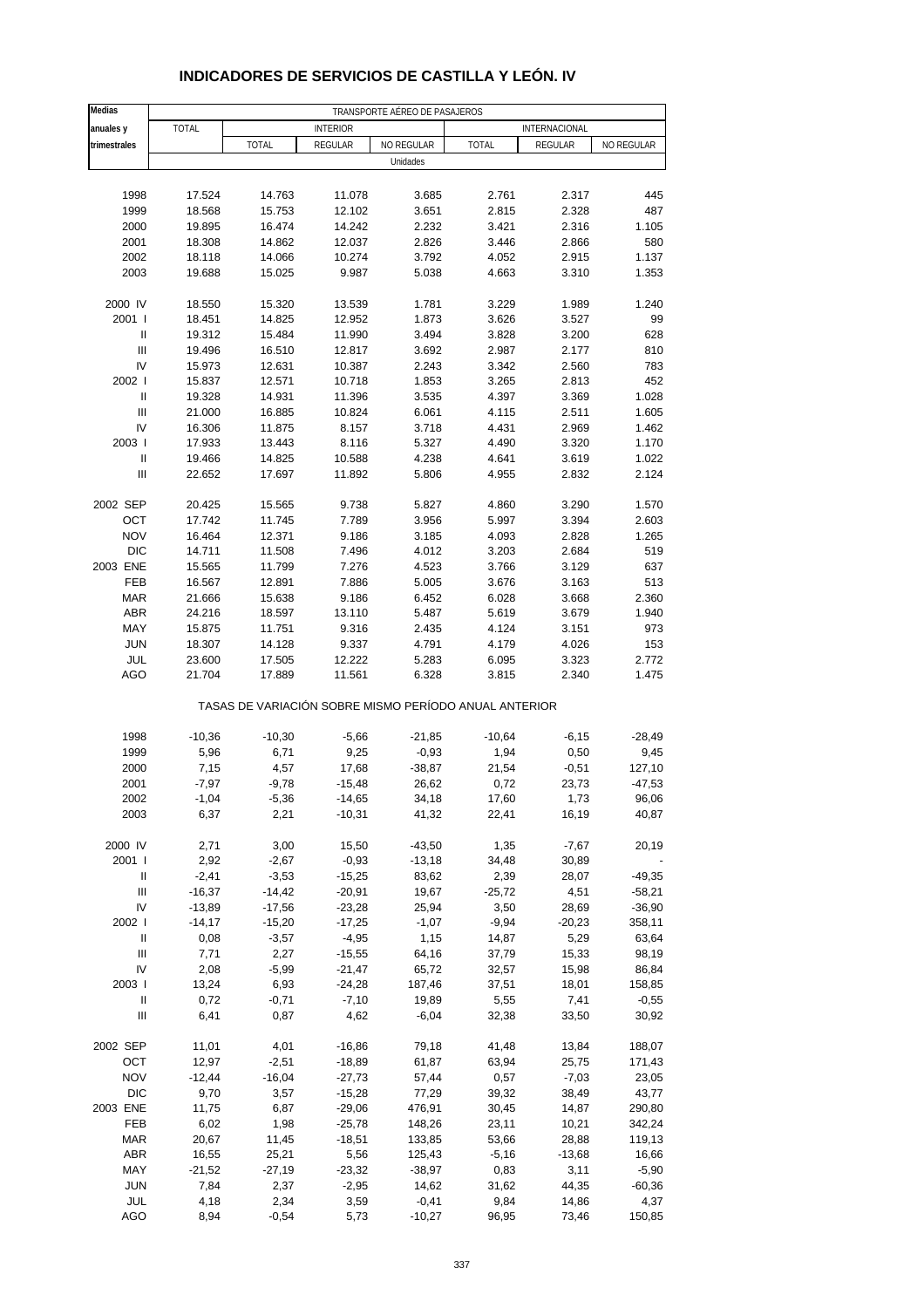| Medias                                                                                                                                                                                                                                                                                                                                                                                                                                                                                                                                   |               | CONSUMO         |              | <b>INVERSIÓN</b>                                      |                    |
|------------------------------------------------------------------------------------------------------------------------------------------------------------------------------------------------------------------------------------------------------------------------------------------------------------------------------------------------------------------------------------------------------------------------------------------------------------------------------------------------------------------------------------------|---------------|-----------------|--------------|-------------------------------------------------------|--------------------|
| anuales y                                                                                                                                                                                                                                                                                                                                                                                                                                                                                                                                | GASOLINA      | MATRICULACIÓN   | E.ELÉCTRICA  | MATRICULACIÓN                                         | <b>INSCRIPCIÓN</b> |
| trimestrales                                                                                                                                                                                                                                                                                                                                                                                                                                                                                                                             | AUTO          | <b>TURISMOS</b> | USOS DOMEST. | VH. CARGA                                             | MAQ.AGRÍCOLA       |
|                                                                                                                                                                                                                                                                                                                                                                                                                                                                                                                                          | Toneladas     | Unidades        | Gwh          | Unidades                                              |                    |
|                                                                                                                                                                                                                                                                                                                                                                                                                                                                                                                                          |               |                 |              |                                                       |                    |
| 1998                                                                                                                                                                                                                                                                                                                                                                                                                                                                                                                                     | 49.228        | 4.775           | 209,642      | 1.209                                                 | 318                |
| 1999                                                                                                                                                                                                                                                                                                                                                                                                                                                                                                                                     | 46.940        | 5.585           | 223,942      | 1.319                                                 | 280                |
| 2000                                                                                                                                                                                                                                                                                                                                                                                                                                                                                                                                     | 44.791        | 5.208           | 235,592      | 1.220                                                 | 268                |
| 2001                                                                                                                                                                                                                                                                                                                                                                                                                                                                                                                                     | 43.503        | 5.336           | 245,400      | 1.036                                                 | 212                |
| 2002                                                                                                                                                                                                                                                                                                                                                                                                                                                                                                                                     | 41.382        | 4.792           | 254,918      | 1.062                                                 | 201                |
| 2003                                                                                                                                                                                                                                                                                                                                                                                                                                                                                                                                     | 39.448        | 4.942           | 293,433      | 1.133                                                 | 196                |
|                                                                                                                                                                                                                                                                                                                                                                                                                                                                                                                                          |               |                 |              |                                                       |                    |
| 2000 IV                                                                                                                                                                                                                                                                                                                                                                                                                                                                                                                                  | 40.089        | 4.608           | 219,467      | 1.077                                                 | 310                |
| 2001 l                                                                                                                                                                                                                                                                                                                                                                                                                                                                                                                                   | 36.125        | 5.268           | 307,538      | 710                                                   | 207                |
| Ш                                                                                                                                                                                                                                                                                                                                                                                                                                                                                                                                        | 42.934        | 5.733           | 239,252      | 1.228                                                 | 246                |
| Ш                                                                                                                                                                                                                                                                                                                                                                                                                                                                                                                                        | 52.389        | 5.112           | 204,136      | 984                                                   | 182                |
| IV                                                                                                                                                                                                                                                                                                                                                                                                                                                                                                                                       | 42.562        | 5.230           | 230,673      | 1.222                                                 | 214                |
| 2002 l                                                                                                                                                                                                                                                                                                                                                                                                                                                                                                                                   | 35.295        | 4.634           | 320,506      | 1.111                                                 | 182                |
| Ш                                                                                                                                                                                                                                                                                                                                                                                                                                                                                                                                        | 39.619        | 4.991           | 251,452      | 1.115                                                 | 234                |
| Ш                                                                                                                                                                                                                                                                                                                                                                                                                                                                                                                                        | 50.933        | 4.672           | 215,967      | 934                                                   | 179                |
| IV                                                                                                                                                                                                                                                                                                                                                                                                                                                                                                                                       | 39.682        | 4.871           | 231,749      | 1.088                                                 | 210                |
| 2003                                                                                                                                                                                                                                                                                                                                                                                                                                                                                                                                     | 33.412        | 4.550           | 338,695      | 1.135                                                 | 192                |
| Ш                                                                                                                                                                                                                                                                                                                                                                                                                                                                                                                                        | 42.031        | 5.056           | 248,170      | 1.169                                                 | 220                |
| Ш                                                                                                                                                                                                                                                                                                                                                                                                                                                                                                                                        | 49.806        | 5.220           |              | 1.096                                                 | 165                |
|                                                                                                                                                                                                                                                                                                                                                                                                                                                                                                                                          |               |                 |              |                                                       |                    |
| 2002 OCT                                                                                                                                                                                                                                                                                                                                                                                                                                                                                                                                 | 42.081        | 5.044           | 232,076      | 1.121                                                 | 301                |
| <b>NOV</b>                                                                                                                                                                                                                                                                                                                                                                                                                                                                                                                               | 36.403        | 4.424           | 233,492      | 1.065                                                 | 144                |
| <b>DIC</b>                                                                                                                                                                                                                                                                                                                                                                                                                                                                                                                               | 40.562        | 5.145           | 229,680      | 1.079                                                 | 186                |
| 2003 ENE                                                                                                                                                                                                                                                                                                                                                                                                                                                                                                                                 | 33.515        | 4.605           | 350,108      | 1.055                                                 | 164                |
| FEB                                                                                                                                                                                                                                                                                                                                                                                                                                                                                                                                      | 30.720        | 4.394           | 324,027      | 1.126                                                 | 154                |
| MAR                                                                                                                                                                                                                                                                                                                                                                                                                                                                                                                                      | 36.001        | 4.651           | 341,951      | 1.223                                                 | 259                |
| <b>ABR</b>                                                                                                                                                                                                                                                                                                                                                                                                                                                                                                                               | 43.964        | 4.707           | 237,190      | 1.117                                                 | 183                |
| MAY                                                                                                                                                                                                                                                                                                                                                                                                                                                                                                                                      | 41.554        | 5.003           | 289,798      | 1.261                                                 | 231                |
| <b>JUN</b>                                                                                                                                                                                                                                                                                                                                                                                                                                                                                                                               | 40.576        | 5.457           | 217,522      | 1.129                                                 | 247                |
| JUL                                                                                                                                                                                                                                                                                                                                                                                                                                                                                                                                      | 49.806        | 6.832           |              | 1.381                                                 | 206                |
| AGO                                                                                                                                                                                                                                                                                                                                                                                                                                                                                                                                      |               | 4.280           |              | 917                                                   | 124                |
| <b>SEP</b>                                                                                                                                                                                                                                                                                                                                                                                                                                                                                                                               |               | 4.549           |              | 989                                                   |                    |
|                                                                                                                                                                                                                                                                                                                                                                                                                                                                                                                                          |               |                 |              | TASAS DE VARIACIÓN SOBRE MISMO PERÍODO ANUAL ANTERIOR |                    |
| 1998                                                                                                                                                                                                                                                                                                                                                                                                                                                                                                                                     | $-7,67$       | 18,37           | 7,52         | 17,12                                                 | 25,27              |
| 1999                                                                                                                                                                                                                                                                                                                                                                                                                                                                                                                                     | $-4,65$       | 16,96           | 6,82         | 9,08                                                  | $-11,92$           |
| 2000                                                                                                                                                                                                                                                                                                                                                                                                                                                                                                                                     | $-4,58$       | $-6,74$         | 5,20         | $-7,46$                                               | $-4,40$            |
| 2001                                                                                                                                                                                                                                                                                                                                                                                                                                                                                                                                     | $-2,88$       | 2,45            | 4,16         | $-15,11$                                              | $-20,78$           |
|                                                                                                                                                                                                                                                                                                                                                                                                                                                                                                                                          |               | $-10,19$        |              |                                                       |                    |
| 2002<br>2003                                                                                                                                                                                                                                                                                                                                                                                                                                                                                                                             | -4,87<br>0,39 | 3,70            | 3,88<br>2,61 | 2,53<br>7,59                                          | -5,11<br>$-2,12$   |
|                                                                                                                                                                                                                                                                                                                                                                                                                                                                                                                                          |               |                 |              |                                                       |                    |
| 2000 IV                                                                                                                                                                                                                                                                                                                                                                                                                                                                                                                                  | $-11,01$      | $-20,97$        | 5,23         | $-17,30$                                              | $-2,21$            |
| 2001 l                                                                                                                                                                                                                                                                                                                                                                                                                                                                                                                                   | $-4,84$       | $-8,72$         | $-0,04$      | $-49,60$                                              | $-12,29$           |
| Ш                                                                                                                                                                                                                                                                                                                                                                                                                                                                                                                                        | $-2,33$       | 1,87            | 9,03         | $-6,90$                                               | $-19,80$           |
| Ш                                                                                                                                                                                                                                                                                                                                                                                                                                                                                                                                        | $-8,34$       | 5,96            | 4,26         | $-8,58$                                               | $-16,77$           |
| IV                                                                                                                                                                                                                                                                                                                                                                                                                                                                                                                                       | 6,17          | 13,50           | 5,11         | 13,40                                                 | $-31,04$           |
| 2002                                                                                                                                                                                                                                                                                                                                                                                                                                                                                                                                     | $-2,30$       | $-12,03$        | 4,22         | 56,48                                                 | $-12,24$           |
| $\sf II$                                                                                                                                                                                                                                                                                                                                                                                                                                                                                                                                 | $-7,72$       | $-12,94$        | 5,10         | $-9,20$                                               | $-4,75$            |
| $\ensuremath{\mathsf{III}}\xspace$                                                                                                                                                                                                                                                                                                                                                                                                                                                                                                       | $-2,78$       | $-8,61$         | 5,80         | $-5,08$                                               | $-1,47$            |
| IV                                                                                                                                                                                                                                                                                                                                                                                                                                                                                                                                       | $-6,77$       | $-6,87$         | 0,47         | $-10,91$                                              | $-1,71$            |
| 2003                                                                                                                                                                                                                                                                                                                                                                                                                                                                                                                                     | $-5,34$       | $-1,82$         | 5,68         | 2,13                                                  | 5,87               |
| $\mathop{\mathrm{II}}% \nolimits_{\mathop{\mathrm{II}}% \nolimits} \mathop{\mathrm{II}}% \nolimits_{\mathop{\mathrm{II}}% \nolimits} \mathop{\mathrm{II}}% \nolimits_{\mathop{\mathrm{II}}% \nolimits} \mathop{\mathrm{II}}% \nolimits_{\mathop{\mathrm{II}}% \nolimits} \mathop{\mathrm{II}}% \nolimits_{\mathop{\mathrm{II}}% \nolimits} \mathop{\mathrm{II}}% \nolimits_{\mathop{\mathrm{II}}% \nolimits} \mathop{\mathrm{II}}% \nolimits_{\mathop{\mathrm{II}}% \nolimits} \mathop{\mathrm{II}}% \nolimits_{\mathop{\mathrm{II}}% \$ | 6,09          | 1,30            | $-1,31$      | 4,84                                                  | $-5,84$            |
| Ш                                                                                                                                                                                                                                                                                                                                                                                                                                                                                                                                        | $-1,04$       | 11,73           |              | 17,35                                                 | $-7,04$            |
|                                                                                                                                                                                                                                                                                                                                                                                                                                                                                                                                          |               |                 |              |                                                       |                    |
| 2002 OCT                                                                                                                                                                                                                                                                                                                                                                                                                                                                                                                                 | $-2,34$       | $-6,14$         | 13,41        | $-10,25$                                              | $-14,97$           |
| <b>NOV</b>                                                                                                                                                                                                                                                                                                                                                                                                                                                                                                                               | $-4,74$       | $-12,79$        | $-8,77$      | $-9,75$                                               | 0,00               |
| DIC                                                                                                                                                                                                                                                                                                                                                                                                                                                                                                                                      | $-12,55$      | $-1,89$         | $-0,77$      | $-12,70$                                              | 29,17              |
| 2003 ENE                                                                                                                                                                                                                                                                                                                                                                                                                                                                                                                                 | 6,61          | $-4,60$         | $-9,76$      | $-11,86$                                              | $-25,79$           |
| FEB                                                                                                                                                                                                                                                                                                                                                                                                                                                                                                                                      | $-6,98$       | $-4,04$         | 7,82         | 7,14                                                  | $-8,33$            |
| <b>MAR</b>                                                                                                                                                                                                                                                                                                                                                                                                                                                                                                                               | $-13,09$      | 3,42            | 25,24        | 12,72                                                 | 66,03              |
| <b>ABR</b>                                                                                                                                                                                                                                                                                                                                                                                                                                                                                                                               | 11,17         | $-0,91$         | $-15,74$     | $-4,20$                                               | $-28,24$           |
| MAY                                                                                                                                                                                                                                                                                                                                                                                                                                                                                                                                      | 4,68          | $-8,40$         | 3,77         | 5,79                                                  | $-2,53$            |
| <b>JUN</b>                                                                                                                                                                                                                                                                                                                                                                                                                                                                                                                               | 2,42          | 14,62           | 12,37        | 14,39                                                 | 17,62              |
| JUL                                                                                                                                                                                                                                                                                                                                                                                                                                                                                                                                      | $-1,04$       | 10,09           |              | 15,47                                                 | $-7,62$            |
| <b>AGO</b>                                                                                                                                                                                                                                                                                                                                                                                                                                                                                                                               |               | 13,17           |              | 10,62                                                 | $-6,06$            |
| <b>SEP</b>                                                                                                                                                                                                                                                                                                                                                                                                                                                                                                                               |               | 12,91           |              | 27,45                                                 |                    |

### **INDICADORES DE DEMANDA DE CASTILLA Y LEÓN. I**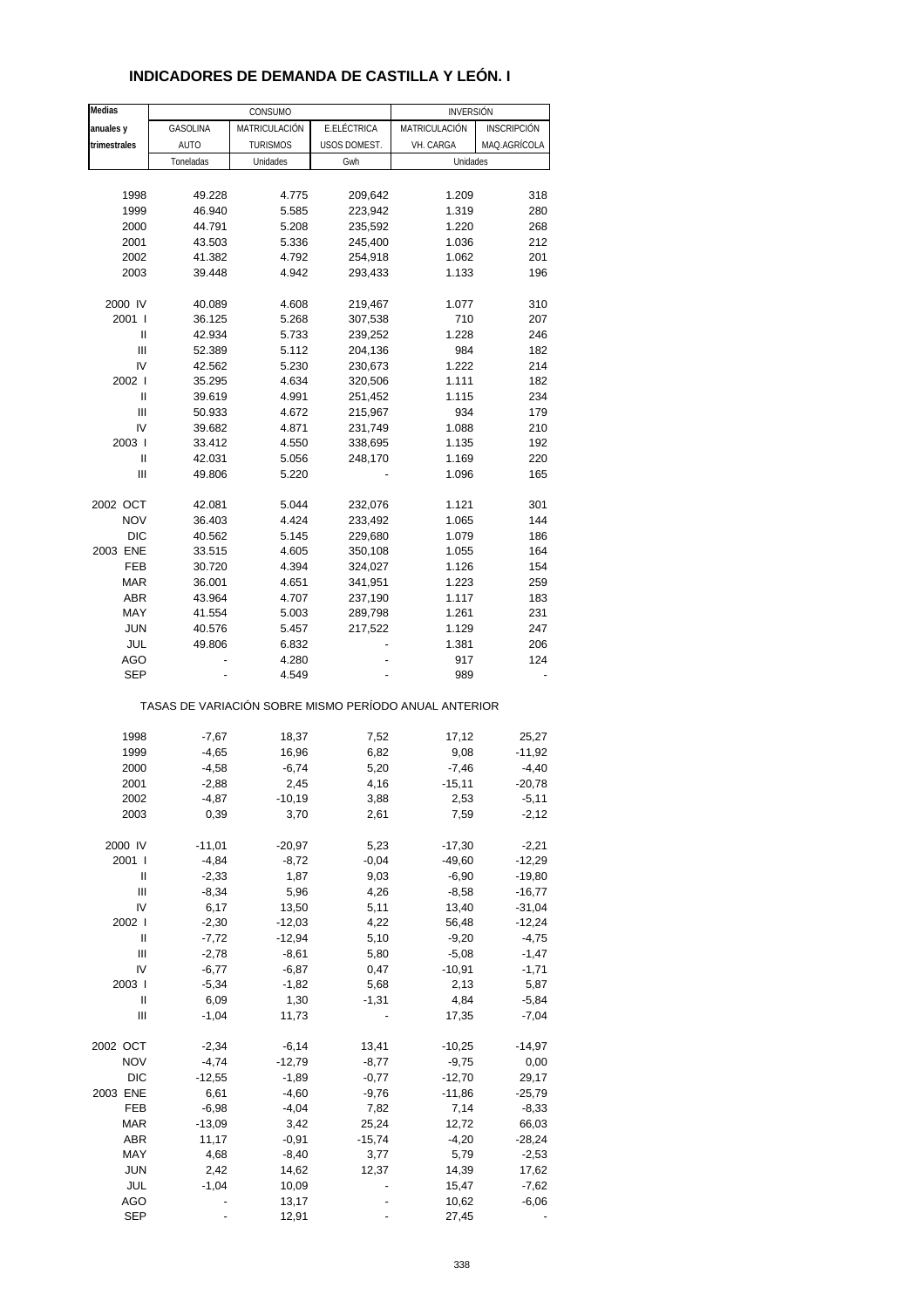| <b>Medias</b>                             | OPINIONES EMPRESARIALES |                   |                                |                                                       |                    |                          |                     |                           |                          |
|-------------------------------------------|-------------------------|-------------------|--------------------------------|-------------------------------------------------------|--------------------|--------------------------|---------------------|---------------------------|--------------------------|
| anuales y                                 |                         | BIENES DE CONSUMO |                                |                                                       | BIENES INTERMEDIOS |                          |                     | BIENES DE INVERSIÓN       |                          |
| trimestrales                              | N.CTRA.PED.             | N.STOCKS          | UTIL. CAPAC.                   | N.CTRA.PED.                                           | N.STOCKS           | UTIL. CAPAC.             | N.CTRA.PED.         | N.STOCKS                  | UTIL. CAPAC.             |
|                                           | Saldo de respuestas     |                   | $\%$                           | Saldo de respuestas                                   |                    | $\%$                     | Saldo de respuestas |                           | $\%$                     |
|                                           |                         |                   |                                |                                                       |                    |                          |                     |                           |                          |
| 1998                                      | $\boldsymbol{7}$        | $-4$              | 82,5                           | $-10$                                                 | 29                 | 81,5                     | $-30$               | 22                        | 77,2                     |
| 1999                                      | -9                      | 12                | 77,1                           | $-12$                                                 | 31                 | 81,1                     | $-16$               | 18                        | 86,1                     |
| 2000                                      | $-17$                   | 16                | 75,5                           | $-17$                                                 | 34                 | 80,5                     | $-34$               | $\pmb{0}$                 | 77,6                     |
| 2001                                      | $-45$                   | 17                | 76,7                           | $-32$                                                 | 44                 | 78,7                     | $-53$               | $-1$                      | 77,6                     |
| 2002                                      | $-35$                   | 8                 | 74,2                           | $-26$                                                 | 34                 | 81,0                     | $-52$               | $10$                      | 66,7                     |
| 2003                                      | $-4$                    | 12                | 77,4                           | $-19$                                                 | 23                 | 81,5                     | $-62$               | 5                         | 50,6                     |
| 2000 IV                                   | $-33$                   | 37                | 81,7                           | $-19$                                                 | 33                 | 77,2                     | $-20$               | $-23$                     | 72,2                     |
| 2001 l                                    | $-34$                   | $\,6\,$           | 78,3                           | $-19$                                                 | 46                 | 78,4                     | $-20$               | $-17$                     | 75,8                     |
| $\, \parallel$                            | $-61$                   | 52                | 83,4                           | $-22$                                                 | 50                 | 83,3                     | $-51$               | $\pmb{0}$                 | 78,4                     |
| $\ensuremath{\mathsf{III}}\xspace$        | $-32$                   | $\,6\,$           | 73,8                           | $-36$                                                 | 39                 | 82,3                     | $-66$               | $\bf 8$                   | 75,8                     |
| IV                                        | $-53$                   | 6                 | 71,1                           | $-49$                                                 | 41                 | 70,7                     | $-73$               | $\sqrt{5}$                | 80,3                     |
| 2002                                      | $-57$                   | $-1$              | 67,8                           | $-33$                                                 | 40                 | 79,8                     | $-29$               | $\overline{7}$            | 74,4                     |
| $\, \parallel$                            | $-31$                   | $\mathsf 3$       | 70,2                           | $-17$                                                 | 24                 | 83,3                     | $-61$               | 17                        | 65,0                     |
| $\label{eq:1} \prod_{i=1}^n \mathbb{I}_i$ | $-36$                   | $\sqrt{2}$        | 77,1                           | $-28$                                                 | 39                 | 81,9                     | $-62$               | $\boldsymbol{9}$          | 64,2                     |
| IV                                        | $-15$                   | 27                | 81,9                           | $-26$                                                 | 33                 | 78,9                     | $-57$               | $\,$ 5 $\,$               | 63,4                     |
| 2003                                      | -9                      | 21                | 83,3                           | $-34$                                                 | 33                 | 81,3                     | $-60$               | $\ensuremath{\mathsf{3}}$ | 59,9                     |
| $\, \parallel$                            | $-3$                    | $\bf8$            | 71,5                           | $-15$                                                 | 26                 | 81,1                     | $-65$               | $\boldsymbol{9}$          | 30,5                     |
| $\mathbf{III}$                            | $\mathbf{1}$            | 6                 | 77,3                           | -8                                                    | 11                 | 82,0                     | $-59$               | 3                         | 61,5                     |
|                                           |                         |                   |                                |                                                       |                    |                          |                     |                           |                          |
| 2002 OCT                                  | $-38$                   | 42                |                                | $-22$                                                 | 31                 |                          | $-58$               | 12                        |                          |
| <b>NOV</b>                                | $-12$                   | $\pmb{0}$         | $\overline{a}$                 | $-29$                                                 | 32                 | $\overline{\phantom{a}}$ | $-57$               | $\sqrt{2}$                |                          |
| DIC                                       | $\,$ 5 $\,$             | 38                | L,                             | $-28$                                                 | 37                 | $\overline{a}$           | $-55$               | $\mathbf{1}$              |                          |
| 2003 ENE<br>FEB                           | $-13$<br>$-2$           | 19<br>38          | ÷,<br>$\overline{\phantom{a}}$ | $-31$<br>$-37$                                        | 31<br>36           | ÷,<br>$\overline{a}$     | $-66$<br>$-66$      | 6<br>0                    |                          |
| <b>MAR</b>                                | $-11$                   | $\boldsymbol{7}$  |                                | $-33$                                                 | 31                 | ÷,                       | $-48$               | 4                         |                          |
| ABR                                       | $-5$                    | 9                 | ÷,                             | $-10$                                                 | 26                 | $\overline{a}$           | $-63$               | 9                         | $\overline{\phantom{a}}$ |
| MAY                                       | $-4$                    | $\overline{4}$    | $\overline{\phantom{a}}$       | -8                                                    | 29                 | $\overline{a}$           | $-74$               | 9                         | $\overline{a}$           |
| <b>JUN</b>                                | $-1$                    | 11                |                                | $-28$                                                 | 23                 | $\overline{a}$           | $-59$               | 10                        |                          |
| JUL                                       | $-1$                    | $\overline{7}$    | ÷,                             | $-13$                                                 | 13                 | $\overline{a}$           | $-68$               | 3                         |                          |
| AGO                                       | 6                       | $\overline{7}$    | ÷                              | $-14$                                                 | 24                 | $\overline{\phantom{a}}$ | $-67$               | $\mathbf{1}$              |                          |
| SEP                                       | $-1$                    | 4                 |                                | 4                                                     | $-5$               |                          | $-43$               | 6                         | ÷,                       |
|                                           |                         |                   |                                |                                                       |                    |                          |                     |                           |                          |
|                                           |                         |                   |                                | TASAS DE VARIACIÓN SOBRE MISMO PERÍODO ANUAL ANTERIOR |                    |                          |                     |                           |                          |
|                                           |                         |                   |                                |                                                       |                    |                          |                     |                           |                          |
| 1998                                      |                         | ÷,                |                                |                                                       |                    | $\overline{a}$           |                     |                           |                          |
| 1999<br>2000                              |                         |                   |                                |                                                       |                    |                          |                     |                           |                          |
| 2001                                      |                         |                   |                                |                                                       |                    |                          | $\overline{a}$      | $\overline{a}$            | $\blacksquare$           |
| 2002                                      |                         |                   |                                |                                                       |                    |                          |                     |                           |                          |
| 2003                                      |                         |                   |                                |                                                       |                    |                          |                     |                           |                          |
|                                           |                         |                   |                                |                                                       |                    |                          |                     |                           |                          |
| 2000 IV                                   |                         |                   |                                |                                                       |                    |                          |                     |                           |                          |
| 2001 l                                    |                         |                   |                                |                                                       |                    |                          |                     |                           |                          |
| Ш                                         |                         |                   |                                |                                                       |                    |                          |                     |                           |                          |
| Ш                                         |                         |                   |                                |                                                       |                    |                          |                     |                           |                          |
| IV                                        |                         |                   |                                |                                                       |                    |                          |                     |                           |                          |
| 2002                                      |                         |                   |                                |                                                       |                    |                          |                     |                           |                          |
| $\label{eq:1} \mathsf{II}$                |                         |                   |                                |                                                       |                    |                          |                     |                           |                          |
| $\ensuremath{\mathsf{III}}\xspace$        |                         |                   |                                |                                                       |                    |                          |                     |                           |                          |
| IV                                        |                         |                   |                                |                                                       |                    |                          |                     |                           |                          |
| 2003  <br>Ш                               |                         |                   |                                |                                                       |                    |                          |                     |                           |                          |
| Ш                                         |                         |                   |                                |                                                       |                    |                          |                     |                           |                          |
|                                           |                         |                   |                                |                                                       |                    |                          |                     |                           |                          |
| 2002 OCT                                  |                         |                   |                                |                                                       |                    |                          |                     |                           |                          |
| <b>NOV</b>                                |                         |                   |                                |                                                       |                    |                          |                     |                           |                          |
| <b>DIC</b>                                |                         |                   |                                |                                                       |                    |                          |                     |                           |                          |
| 2003 ENE                                  |                         |                   |                                |                                                       |                    |                          |                     |                           |                          |
| FEB                                       |                         |                   |                                |                                                       |                    |                          |                     |                           |                          |
| <b>MAR</b>                                |                         |                   |                                |                                                       |                    |                          |                     |                           |                          |
| ABR                                       |                         |                   |                                |                                                       |                    |                          |                     |                           |                          |
| MAY                                       |                         |                   |                                |                                                       |                    |                          |                     |                           |                          |
| <b>JUN</b>                                |                         |                   |                                |                                                       |                    |                          |                     |                           |                          |
| JUL                                       |                         |                   |                                |                                                       |                    |                          |                     |                           |                          |
| <b>AGO</b>                                |                         |                   |                                |                                                       |                    |                          |                     |                           |                          |

### **INDICADORES DE DEMANDA DE CASTILLA Y LEÓN. II**

SEP - - - - - - - - -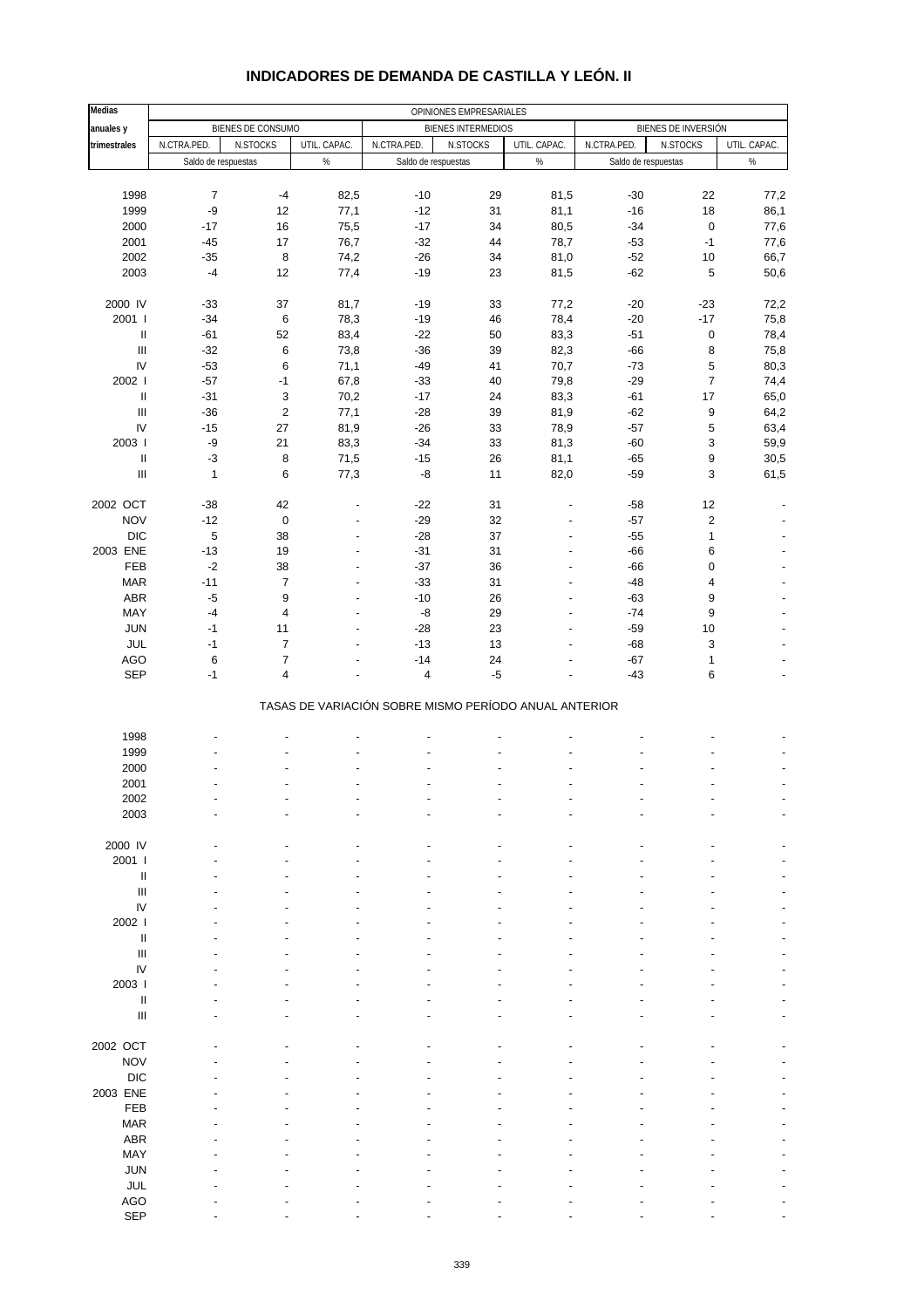# **INDICADORES DEL MERCADO DE TRABAJO DE CASTILLA Y LEÓN. I**

| <b>Medias</b>              |                        | POBLACIÓN ACTIVA (2) |                    | POBLACIÓN OCUPADA (2)                                 |                  |                    |                    |                    |  |  |  |
|----------------------------|------------------------|----------------------|--------------------|-------------------------------------------------------|------------------|--------------------|--------------------|--------------------|--|--|--|
| anuales y                  |                        |                      |                    |                                                       |                  |                    |                    |                    |  |  |  |
| trimestrales               | <b>TOTAL</b>           | VARONES              | <b>MUJERES</b>     | <b>TOTAL</b>                                          | AGRICULT.        | <b>INDUSTRIA</b>   | CONSTRUC.          | <b>SERVICIOS</b>   |  |  |  |
|                            |                        |                      |                    | Miles de personas                                     |                  |                    |                    |                    |  |  |  |
|                            |                        |                      |                    |                                                       |                  |                    |                    |                    |  |  |  |
| 1998                       | 1.013,297              | 636,953              | 376,344            | 829,143                                               | 99,723           | 157,519            | 86,295             | 485,607            |  |  |  |
| 1999                       | 1.029,128              | 641,031              | 388,097            | 870,661                                               | 93,328           | 162,154            | 99,132             | 516,048            |  |  |  |
| 2000<br>2001               | 1.044,154              | 645,211              | 398,943            | 900,041                                               | 89,029           | 176,071            | 108,308            | 526,633            |  |  |  |
| 2002                       | 1.021,071<br>1.040,175 | 640,289<br>644,094   | 380,783<br>396,081 | 918,690<br>931,611                                    | 90,407<br>85,443 | 181,285<br>173,571 | 111,905<br>114,515 | 535,093<br>558,083 |  |  |  |
| 2003                       | 1.054,499              | 644,532              | 409,967            | 937,196                                               | 84,649           | 177,561            | 116,927            | 558,060            |  |  |  |
|                            |                        |                      |                    |                                                       |                  |                    |                    |                    |  |  |  |
| 2000 III                   | 1.052,851              | 651,103              | 401,748            | 911,664                                               | 91,926           | 178,278            | 111,030            | 530,429            |  |  |  |
| IV                         | 1.049,682              | 647,699              | 401,983            | 911,786                                               | 89,593           | 182,276            | 111,035            | 528,882            |  |  |  |
| 2001 l                     | 1.009,726              | 633,971              | 375,755            | 905,391                                               | 87,091           | 184,222            | 108,485            | 525,593            |  |  |  |
| Ш                          | 1.014,171              | 638,957              | 375,214            | 916,553                                               | 90,332           | 186,746            | 110,993            | 528,482            |  |  |  |
| Ш                          | 1.033,266              | 646,617              | 386,649            | 930,346                                               | 91,722           | 182,531            | 112,984            | 543,109            |  |  |  |
| IV                         | 1.027,121              | 641,609              | 385,512            | 922,469                                               | 92,482           | 171,640            | 115,159            | 543,188            |  |  |  |
| 2002                       | 1.025,581              | 639,927              | 385,654            | 914,425                                               | 88,394           | 166,610            | 115,956            | 543,465            |  |  |  |
| Ш                          | 1.038,655              | 644,119              | 394,537            | 927,775                                               | 85,882           | 174,559            | 115,452            | 551,882            |  |  |  |
| Ш<br>IV                    | 1.053,152              | 649,295              | 403,857            | 945,644                                               | 84,573           | 175,062            | 109,322            | 576,687            |  |  |  |
| 2003                       | 1.043,310<br>1.052,566 | 643,034<br>646,141   | 400,276<br>406,425 | 938,600<br>936,123                                    | 82,921<br>82,869 | 178,052<br>178,259 | 117,328<br>115,407 | 560,299<br>559,588 |  |  |  |
| $\mathbf{II}$              | 1.056,432              | 642,923              | 413,509            | 938,269                                               | 86,429           | 176,863            | 118,446            | 556,532            |  |  |  |
|                            |                        |                      |                    |                                                       |                  |                    |                    |                    |  |  |  |
| 2002 JUL                   |                        |                      |                    |                                                       |                  |                    |                    |                    |  |  |  |
| <b>AGO</b>                 | ä,                     |                      |                    |                                                       |                  |                    | ÷.                 |                    |  |  |  |
| <b>SEP</b>                 |                        |                      |                    |                                                       |                  |                    |                    |                    |  |  |  |
| OCT                        |                        |                      |                    |                                                       |                  |                    |                    |                    |  |  |  |
| <b>NOV</b>                 |                        |                      |                    |                                                       |                  |                    |                    |                    |  |  |  |
| <b>DIC</b>                 |                        |                      |                    |                                                       |                  |                    |                    |                    |  |  |  |
| 2003 ENE                   |                        |                      |                    |                                                       |                  |                    |                    |                    |  |  |  |
| <b>FEB</b>                 |                        | ÷.                   |                    |                                                       |                  |                    |                    |                    |  |  |  |
| <b>MAR</b>                 |                        |                      |                    |                                                       |                  |                    |                    |                    |  |  |  |
| <b>ABR</b><br>MAY          |                        |                      |                    |                                                       |                  |                    |                    |                    |  |  |  |
| JUN                        |                        |                      |                    |                                                       |                  |                    |                    |                    |  |  |  |
|                            |                        |                      |                    |                                                       |                  |                    |                    |                    |  |  |  |
|                            |                        |                      |                    | TASAS DE VARIACIÓN SOBRE MISMO PERÍODO ANUAL ANTERIOR |                  |                    |                    |                    |  |  |  |
|                            |                        |                      |                    |                                                       |                  |                    |                    |                    |  |  |  |
| 1998                       | 0,87                   | $-0,24$              | 2,81               | 2,97                                                  | $-6,82$          | 8,52               | 0,87               | 3,86               |  |  |  |
| 1999                       | 1,56                   | 0,64                 | 3,12               | 5,01                                                  | $-6,41$          | 2,94               | 14,88              | 6,27               |  |  |  |
| 2000                       | 1,46                   | 0,65                 | 2,79               | 3,37                                                  | $-4,61$          | 8,58               | 9,26               | 2,05               |  |  |  |
| 2001                       | $-2,21$                | $-0,76$              | $-4,55$            | 2,07                                                  | 1,55             | 2,96               | 3,32               | 1,61               |  |  |  |
| 2002                       | 1,87                   | 0,59                 | 4,02               | 1,41                                                  | $-5,49$          | $-4,26$            | 2,33               | 4,30               |  |  |  |
| 2003                       | 2,17                   | 0,39                 | 5,09               | 1,75                                                  | $-2,86$          | 4,09               | 1,06               | 1,90               |  |  |  |
| 2000 III                   | 2,03                   | 1,16                 | 3,48               | 3,36                                                  | $-6,93$          | 10,17              | 8,11               | 2,26               |  |  |  |
| IV                         | 1,55                   | 0,95                 | 2,55               | 3,38                                                  | $-1,86$          | 11,17              | 3,01               | 1,92               |  |  |  |
| 2001 l                     | $-2,48$                | $-0,82$              | $-5,16$            | 2,95                                                  | $-0, 10$         | 10,53              | 5,48               | 0,54               |  |  |  |
| $\sf II$                   | $-2,36$                | $-0,60$              | $-5,22$            | 2,15                                                  | 3,33             | 5,47               | 2,47               | 0,77               |  |  |  |
| $\mathsf{III}$             | $-1,86$                | $-0,69$              | $-3,76$            | 2,05                                                  | $-0,22$          | 2,39               | 1,76               | 2,39               |  |  |  |
| IV                         | $-2,15$                | $-0,94$              | $-4,10$            | 1,17                                                  | 3,22             | $-5,84$            | 3,71               | 2,70               |  |  |  |
| 2002 l                     | 1,57                   | 0,94                 | 2,63               | 1,00                                                  | 1,50             | $-9,56$            | 6,89               | 3,40               |  |  |  |
| $\, \parallel$             | 2,41                   | 0,81                 | 5,15               | 1,22                                                  | $-4,93$          | $-6,53$            | 4,02               | 4,43               |  |  |  |
| III                        | 1,92                   | 0,41                 | 4,45               | 1,64                                                  | $-7,79$          | $-4,09$            | $-3,24$            | 6, 18              |  |  |  |
| IV                         | 1,58                   | 0,22                 | 3,83               | 1,75                                                  | $-10,34$         | 3,74               | 1,88               | 3,15               |  |  |  |
| 2003                       | 2,63                   | 0,97                 | 5,39               | 2,37                                                  | $-6,25$          | 6,99               | $-0,47$            | 2,97               |  |  |  |
| $\ensuremath{\mathsf{II}}$ | 1,71                   | $-0,19$              | 4,81               | 1,13                                                  | 0,64             | 1,32               | 2,59               | 0,84               |  |  |  |
| 2002 JUL                   |                        |                      |                    |                                                       |                  |                    |                    |                    |  |  |  |
| <b>AGO</b>                 |                        |                      |                    |                                                       |                  |                    |                    |                    |  |  |  |
| <b>SEP</b>                 |                        |                      |                    |                                                       |                  |                    |                    |                    |  |  |  |
| OCT                        |                        |                      |                    |                                                       |                  |                    |                    |                    |  |  |  |
| <b>NOV</b>                 |                        |                      |                    |                                                       |                  |                    |                    |                    |  |  |  |
| <b>DIC</b>                 |                        |                      |                    |                                                       |                  |                    |                    |                    |  |  |  |
| 2003 ENE                   |                        |                      |                    |                                                       |                  |                    |                    |                    |  |  |  |
| FEB                        |                        |                      |                    |                                                       |                  |                    |                    |                    |  |  |  |
| <b>MAR</b>                 |                        |                      |                    |                                                       |                  |                    |                    |                    |  |  |  |
| <b>ABR</b>                 |                        |                      |                    |                                                       |                  |                    |                    |                    |  |  |  |
| MAY                        |                        |                      |                    |                                                       |                  |                    |                    |                    |  |  |  |
| <b>JUN</b>                 |                        |                      |                    |                                                       |                  |                    |                    |                    |  |  |  |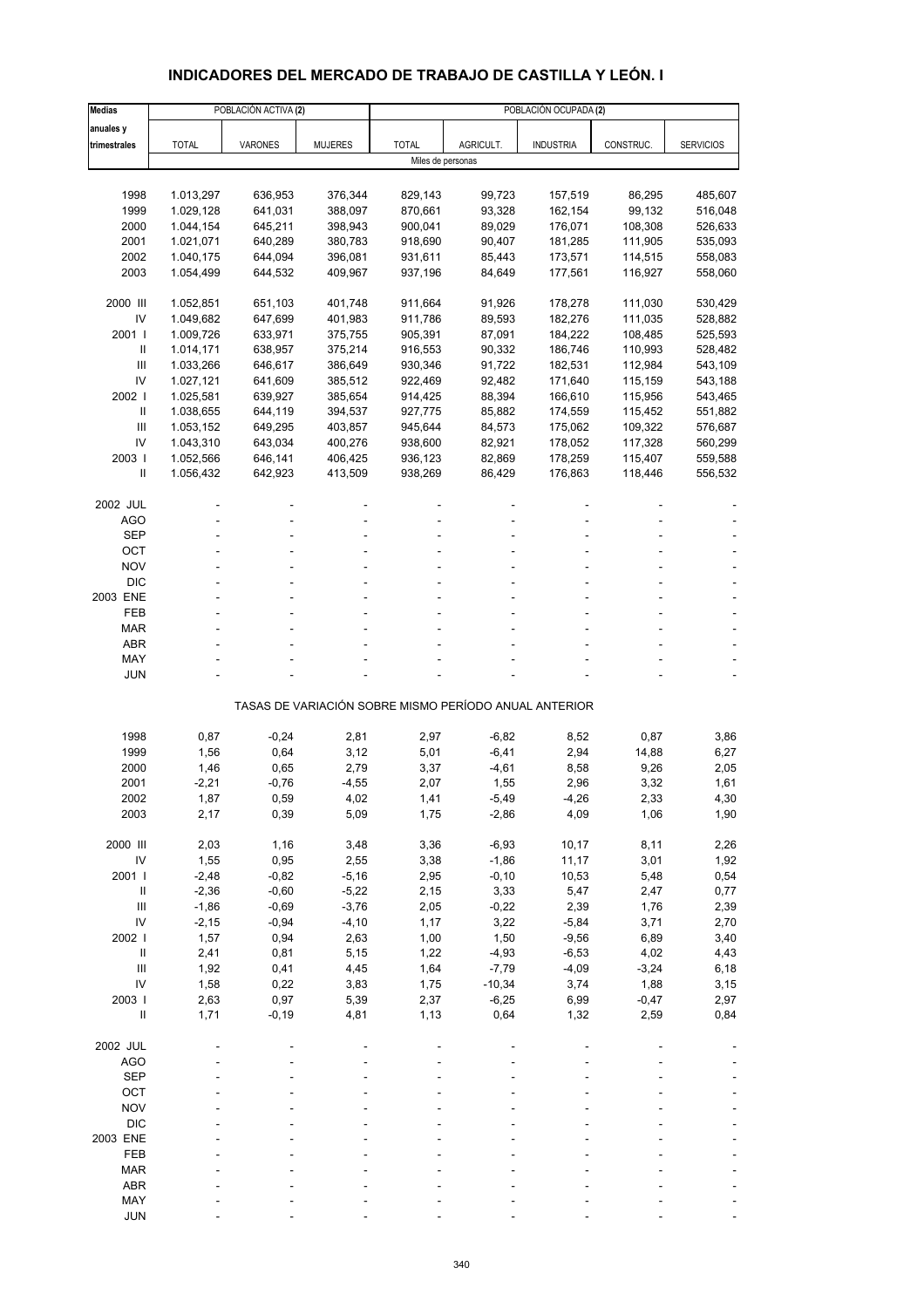### **INDICADORES DEL MERCADO DE TRABAJO DE CASTILLA Y LEÓN. II**

| <b>Medias</b>                                         |              |                  | POBLACIÓN ASALARIADA (2) |                 |                  |  |  |  |  |
|-------------------------------------------------------|--------------|------------------|--------------------------|-----------------|------------------|--|--|--|--|
| anuales y                                             |              |                  |                          |                 |                  |  |  |  |  |
| trimestrales                                          | <b>TOTAL</b> | AGRICULT.        | <b>INDUSTRIA</b>         | CONSTRUC.       | <b>SERVICIOS</b> |  |  |  |  |
|                                                       |              |                  | Miles de Personas        |                 |                  |  |  |  |  |
|                                                       |              |                  |                          |                 |                  |  |  |  |  |
| 1998                                                  | 568,860      | 13,782           | 135,118                  | 59,899          | 360,062          |  |  |  |  |
| 1999                                                  | 612,878      | 16,157           | 141,010                  | 67,986          | 387,727          |  |  |  |  |
| 2000                                                  | 649,831      | 14,771           | 154,690                  | 77,082          | 403,288          |  |  |  |  |
| 2001                                                  | 672,210      | 15,758           | 157,594                  | 84,110          | 414,749          |  |  |  |  |
| 2002                                                  | 695,207      | 15,332           | 152,356                  | 86,832          | 440,688          |  |  |  |  |
| 2003                                                  | 708,115      | 16,220           | 158,667                  | 86,807          | 446,421          |  |  |  |  |
| 2000 III                                              | 662,389      | 15,875           | 154,770                  | 80,405          | 411,339          |  |  |  |  |
| IV                                                    | 662,850      | 13,248           | 159,410                  | 81,491          | 408,701          |  |  |  |  |
| 2001 l                                                | 656,962      | 13,979           | 160,352                  | 81,497          | 401,134          |  |  |  |  |
| Ш                                                     | 671,970      | 15,976           | 163,537                  | 84,419          | 408,038          |  |  |  |  |
| Ш                                                     | 685,874      | 17,253           | 157,647                  | 85,830          | 425,144          |  |  |  |  |
| IV                                                    | 674,034      | 15,822           | 148,838                  | 84,694          | 424,680          |  |  |  |  |
| 2002 l                                                | 673,185      | 15,338           | 145,499                  | 87,266          | 425,082          |  |  |  |  |
| Ш                                                     | 688,157      | 14,539           | 151,991                  | 88,462          | 433,165          |  |  |  |  |
| Ш                                                     | 710,095      | 16,156           | 153,040                  | 83,385          | 457,514          |  |  |  |  |
| IV                                                    | 709,390      | 15,293           | 158,892                  | 88,213          | 446,992          |  |  |  |  |
| 2003                                                  | 706,505      | 15,610           | 159,786                  | 85,222          | 445,887          |  |  |  |  |
| Ш                                                     | 709,724      | 16,830           | 157,548                  | 88,391          | 446,955          |  |  |  |  |
| 2002 JUL                                              |              |                  |                          |                 |                  |  |  |  |  |
| AGO                                                   |              |                  | ä,                       |                 |                  |  |  |  |  |
| SEP                                                   |              |                  | ٠                        |                 |                  |  |  |  |  |
| ОСТ                                                   |              |                  |                          |                 |                  |  |  |  |  |
| NOV                                                   |              |                  |                          |                 |                  |  |  |  |  |
| <b>DIC</b>                                            |              |                  |                          |                 |                  |  |  |  |  |
| 2003 ENE                                              |              |                  |                          |                 |                  |  |  |  |  |
| FEB                                                   |              |                  | ä,                       |                 |                  |  |  |  |  |
| <b>MAR</b>                                            |              |                  |                          |                 |                  |  |  |  |  |
| ABR                                                   |              |                  |                          |                 |                  |  |  |  |  |
| MAY                                                   |              |                  |                          |                 |                  |  |  |  |  |
| JUN                                                   |              |                  |                          |                 |                  |  |  |  |  |
| TASAS DE VARIACIÓN SOBRE MISMO PERÍODO ANUAL ANTERIOR |              |                  |                          |                 |                  |  |  |  |  |
|                                                       |              |                  |                          |                 |                  |  |  |  |  |
| 1998<br>1999                                          | 4,71<br>7,74 | $-3,86$<br>17,24 | 8,91<br>4,36             | 4,55<br>13,50   | 3,59<br>7,68     |  |  |  |  |
|                                                       |              |                  |                          |                 |                  |  |  |  |  |
| 2000                                                  | 6,03         | $-8,58$          | 9,70                     | 13,38           | 4,01             |  |  |  |  |
| 2001                                                  | 3,44         | 6,68             | 1,88                     | 9,12            | 2,84             |  |  |  |  |
| 2002<br>2003                                          | 3,42<br>4,03 | -2,70<br>8,58    | -3,32                    | 3,24<br>$-1,20$ | 6,25<br>4,03     |  |  |  |  |
|                                                       |              |                  | 6,67                     |                 |                  |  |  |  |  |
| 2000 III                                              | 5,88         | $-12,10$         | 9,17                     | 14,10           | 4,05             |  |  |  |  |
| IV                                                    | 5,66         | $-21,97$         | 11,27                    | 10,53           | 3,90             |  |  |  |  |
| 2001 l                                                | 4,51         | $-8,42$          | 8,67                     | 16,43           | 1,35             |  |  |  |  |
| Ш                                                     | 4,10         | 8,70             | 4,15                     | 10,45           | 2,70             |  |  |  |  |
| Ш                                                     | 3,55         | 8,68             | 1,86                     | 6,75            | 3,36             |  |  |  |  |
| IV                                                    | 1,69         | 19,43            | $-6,63$                  | 3,93            | 3,91             |  |  |  |  |
| 2002                                                  | 2,47         | 9,72             | $-9,26$                  | 7,08            | 5,97             |  |  |  |  |
| Ш                                                     | 2,41         | $-8,99$          | $-7,06$                  | 4,79            | 6,16             |  |  |  |  |
| Ш                                                     | 3,53         | $-6,36$          | $-2,92$                  | $-2,85$         | 7,61             |  |  |  |  |
| IV                                                    | 5,25         | $-3,34$          | 6,75                     | 4,15            | 5,25             |  |  |  |  |
| 2003                                                  | 4,95         | 1,77             | 9,82                     | $-2,34$         | 4,89             |  |  |  |  |
| Ш                                                     | 3,13         | 15,76            | 3,66                     | $-0,08$         | 3,18             |  |  |  |  |
| 2002 JUL                                              |              |                  |                          |                 |                  |  |  |  |  |
| <b>AGO</b>                                            |              |                  |                          |                 |                  |  |  |  |  |
| <b>SEP</b>                                            |              |                  |                          |                 |                  |  |  |  |  |
| OCT                                                   |              |                  |                          |                 |                  |  |  |  |  |
| <b>NOV</b>                                            |              |                  |                          |                 |                  |  |  |  |  |
| <b>DIC</b>                                            |              |                  |                          |                 |                  |  |  |  |  |
| 2003 ENE                                              |              |                  |                          |                 |                  |  |  |  |  |
| FEB                                                   |              |                  |                          |                 |                  |  |  |  |  |
| <b>MAR</b>                                            |              |                  |                          |                 |                  |  |  |  |  |
| ABR                                                   |              |                  |                          |                 |                  |  |  |  |  |
| MAY                                                   |              |                  |                          |                 |                  |  |  |  |  |
| <b>JUN</b>                                            |              |                  |                          |                 |                  |  |  |  |  |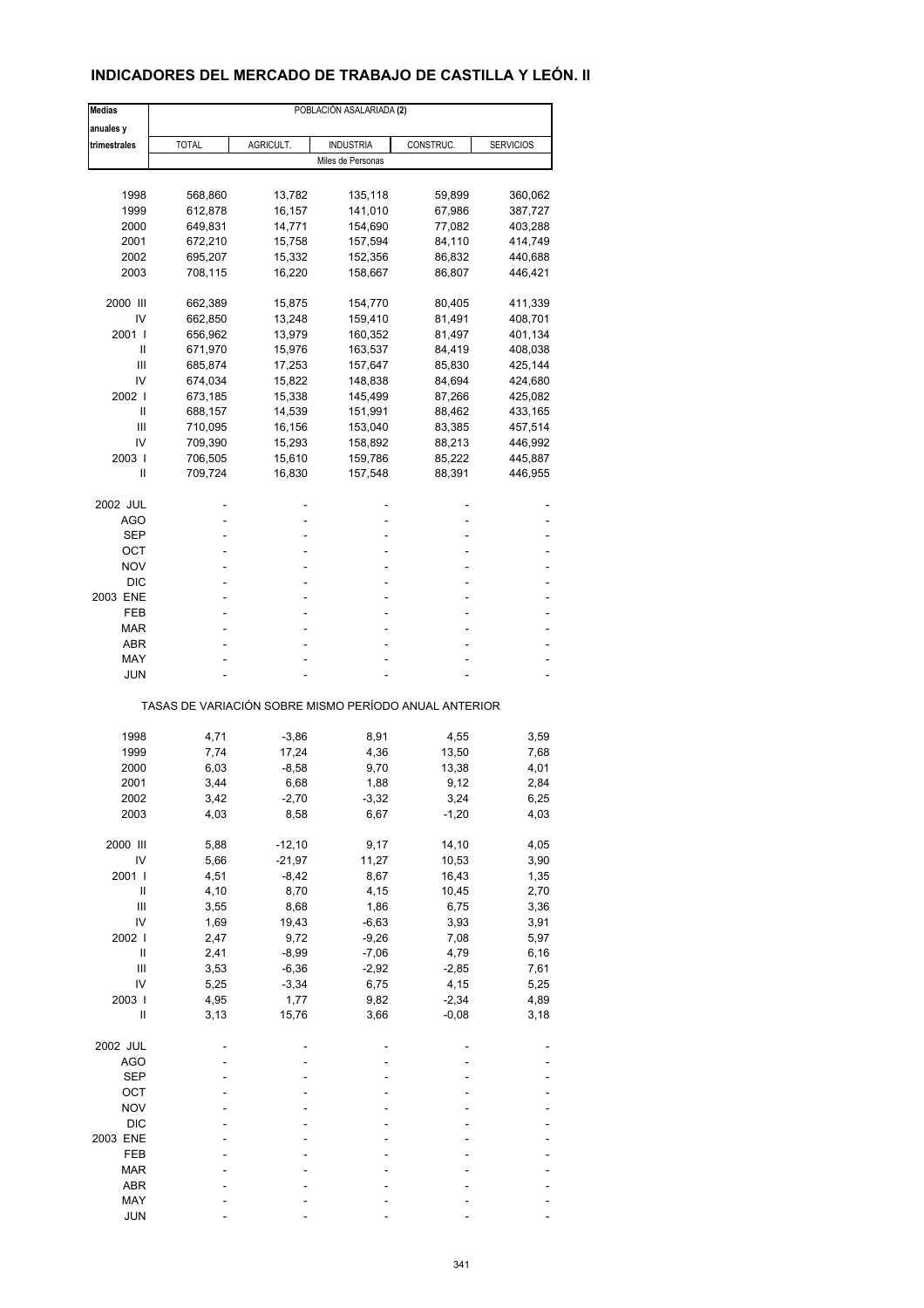# **INDICADORES DEL MERCADO DE TRABAJO DE CASTILLA Y LEÓN. III**

| <b>Medias</b>                    |              | PARADOS <sub>(2)</sub> |                |                                                       | TASA DE ACTIVIDAD (2) |                | TASA DE PARO (2) |                |                |
|----------------------------------|--------------|------------------------|----------------|-------------------------------------------------------|-----------------------|----------------|------------------|----------------|----------------|
| anuales y                        |              |                        |                |                                                       | <b>MENORES</b>        |                |                  | <b>MENORES</b> |                |
| trimestrales                     | <b>TOTAL</b> | VARONES                | <b>MUJERES</b> | <b>TOTAL</b>                                          | 20 AÑOS               | <b>MUJERES</b> | <b>TOTAL</b>     | 20 AÑOS        | <b>MUJERES</b> |
|                                  |              | Miles de personas      |                |                                                       |                       | Porcentaje     |                  |                |                |
|                                  |              |                        |                |                                                       |                       |                |                  |                |                |
| 1998                             | 184,153      | 72,175                 | 111,979        | 48,08                                                 | 14,99                 | 35, 13         | 18,18            | 46,57          | 29,76          |
| 1999                             | 158,467      | 59,970                 | 98,497         | 48,81                                                 | 17,45                 | 36,19          | 15,40            | 39,36          | 25,38          |
| 2000                             | 144,114      | 50,715                 | 93,399         | 49,48                                                 | 18,32                 | 37,16          | 13,81            | 39,46          | 23,42          |
| 2001                             | 102,381      | 38,313                 | 64,069         | 48,35                                                 | 18,68                 | 35,43          | 10,03            | 27,85          | 16,82          |
| 2002                             | 108,563      | 41,438                 | 67,126         | 49,29                                                 | 17,82                 | 36,86          | 10,44            | 25,48          | 16,96          |
| 2003                             | 117,303      | 41,424                 | 75,880         | 50,02                                                 | 15,21                 | 38,17          | 11,12            | 34,68          | 18,50          |
|                                  |              |                        |                |                                                       |                       |                |                  |                |                |
| 2000 III                         | 141,188      | 46,443                 | 94,744         | 49,88                                                 | 20,74                 | 37,41          | 13,41            | 34,56          | 23,58          |
| ${\sf IV}$                       | 137,896      | 48,520                 | 89,376         | 49,71                                                 | 17,50                 | 37,42          | 13,14            | 38,38          | 22,23          |
| 2001 l                           | 104,335      | 40,596                 | 63,739         | 47,81                                                 | 16,64                 | 34,96          | 10,33            | 31,10          | 16,96          |
| $\ensuremath{\mathsf{II}}$       | 97,618       | 36,763                 | 60,855         | 48,03                                                 | 18,31                 | 34,91          | 9,63             | 30,61          | 16,22          |
| $\mathbf{III}$                   | 102,920      | 35,720                 | 67,201         | 48,93                                                 | 22,25                 | 35,97          | 9,96             | 21,03          | 17,38          |
| IV                               | 104,652      | 40,173                 | 64,479         | 48,64                                                 | 17,52                 | 35,86          | 10,19            | 28,69          | 16,73          |
| 2002 l                           | 111,155      | 42,989                 | 68,167         | 48,58                                                 | 16,60                 | 35,88          | 10,84            | 29,38          | 17,68          |
| $\ensuremath{\mathsf{II}}$       | 110,880      | 41,162                 | 69,718         | 49,21                                                 | 16,91                 | 36,71          | 10,68            | 24,47          | 17,67          |
| $\mathbf{III}$                   | 107,508      | 41,882                 | 65,626         | 49,91                                                 | 21,62                 | 37,58          | 10,21            | 22,37          | 16,25          |
| IV                               | 104,709      | 39,717                 | 64,993         | 49,46                                                 | 16,16                 | 37,25          | 10,04            | 25,70          | 16,24          |
| 2003                             | 116,443      | 44,012                 | 72,431         | 49,92                                                 | 15,77                 | 37,83          | 11,06            | 36,77          | 17,82          |
| $\sf II$                         | 118,163      | 38,835                 | 79,328         | 50,12                                                 | 14,65                 | 38,51          | 11,19            | 32,58          | 19,18          |
|                                  |              |                        |                |                                                       |                       |                |                  |                |                |
| 2002 JUL                         |              |                        |                |                                                       |                       |                |                  |                |                |
|                                  |              |                        |                |                                                       |                       |                |                  |                |                |
| <b>AGO</b>                       |              |                        |                |                                                       |                       |                |                  |                |                |
| <b>SEP</b>                       |              |                        |                |                                                       |                       |                |                  |                |                |
| OCT                              |              |                        |                |                                                       |                       |                |                  |                |                |
| <b>NOV</b>                       |              |                        |                |                                                       |                       |                |                  |                |                |
| <b>DIC</b>                       |              |                        |                |                                                       |                       |                |                  |                |                |
| 2003 ENE                         |              |                        |                |                                                       |                       |                |                  |                |                |
| FEB                              |              |                        |                |                                                       |                       |                |                  |                |                |
| <b>MAR</b>                       |              |                        |                |                                                       |                       |                |                  |                |                |
| <b>ABR</b>                       |              |                        |                |                                                       |                       |                |                  |                |                |
| MAY                              |              |                        |                |                                                       |                       |                |                  |                |                |
| <b>JUN</b>                       |              |                        |                |                                                       |                       |                |                  |                |                |
|                                  |              |                        |                | TASAS DE VARIACIÓN SOBRE MISMO PERÍODO ANUAL ANTERIOR |                       |                |                  |                |                |
|                                  |              |                        |                |                                                       |                       |                |                  |                |                |
| 1998                             | $-7,59$      | $-15,11$               | $-1,99$        |                                                       |                       |                |                  |                |                |
| 1999                             | $-13,95$     | $-16,91$               | $-12,04$       |                                                       |                       |                |                  |                |                |
| 2000                             | $-9,06$      | $-15,43$               | $-5,18$        |                                                       |                       |                |                  |                |                |
| 2001                             | $-28,96$     | $-24,45$               | $-31,40$       |                                                       |                       |                |                  |                |                |
| 2002                             | 6,04         | 8,16                   | 4,77           |                                                       |                       |                |                  |                |                |
| 2003                             | 5,66         | $-1,55$                | 10,06          |                                                       |                       |                |                  |                |                |
|                                  |              |                        |                |                                                       |                       |                |                  |                |                |
| 2000 III                         | $-5,79$      | $-12,84$               | $-1,89$        |                                                       |                       |                |                  |                |                |
| ${\sf IV}$                       | $-9,06$      | $-14,79$               | $-5,62$        |                                                       |                       |                |                  |                |                |
| 2001 l                           | $-33,10$     | $-29,50$               | $-35,20$       |                                                       |                       |                |                  |                |                |
| $\, \parallel$                   | $-30,97$     | $-26,93$               | $-33,21$       |                                                       |                       |                |                  |                |                |
| $\mathop{\mathrm{III}}\nolimits$ | $-27,10$     | $-23,09$               | $-29,07$       |                                                       |                       |                |                  |                |                |
| IV                               | $-24, 11$    | $-17,20$               | $-27,86$       |                                                       |                       |                |                  |                |                |
| 2002                             | 6,54         | 5,89                   | 6,95           |                                                       |                       |                |                  |                |                |
| $\, \parallel$                   | 13,59        | 11,97                  | 14,56          |                                                       |                       |                |                  |                |                |
| $\mathbf{III}$                   | 4,46         | 17,25                  | $-2,34$        |                                                       |                       |                |                  |                |                |
| IV                               | 0,05         | $-1,14$                | 0,80           |                                                       |                       |                |                  |                |                |
| 2003                             | 4,76         | 2,38                   | 6,26           |                                                       |                       |                |                  |                |                |
| $\, \parallel$                   | 6,57         | $-5,65$                | 13,78          |                                                       |                       |                |                  |                |                |
|                                  |              |                        |                |                                                       |                       |                |                  |                |                |
| 2002 JUL                         |              |                        |                |                                                       |                       |                |                  |                |                |
| <b>AGO</b>                       |              |                        |                |                                                       |                       |                |                  |                |                |
| <b>SEP</b>                       |              |                        |                |                                                       |                       |                |                  |                |                |
| OCT                              |              |                        |                |                                                       |                       |                |                  |                |                |
| <b>NOV</b>                       |              |                        |                |                                                       |                       |                |                  |                |                |
| <b>DIC</b>                       |              |                        |                |                                                       |                       |                |                  |                |                |
| 2003 ENE                         |              |                        |                |                                                       |                       |                |                  |                |                |
| FEB                              |              |                        |                |                                                       |                       |                |                  |                |                |
| <b>MAR</b>                       |              |                        |                |                                                       |                       |                |                  |                |                |
| <b>ABR</b>                       |              |                        |                |                                                       |                       |                |                  |                |                |
| MAY                              |              |                        |                |                                                       |                       |                |                  |                |                |
| <b>JUN</b>                       |              |                        |                |                                                       |                       |                |                  |                |                |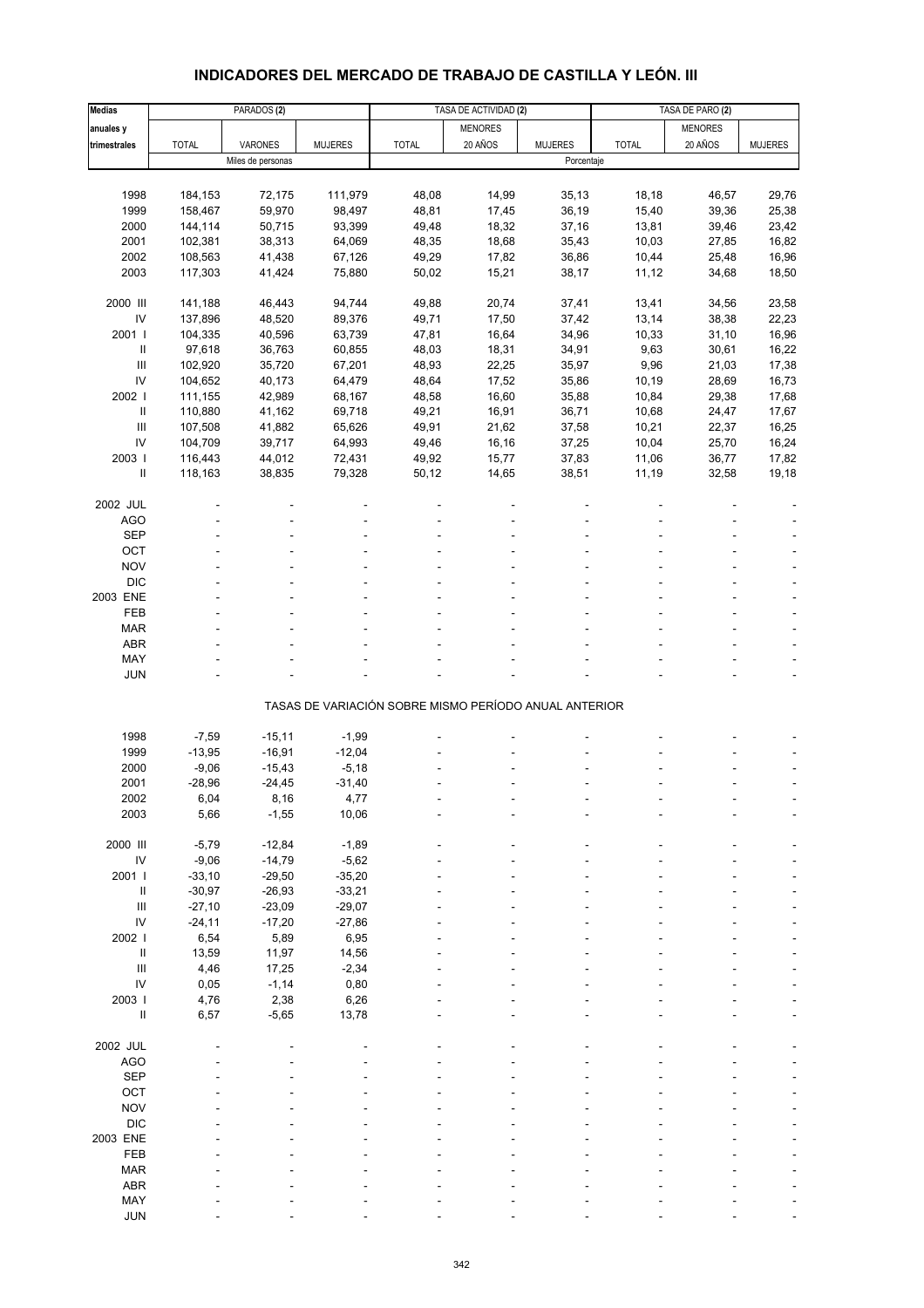| <b>Medias</b>              | PARO REGISTRADO                                       |                    |                    |                  |                    |                     |  |  |  |
|----------------------------|-------------------------------------------------------|--------------------|--------------------|------------------|--------------------|---------------------|--|--|--|
| anuales y                  |                                                       |                    |                    |                  |                    | SIN EMPLEO          |  |  |  |
| trimestrales               | <b>TOTAL</b>                                          | <b>AGRICULTURA</b> | <b>INDUSTRIA</b>   | CONSTRUCCIÓN     | <b>SERVICIOS</b>   | ANTERIOR            |  |  |  |
|                            |                                                       |                    | Personas           |                  |                    |                     |  |  |  |
|                            |                                                       |                    |                    |                  |                    |                     |  |  |  |
| 1998                       | 110.757                                               | 4.343              | 15.557             | 11.831           | 55.365             | 23.662              |  |  |  |
| 1999                       | 102.104                                               | 3.933              | 14.381             | 9.702            | 52.863             | 21.226              |  |  |  |
| 2000                       | 100.538                                               | 3.785              | 13.900             | 8.988            | 53.467             | 20.399              |  |  |  |
| 2001                       | 96.314                                                | 3.502              | 13.689             | 8.887            | 52.009             | 18.227              |  |  |  |
| 2002                       | 97.116                                                | 3.356              | 14.187             | 9.597            | 53.476             | 16.501              |  |  |  |
| 2003                       | 96.558                                                | 3.224              | 14.052             | 10.197           | 53.085             | 15.999              |  |  |  |
| 2000 IV                    | 99.523                                                | 3.678              | 13.273             | 8.949            | 54.074             | 19.549              |  |  |  |
| 2001                       | 104.597                                               | 3.966              | 14.325             | 10.605           | 56.362             | 19.337              |  |  |  |
| Ш                          | 95.887                                                | 3.571              | 13.480             | 8.501            | 51.644             | 18.690              |  |  |  |
| $\mathbf{III}$             | 88.822                                                | 3.026              | 13.039             | 7.522            | 47.555             | 17.681              |  |  |  |
| IV                         | 95.951                                                | 3.445              | 13.913             | 8.921            | 52.474             | 17.198              |  |  |  |
| 2002                       | 104.010                                               | 3.689              | 15.154             | 10.568           | 57.219             | 17.380              |  |  |  |
| $\ensuremath{\mathsf{II}}$ | 96.207                                                | 3.372              | 14.096             | 9.260            | 52.746             | 16.733              |  |  |  |
| Ш                          | 90.254                                                | 2.948              | 13.461             | 8.459            | 49.532             | 15.854              |  |  |  |
| IV                         | 97.991                                                | 3.413              | 14.036             | 10.100           | 54.407             | 16.036              |  |  |  |
| 2003                       | 105.325                                               | 3.671              | 15.077             | 11.963           | 58.134             | 16.480              |  |  |  |
| $\ensuremath{\mathsf{II}}$ | 95.785                                                | 3.224              | 13.940             | 9.833            | 52.546             | 16.241              |  |  |  |
| Ш                          | 88.564                                                | 2.778              | 13.138             | 8.796            | 48.576             | 15.277              |  |  |  |
|                            |                                                       |                    |                    |                  |                    |                     |  |  |  |
| 2002 OCT                   | 95.587                                                | 3.038              | 13.589             | 8.784            | 54.014             | 16.162              |  |  |  |
| <b>NOV</b>                 | 98.370                                                | 3.640              | 13.972             | 9.222            | 55.217             | 16.319              |  |  |  |
| <b>DIC</b>                 | 100.015                                               | 3.561              | 14.546             | 12.293           | 53.989             | 15.626              |  |  |  |
| 2003 ENE                   | 106.315                                               | 3.761              | 15.341             | 12.755           | 58.420             | 16.038              |  |  |  |
| FEB                        | 105.965                                               | 3.665              | 15.099             | 11.898           | 58.675             | 16.628              |  |  |  |
| <b>MAR</b>                 | 103.694                                               | 3.586              | 14.792             | 11.236           | 57.307             | 16.773              |  |  |  |
| ABR                        | 99.783                                                | 3.402              | 14.466             | 10.623           | 54.898             | 16.394              |  |  |  |
| MAY                        | 95.000                                                | 3.208              | 13.964             | 9.699            | 52.368             | 15.761              |  |  |  |
| <b>JUN</b>                 | 92.572                                                | 3.062              | 13.391             | 9.177            | 50.373             | 16.569              |  |  |  |
| <b>JUL</b>                 | 88.085                                                | 2.848              | 12.993             | 8.629            | 47.921             | 15.694              |  |  |  |
| <b>AGO</b>                 | 86.882                                                | 2.731              | 13.224             | 8.826            | 47.089             | 15.012              |  |  |  |
| <b>SEP</b>                 | 90.726                                                | 2.755              | 13.197             | 8.932            | 50.717             | 15.125              |  |  |  |
|                            | TASAS DE VARIACIÓN SOBRE MISMO PERÍODO ANUAL ANTERIOR |                    |                    |                  |                    |                     |  |  |  |
| 1998                       | $-8,38$                                               | $-9,23$            | $-14,81$           | $-15,59$         | $-5,05$            | $-7,28$             |  |  |  |
| 1999                       | $-7,81$                                               | $-9,44$            | $-7,56$            | $-17,99$         | $-4,52$            | $-10,30$            |  |  |  |
| 2000                       | $-1,53$                                               | $-3,77$            | $-3,35$            | $-7,36$          | 1,14               | $-3,90$             |  |  |  |
| 2001                       | $-4,20$                                               | $-7,46$            | $-1,52$            | $-1, 12$         | $-2,73$            | $-10,65$            |  |  |  |
| 2002                       | 0,83                                                  | -4,19              | 3,63               | 7,98             | 2,82               | -9,47               |  |  |  |
| 2003                       | $-0,27$                                               | $-3,36$            | $-1,30$            | 8,15             | $-0,15$            | $-3,94$             |  |  |  |
|                            |                                                       |                    |                    |                  |                    |                     |  |  |  |
| 2000 IV                    | 0,68                                                  | $-3,57$            | $-2,18$            | $-4,56$          | 3,87               | $-2,40$             |  |  |  |
| 2001 l<br>Ш                | $-2,24$<br>$-5,30$                                    | $-7,26$<br>$-8,13$ | $-3,80$<br>$-4,36$ | 1,68<br>$-4, 14$ | $-0,44$<br>$-3,22$ | $-6,98$<br>$-11,16$ |  |  |  |
| Ш                          | $-5,89$                                               | $-8,20$            | $-2,27$            | $-2,37$          | $-4,54$            | $-12,56$            |  |  |  |
| IV                         | $-3,59$                                               | $-6,32$            | 4,82               | $-0,31$          | $-2,96$            | $-12,02$            |  |  |  |
| 2002                       | $-0,56$                                               | $-6,99$            | 5,78               | $-0,35$          | 1,52               | $-10,12$            |  |  |  |
| $\sf II$                   | 0,33                                                  | $-5,58$            | 4,57               | 8,93             | 2,13               | $-10,47$            |  |  |  |
| $\mathsf{III}$             | 1,61                                                  | $-2,56$            | 3,24               | 12,47            | 4,16               | $-10,33$            |  |  |  |
| IV                         | 2,13                                                  | $-0,94$            | 0,88               | 13,21            | 3,68               | $-6,76$             |  |  |  |
| 2003                       | 1,26                                                  | $-0,50$            | $-0,50$            | 13,20            | 1,60               | $-5,18$             |  |  |  |
| $\ensuremath{\mathsf{II}}$ | $-0,44$                                               | $-4,39$            | $-1,10$            | 6,19             | $-0,38$            | $-2,94$             |  |  |  |
| Ш                          | $-1,87$                                               | $-5,78$            | $-2,40$            | 3,98             | $-1,93$            | $-3,64$             |  |  |  |
|                            |                                                       |                    |                    |                  |                    |                     |  |  |  |
| 2002 OCT                   | 1,50                                                  | 0,07               | 1,97               | 11,53            | 3,19               | $-8,12$             |  |  |  |
| <b>NOV</b>                 | 2,66                                                  | $-1,36$            | 1,53               | 12,89            | 4,51               | $-6,04$             |  |  |  |
| $DIC$                      | 2,21                                                  | $-1,36$            | $-0,71$            | 14,68            | 3,35               | $-6,07$             |  |  |  |
| 2003 ENE                   | 1,63                                                  | $-1,34$            | $-0,01$            | 16,01            | 1,91               | $-6,41$             |  |  |  |
| FEB                        | 0,54                                                  | $-0,33$            | $-1,24$            | 14,75            | 0,53               | $-6,02$             |  |  |  |
| <b>MAR</b>                 | 1,63                                                  | 0,22               | $-0,26$            | 8,67             | 2,39               | $-3,10$             |  |  |  |
| ABR                        | 0,43                                                  | $-3,38$            | $-0,66$            | 9,97             | 0,55               | $-3,64$             |  |  |  |
| MAY                        | $-1, 12$                                              | $-5,09$            | $-1,34$            | 4,29             | $-0,67$            | $-4,58$             |  |  |  |
| <b>JUN</b>                 | $-0,67$                                               | $-4,76$            | $-1,33$            | 4,05             | $-1,07$            | $-0,60$             |  |  |  |
| JUL<br><b>AGO</b>          | $-1,67$                                               | $-2,16$            | $-2,26$            | 3,34             | $-1,94$            | $-2,87$<br>$-3,60$  |  |  |  |
| <b>SEP</b>                 | $-1,71$<br>$-2,23$                                    | $-4,98$<br>$-9,97$ | $-2,23$<br>$-2,70$ | 5,28<br>3,32     | $-1,97$<br>$-1,89$ | $-4,46$             |  |  |  |
|                            |                                                       |                    |                    |                  |                    |                     |  |  |  |

### **INDICADORES DEL MERCADO DE TRABAJO DE CASTILLA Y LEÓN. IV**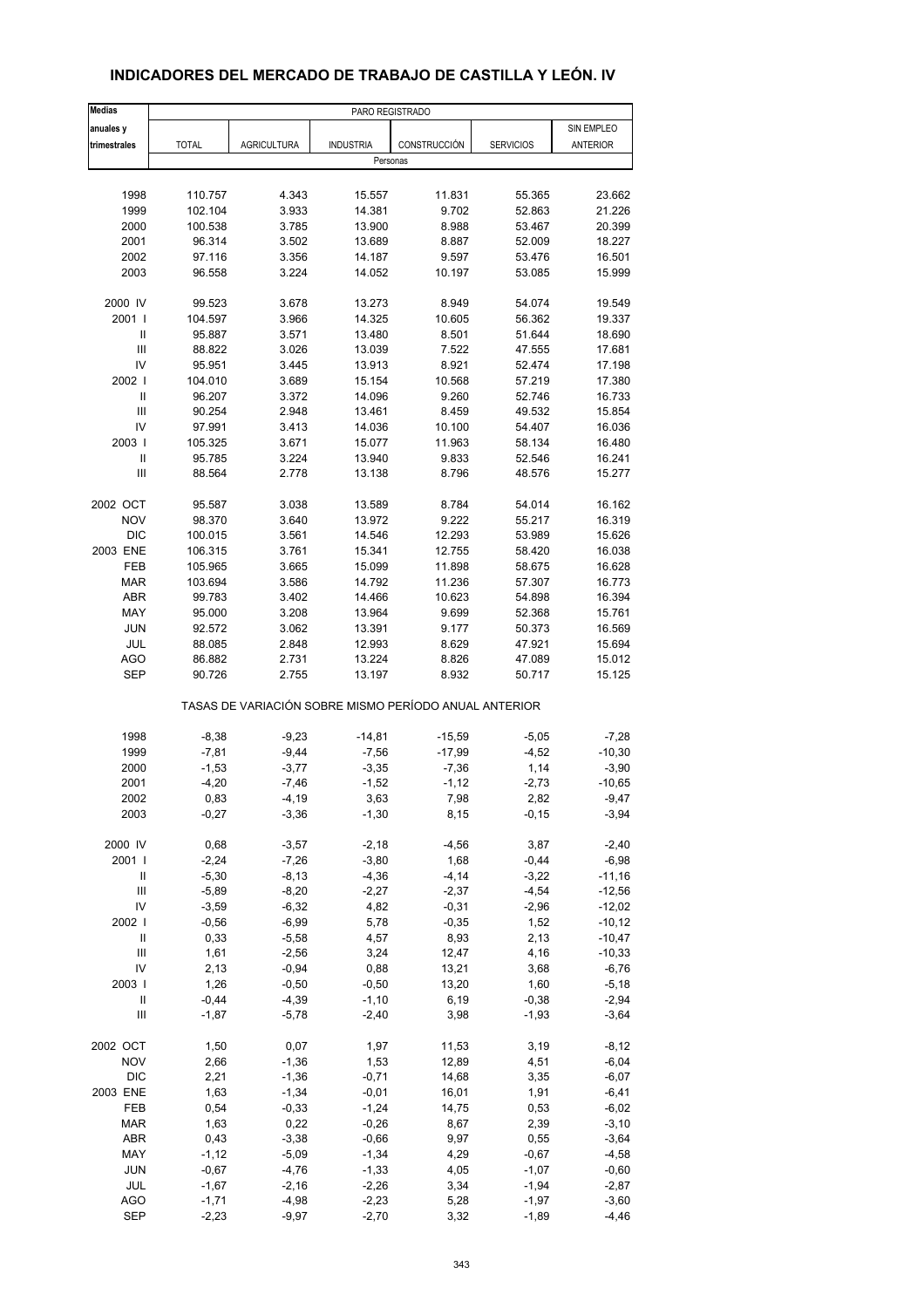### **INDICADORES DEL MERCADO DE TRABAJO DE CASTILLA Y LEÓN. V**

| <b>Medias</b>                      |              |                     | AFILIADOS A LA SEGURIDAD SOCIAL EN ALTA LABORAL       |              |                  |
|------------------------------------|--------------|---------------------|-------------------------------------------------------|--------------|------------------|
| anuales y                          |              |                     | <b>TOTAL</b>                                          |              |                  |
| trimestrales                       | <b>TOTAL</b> | <b>AGRICULTURA</b>  | <b>INDUSTRIA</b>                                      | CONSTRUCCIÓN | <b>SERVICIOS</b> |
|                                    |              |                     | Personas                                              |              |                  |
|                                    |              |                     |                                                       |              |                  |
| 1998                               | 752.125      | 88.350              | 139.918                                               | 81.632       | 439.770          |
| 1999                               | 776.839      | 86.528              | 142.463                                               | 89.904       | 455.599          |
| 2000                               | 800.263      | 83.500              | 146.629                                               | 95.178       | 472.819          |
| 2001                               | 821.639      | 80.831              | 148.136                                               | 100.045      | 490.759          |
| 2002                               | 836.702      | 78.266              | 148.144                                               | 104.468      | 505.045          |
| 2003                               | 850.245      | 76.600              | 148.538                                               | 107.043      | 517.323          |
|                                    |              |                     |                                                       |              |                  |
| 2000 IV                            | 808.806      | 82.769              | 148.502                                               | 96.320       | 479.103          |
| 2001 l                             | 805.277      | 81.464              | 147.568                                               | 95.337       | 478.832          |
| Ш                                  | 819.567      | 80.940              | 148.463                                               | 99.843       | 488.288          |
| $\ensuremath{\mathsf{III}}\xspace$ | 833.494      | 80.737              | 148.591                                               | 103.811      | 498.232          |
| IV                                 | 828.215      | 80.181              | 147.924                                               | 101.190      | 497.685          |
| 2002                               | 822.598      | 78.980              | 146.122                                               | 101.120      | 495.602          |
| Ш                                  | 835.811      | 78.107              | 147.797                                               | 104.840      | 504.345          |
| Ш                                  | 849.805      | 77.982              | 149.179                                               | 107.592      | 514.234          |
| IV                                 | 838.595      | 77.995              | 149.479                                               | 104.322      | 506.000          |
| 2003                               | 837.736      | 76.506              | 148.040                                               | 103.830      | 508.603          |
| Ш                                  | 851.051      | 76.341              | 149.042                                               | 107.539      | 517.426          |
| Ш                                  | 867.800      | 77.131              | 148.528                                               | 111.119      | 530.247          |
|                                    |              |                     |                                                       |              |                  |
| 2002 SEP                           | 840.963      | 77.312              | 149.431                                               | 106.629      | 506.776          |
| ОСТ                                | 829.679      | 79.997              | 150.379                                               | 106.744      | 491.761          |
| <b>NOV</b>                         | 849.165      | 77.038              | 150.215                                               | 106.857      | 514.243          |
| <b>DIC</b>                         | 836.942      | 76.949              | 147.843                                               | 99.364       | 511.997          |
| 2003 ENE                           | 834.019      | 76.418              | 147.856                                               | 102.130      | 506.847          |
| <b>FEB</b>                         | 837.283      | 76.486              | 148.173                                               | 103.859      | 507.996          |
| <b>MAR</b>                         | 841.906      | 76.613              | 148.090                                               | 105.502      | 510.966          |
| ABR                                | 844.860      | 76.311              | 148.307                                               | 105.877      | 513.669          |
| MAY                                | 850.461      | 76.202              | 148.813                                               | 107.629      | 517.125          |
| <b>JUN</b>                         | 857.832      | 76.509              | 150.006                                               | 109.111      | 521.485          |
| JUL                                | 870.266      | 77.360              | 148.914                                               | 111.623      | 531.607          |
| <b>AGO</b>                         | 865.334      | 76.901              | 148.141                                               | 110.614      | 528.886          |
|                                    |              |                     | TASAS DE VARIACIÓN SOBRE MISMO PERÍODO ANUAL ANTERIOR |              |                  |
|                                    |              |                     |                                                       |              |                  |
| 1998                               | 3,23         | $-3,19$             | 2,38                                                  | 7,57         | 4,03             |
| 1999                               | 3,29         | $-2,06$             | 1,82                                                  | 10,13        | 3,60             |
| 2000                               | 3,02         | $-3,50$             | 2,92                                                  | 5,87         | 3,78             |
| 2001                               | 2,67         | $-3,20$             | 1,03                                                  | 5,11         | 3,79             |
| 2002                               | 1,83         | -3,17               | 0,01                                                  | 4,42         | 2,91             |
| 2003                               | 1,77         | $-2,40$             | 0,71                                                  | 2,68         | 2,55             |
|                                    |              |                     |                                                       |              |                  |
| 2000 IV                            | 2,81         | $-4,00$             | 2,50                                                  | 5,72         | 3,65             |
| 2001 l                             | 2,74         | $-3,73$             | 2,01                                                  | 4,42         | 3,86             |
| Ш                                  | 3,03         | $-3, 12$            | 1,54                                                  | 5,58         | 4,10             |
| Ш                                  | 2,52         | $-2,81$             | 0,98                                                  | 5,36         | 3,35             |
| IV<br>2002                         | 2,40<br>2,15 | $-3, 13$<br>$-3,05$ | $-0,39$<br>$-0,98$                                    | 5,06<br>6,07 | 3,88             |
| $\ensuremath{\mathsf{II}}$         |              |                     |                                                       |              | 3,50             |
| $\ensuremath{\mathsf{III}}\xspace$ | 1,98         | $-3,50$             | $-0,45$                                               | 5,00         | 3,29             |
|                                    | 1,96         | $-3,41$             | 0,40                                                  | 3,64         | 3,21             |
| IV                                 | 1,25         | $-2,73$             | 1,05                                                  | 3,09         | 1,67             |
| 2003                               | 1,84         | $-3, 13$            | 1,31                                                  | 2,68         | 2,62             |
| Ш                                  | 1,82         | $-2,26$             | 0,84                                                  | 2,57         | 2,59             |
| Ш                                  | 1,59         | $-1,51$             | $-0,35$                                               | 2,82         | 2,37             |
| 2002 SEP                           | 1,42         | $-3,82$             | 0,54                                                  | 3,01         | 2,48             |
| OCT                                | $-0,07$      | $-1,68$             | 0,87                                                  | 3,40         | $-0,55$          |
| <b>NOV</b>                         | 2,00         | $-3,17$             | 0,99                                                  | 3,21         | 2,89             |
| DIC                                | 1,82         | $-3,35$             | 1,31                                                  | 2,64         | 2,65             |
| 2003 ENE                           | 1,80         | $-3,32$             | 1,31                                                  | 2,19         | 2,70             |
| FEB                                | 1,73         | $-3,27$             | 1,26                                                  | 2,21         | 2,58             |
| <b>MAR</b>                         | 1,99         | $-2,80$             | 1,37                                                  | 3,64         | 2,60             |
| ABR                                | 1,71         | $-2,52$             | 1,12                                                  | 2,12         | 2,47             |
| MAY                                | 2,01         | $-2,23$             | 0,97                                                  | 2,92         | 2,79             |
| <b>JUN</b>                         | 1,75         | $-2,03$             | 0,45                                                  | 2,68         | 2,52             |
| JUL                                | 2,02         | $-1,49$             | $-0,07$                                               | 3,05         | 2,95             |
| <b>AGO</b>                         | 1,16         | $-1,54$             | $-0,64$                                               | 2,58         | 1,79             |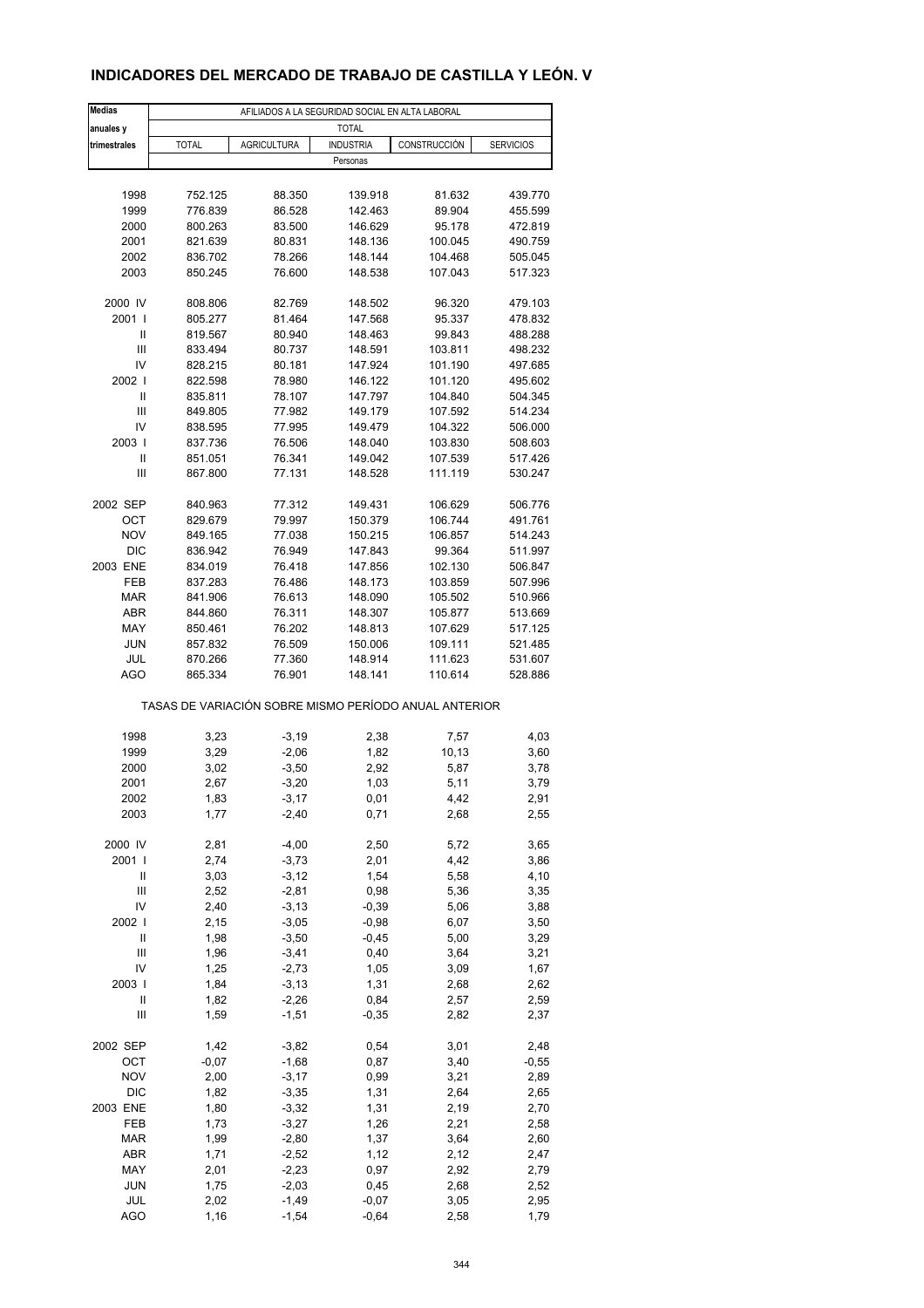### **INDICADORES DEL MERCADO DE TRABAJO DE CASTILLA Y LEÓN. VI**

| <b>Medias</b>                      | AFILIADOS A LA SEGURIDAD SOCIAL EN ALTA LABORAL |                    |                                                       |              |                  |  |  |  |
|------------------------------------|-------------------------------------------------|--------------------|-------------------------------------------------------|--------------|------------------|--|--|--|
| anuales y                          |                                                 |                    | <b>CUENTA AJENA</b>                                   |              |                  |  |  |  |
| trimestrales                       | <b>TOTAL</b>                                    | <b>AGRICULTURA</b> | <b>INDUSTRIA</b>                                      | CONSTRUCCIÓN | <b>SERVICIOS</b> |  |  |  |
|                                    |                                                 |                    | Personas                                              |              |                  |  |  |  |
|                                    |                                                 |                    |                                                       |              |                  |  |  |  |
| 1998                               | 530.379                                         | 18.700             | 123.069                                               | 58.848       | 328.754          |  |  |  |
| 1999                               | 554.564                                         | 19.037             | 125.738                                               | 65.897       | 343.208          |  |  |  |
| 2000                               | 578.776                                         | 18.462             | 129.909                                               | 70.311       | 359.518          |  |  |  |
| 2001                               | 601.906                                         | 18.161             | 131.538                                               | 74.355       | 377.299          |  |  |  |
| 2002                               | 619.733                                         | 18.103             | 131.735                                               | 78.000       | 391.385          |  |  |  |
| 2003                               | 633.014                                         | 18.117             | 132.312                                               | 79.895       | 402.200          |  |  |  |
| 2000 IV                            | 587.780                                         | 18.669             | 131.803                                               | 71.063       | 365.670          |  |  |  |
| 2001 l                             | 585.217                                         | 17.789             | 130.916                                               | 70.147       | 365.827          |  |  |  |
| Ш                                  | 599.039                                         | 17.871             | 131.812                                               | 74.232       | 374.617          |  |  |  |
| $\ensuremath{\mathsf{III}}\xspace$ | 613.353                                         | 18.407             | 132.049                                               | 77.878       | 384.399          |  |  |  |
| IV                                 | 610.014                                         | 18.576             | 131.377                                               | 75.164       | 384.355          |  |  |  |
| 2002                               | 605.767                                         | 17.870             | 129.633                                               | 75.087       | 382.678          |  |  |  |
| Ш                                  | 618.533                                         | 17.669             | 131.332                                               | 78.423       | 390.658          |  |  |  |
| Ш                                  | 632.615                                         | 18.109             | 132.829                                               | 80.908       | 400.219          |  |  |  |
| IV                                 | 622.017                                         | 18.765             | 133.147                                               | 77.584       | 391.986          |  |  |  |
| 2003                               | 621.420                                         | 17.637             | 131.783                                               | 77.083       | 394.419          |  |  |  |
| Ш                                  | 633.546                                         | 17.939             | 132.811                                               | 80.303       | 402.038          |  |  |  |
| Ш                                  | 649.607                                         | 19.105             | 132.355                                               | 83.500       | 414.115          |  |  |  |
|                                    |                                                 |                    |                                                       |              |                  |  |  |  |
| 2002 SEP                           | 624.247                                         | 17.649             | 133.127                                               | 79.919       | 393.004          |  |  |  |
| OCT                                | 613.109                                         | 20.575             | 134.041                                               | 80.008       | 377.952          |  |  |  |
| <b>NOV</b>                         | 632.591                                         | 17.879             | 133.891                                               | 80.093       | 400.180          |  |  |  |
| <b>DIC</b>                         | 620.351                                         | 17.840             | 131.509                                               | 72.651       | 397.826          |  |  |  |
| 2003 ENE                           | 618.046                                         | 17.447             | 131.581                                               | 75.535       | 392.975          |  |  |  |
| <b>FEB</b>                         | 621.024                                         | 17.643             | 131.914                                               | 77.110       | 393.847          |  |  |  |
| <b>MAR</b>                         | 625.191                                         | 17.820             | 131.855                                               | 78.605       | 396.434          |  |  |  |
| ABR                                | 627.654                                         | 17.704             | 132.110                                               | 78.803       | 398.592          |  |  |  |
| MAY                                | 632.997                                         | 17.878             | 132.557                                               | 80.381       | 401.736          |  |  |  |
| <b>JUN</b>                         | 639.986                                         | 18.234             | 133.766                                               | 81.726       | 405.785          |  |  |  |
| JUL                                | 652.011                                         | 19.237             | 132.714                                               | 84.064       | 415.479          |  |  |  |
| <b>AGO</b>                         | 647.202                                         | 18.973             | 131.995                                               | 82.936       | 412.751          |  |  |  |
|                                    |                                                 |                    | TASAS DE VARIACIÓN SOBRE MISMO PERÍODO ANUAL ANTERIOR |              |                  |  |  |  |
| 1998                               | 4,65                                            | $-0,17$            | 2,70                                                  | 8,91         | 4,88             |  |  |  |
| 1999                               | 4,56                                            | 1,80               | 2,17                                                  | 11,98        | 4,40             |  |  |  |
| 2000                               | 4,37                                            | $-3,02$            | 3,32                                                  | 6,70         | 4,75             |  |  |  |
| 2001                               | 4,00                                            | $-1,63$            | 1,25                                                  | 5,75         | 4,95             |  |  |  |
|                                    | 2,96                                            |                    |                                                       |              |                  |  |  |  |
| 2002<br>2003                       | 2,38                                            | $-0,32$<br>1,14    | 0,15<br>0,98                                          | 4,90<br>2,54 | 3,73<br>2,88     |  |  |  |
|                                    |                                                 |                    |                                                       |              |                  |  |  |  |
| 2000 IV                            | 4,06                                            | $-5,31$            | 2,83                                                  | 6,41         | 4,63             |  |  |  |
| 2001 l                             | 3,99                                            | $-4,93$            | 2,35                                                  | 4,68         | 4,96             |  |  |  |
| Ш                                  | 4,45                                            | $-1,50$            | 1,82                                                  | 6,38         | 5,34             |  |  |  |
| Ш                                  | 3,77                                            | 0,46               | 1,22                                                  | 6, 12        | 4,39             |  |  |  |
| IV                                 | 3,78                                            | $-0,50$            | $-0,32$                                               | 5,77         | 5,11             |  |  |  |
| 2002                               | 3,51                                            | 0,45               | $-0,98$                                               | 7,04         | 4,61             |  |  |  |
| Ш                                  | 3,25                                            | $-1, 13$           | $-0,36$                                               | 5,65         | 4,28             |  |  |  |
| $\ensuremath{\mathsf{III}}\xspace$ | 3,14                                            | $-1,62$            | 0,59                                                  | 3,89         | 4,12             |  |  |  |
| IV                                 | 1,97                                            | 1,02               | 1,35                                                  | 3,22         | 1,99             |  |  |  |
| 2003                               | 2,58                                            | $-1,31$            | 1,66                                                  | 2,66         | 3,07             |  |  |  |
| Ш                                  | 2,43                                            | 1,52               | 1,13                                                  | 2,40         | 2,91             |  |  |  |
| Ш                                  | 2,01                                            | 4,18               | $-0,25$                                               | 2,58         | 2,55             |  |  |  |
| 2002 SEP                           | 2,41                                            | $-3,44$            | 0,76                                                  | 3,09         | 3,14             |  |  |  |
| OCT                                | 0,36                                            | 5,51               | 1,12                                                  | 3,65         | $-0,83$          |  |  |  |
| <b>NOV</b>                         | 2,90                                            | $-0,62$            | 1,28                                                  | 3,32         | 3,54             |  |  |  |
| DIC                                | 2,64                                            | $-2,18$            | 1,64                                                  | 2,63         | 3,21             |  |  |  |
| 2003 ENE                           | 2,55                                            | $-1,92$            | 1,65                                                  | 2,01         | 3,18             |  |  |  |
| FEB                                | 2,43                                            | $-2,17$            | 1,60                                                  | 2,04         | 3,01             |  |  |  |
| <b>MAR</b>                         | 2,77                                            | 0, 19              | 1,73                                                  | 3,91         | 3,02             |  |  |  |
| ABR                                | 2,31                                            | 0,57               | 1,45                                                  | 1,86         | 2,77             |  |  |  |
| MAY                                | 2,70                                            | 2,01               | 1,26                                                  | 2,85         | 3,19             |  |  |  |
| <b>JUN</b>                         | 2,27                                            | 1,99               | 0,68                                                  | 2,48         | 2,78             |  |  |  |
| JUL                                | 2,61                                            | 4,20               | 0, 10                                                 | 2,94         | 3,31             |  |  |  |
| <b>AGO</b>                         | 1,42                                            | 4,16               | $-0,59$                                               | 2,21         | 1,79             |  |  |  |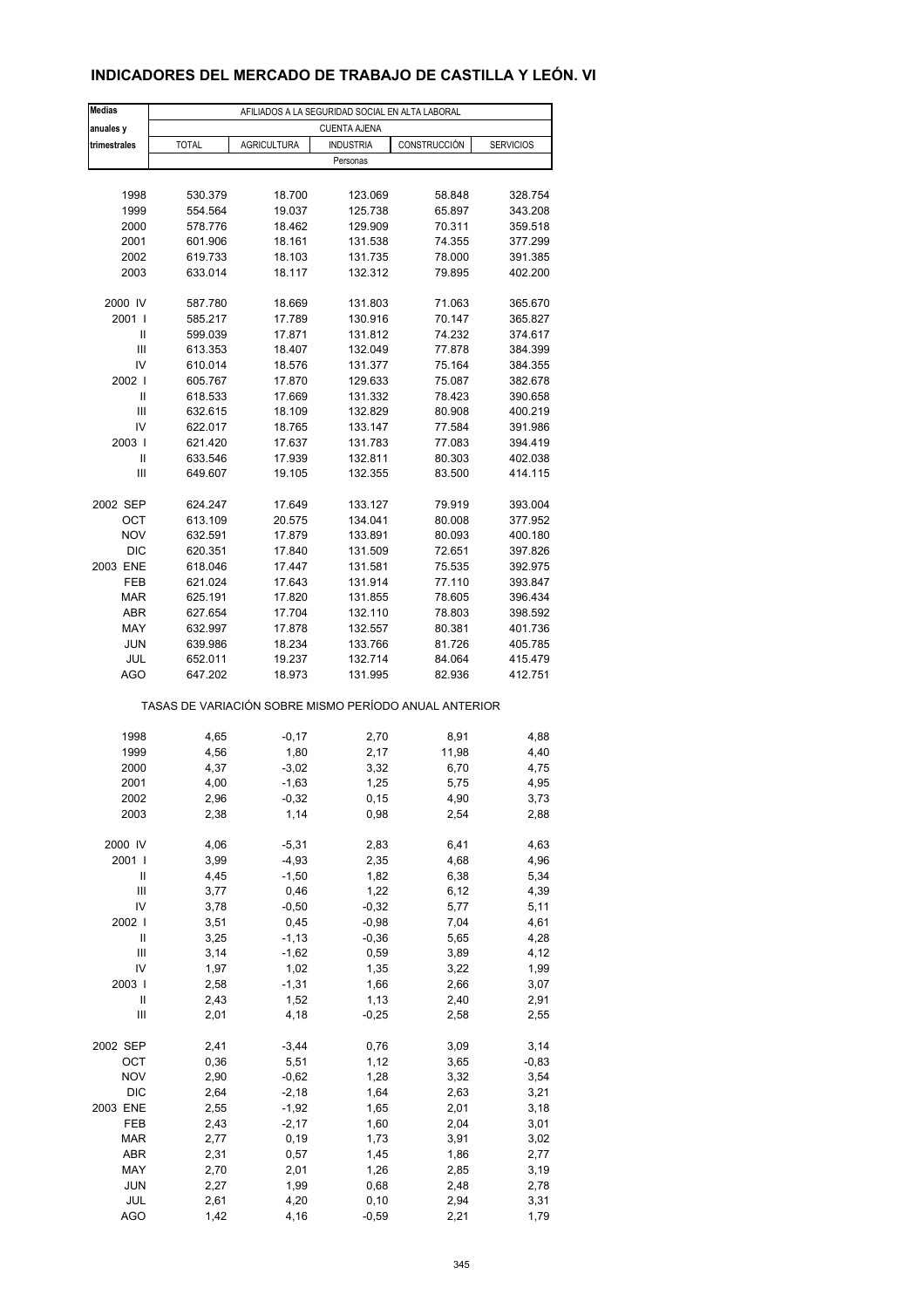### **INDICADORES DEL MERCADO DE TRABAJO DE CASTILLA Y LEÓN. VII**

| <b>Medias</b>     | AFILIADOS A LA SEGURIDAD SOCIAL EN ALTA LABORAL       |                    |                      |              |                    |  |  |  |
|-------------------|-------------------------------------------------------|--------------------|----------------------|--------------|--------------------|--|--|--|
| anuales y         |                                                       |                    | <b>CUENTA PROPIA</b> |              |                    |  |  |  |
| trimestrales      | <b>TOTAL</b>                                          | <b>AGRICULTURA</b> | <b>INDUSTRIA</b>     | CONSTRUCCIÓN | <b>SERVICIOS</b>   |  |  |  |
|                   |                                                       |                    | Personas             |              |                    |  |  |  |
|                   |                                                       |                    |                      |              |                    |  |  |  |
| 1998              | 221.746                                               | 69.650             | 16.849               | 22.784       | 111.016            |  |  |  |
| 1999              | 222.275                                               | 67.492             | 16.725               | 24.007       | 112.392            |  |  |  |
| 2000              | 221.487                                               | 65.038             | 16.720               | 24.868       | 113.301            |  |  |  |
| 2001              | 219.733                                               | 62.670             | 16.598               | 25.690       | 113.460            |  |  |  |
| 2002              | 216.969                                               | 60.163             | 16.409               | 26.468       | 113.660            |  |  |  |
| 2003              | 217.231                                               | 58.483             | 16.226               | 27.148       | 115.123            |  |  |  |
|                   |                                                       |                    |                      |              |                    |  |  |  |
| 2000 IV           | 221.026                                               | 64.101             | 16.699               | 25.257       | 113.433            |  |  |  |
| 2001 l            | 220.060                                               | 63.675             | 16.652               | 25.190       | 113.006            |  |  |  |
| Ш                 | 220.528                                               | 63.068             | 16.651               | 25.611       | 113.671            |  |  |  |
| Ш                 | 220.142                                               | 62.330             | 16.542               | 25.933       | 113.833            |  |  |  |
| IV                | 218.201                                               | 61.605             | 16.547               | 26.026       | 113.330            |  |  |  |
| 2002              | 216.831                                               | 61.110             | 16.489               | 26.033       | 112.924            |  |  |  |
| Ш                 | 217.278                                               | 60.438             | 16.465               | 26.417       | 113.687            |  |  |  |
| Ш                 | 217.191                                               | 59.873             | 16.350               | 26.684       | 114.015            |  |  |  |
| IV                | 216.578                                               | 59.230             | 16.332               | 26.738       | 114.014            |  |  |  |
| 2003              | 216.316                                               | 58.869             | 16.256               | 26.747       | 114.184            |  |  |  |
| Ш                 | 217.505                                               | 58.402             | 16.231               | 27.236       | 115.389            |  |  |  |
| Ш                 | 218.194                                               | 58.026             | 16.173               | 27.619       | 116.132            |  |  |  |
|                   |                                                       |                    |                      |              |                    |  |  |  |
| 2002 SEP          | 216.716                                               |                    |                      |              |                    |  |  |  |
|                   |                                                       | 59.663<br>59.422   | 16.304<br>16.338     | 26.710       | 113.772            |  |  |  |
| ОСТ<br><b>NOV</b> | 216.570                                               |                    |                      | 26.736       | 113.809<br>114.063 |  |  |  |
|                   | 216.574                                               | 59.159             | 16.324               | 26.764       |                    |  |  |  |
| <b>DIC</b>        | 216.591                                               | 59.109             | 16.334               | 26.713       | 114.171            |  |  |  |
| 2003 ENE          | 215.973                                               | 58.971             | 16.275               | 26.595       | 113.872            |  |  |  |
| FEB               | 216.259                                               | 58.843             | 16.259               | 26.749       | 114.149            |  |  |  |
| <b>MAR</b>        | 216.715                                               | 58.793             | 16.235               | 26.897       | 114.532            |  |  |  |
| <b>ABR</b>        | 217.206                                               | 58.607             | 16.197               | 27.074       | 115.077            |  |  |  |
| MAY               | 217.464                                               | 58.324             | 16.256               | 27.248       | 115.389            |  |  |  |
| <b>JUN</b>        | 217.846                                               | 58.275             | 16.240               | 27.385       | 115.700            |  |  |  |
| JUL               | 218.255                                               | 58.123             | 16.200               | 27.559       | 116.128            |  |  |  |
| <b>AGO</b>        | 218.132                                               | 57.928             | 16.146               | 27.678       | 116.135            |  |  |  |
|                   | TASAS DE VARIACIÓN SOBRE MISMO PERÍODO ANUAL ANTERIOR |                    |                      |              |                    |  |  |  |
|                   |                                                       |                    |                      |              |                    |  |  |  |
| 1998              | $-0,02$                                               | $-3,97$            | 0,14                 | 4,27         | 1,59               |  |  |  |
| 1999              | 0,24                                                  | $-3,10$            | $-0,73$              | 5,37         | 1,24               |  |  |  |
| 2000              | $-0,35$                                               | $-3,63$            | $-0,03$              | 3,59         | 0,81               |  |  |  |
| 2001              | $-0,79$                                               | $-3,64$            | $-0,73$              | 3,31         | 0,14               |  |  |  |
| 2002              | -1,26                                                 | -4,00              | -1,14                | 3,03         | 0,18               |  |  |  |
| 2003              | 0,04                                                  | $-3,45$            | $-1,37$              | 3,08         | 1,42               |  |  |  |
|                   |                                                       |                    |                      |              |                    |  |  |  |
| 2000 IV           | $-0,39$                                               | $-3,61$            | $-0,03$              | 3,83         | 0,61               |  |  |  |
| 2001              | $-0,45$                                               | $-3,39$            | $-0,55$              | 3,73         | 0,43               |  |  |  |
| Ш                 | $-0,63$                                               | $-3,56$            | $-0,58$              | 3,34         | 0,21               |  |  |  |
| Ш                 | $-0,81$                                               | $-3,73$            | $-0,88$              | 3,14         | 0,01               |  |  |  |
| IV                | $-1,28$                                               | $-3,89$            | $-0,91$              | 3,04         | $-0,09$            |  |  |  |
| 2002              | $-1,47$                                               | $-4,03$            | $-0,98$              | 3,35         | $-0,07$            |  |  |  |
| $\sf II$          | $-1,47$                                               | $-4, 17$           | $-1, 12$             | 3,15         | 0,01               |  |  |  |
| Ш                 | $-1,34$                                               | $-3,94$            | $-1,16$              | 2,90         | 0, 16              |  |  |  |
| IV                | $-0,74$                                               | $-3,86$            | $-1,30$              | 2,73         | 0,60               |  |  |  |
| 2003              | $-0,24$                                               | $-3,67$            | $-1,41$              | 2,74         | 1,12               |  |  |  |
| $\mathsf{II}$     | 0, 10                                                 | $-3,37$            | $-1,42$              | 3,10         | 1,50               |  |  |  |
| Ш                 | 0,35                                                  | $-3,25$            | $-1,22$              | 3,55         | 1,75               |  |  |  |
|                   |                                                       |                    |                      |              |                    |  |  |  |
| 2002 SEP          | $-1,32$                                               | $-3,93$            | $-1,24$              | 2,79         | 0,24               |  |  |  |
| OCT               | $-1,25$                                               | $-3,95$            | $-1,20$              | 2,66         | 0,42               |  |  |  |
| <b>NOV</b>        | $-0,54$                                               | $-3,92$            | $-1,38$              | 2,87         | 0,65               |  |  |  |
| DIC               | $-0,44$                                               | $-3,69$            | $-1,32$              | 2,68         | 0,74               |  |  |  |
| 2003 ENE          | $-0,28$                                               | $-3,73$            | $-1,33$              | 2,68         | 1,09               |  |  |  |
| FEB               | $-0,22$                                               | $-3,60$            | $-1,42$              | 2,71         | 1,11               |  |  |  |
| <b>MAR</b>        | $-0,21$                                               | $-3,67$            | $-1,48$              | 2,84         | 1,15               |  |  |  |
| ABR               | 0,01                                                  | $-3,42$            | $-1,52$              | 2,88         | 1,41               |  |  |  |
| MAY               | 0,07                                                  | $-3,46$            | $-1,33$              | 3,13         | 1,45               |  |  |  |
| <b>JUN</b>        | 0,24                                                  | $-3,23$            | $-1,41$              | 3,28         | 1,63               |  |  |  |
| JUL               | 0,30                                                  | $-3,24$            | $-1,41$              | 3,39         | 1,71               |  |  |  |
| <b>AGO</b>        | 0,40                                                  | $-3,27$            | $-1,04$              | 3,71         | 1,79               |  |  |  |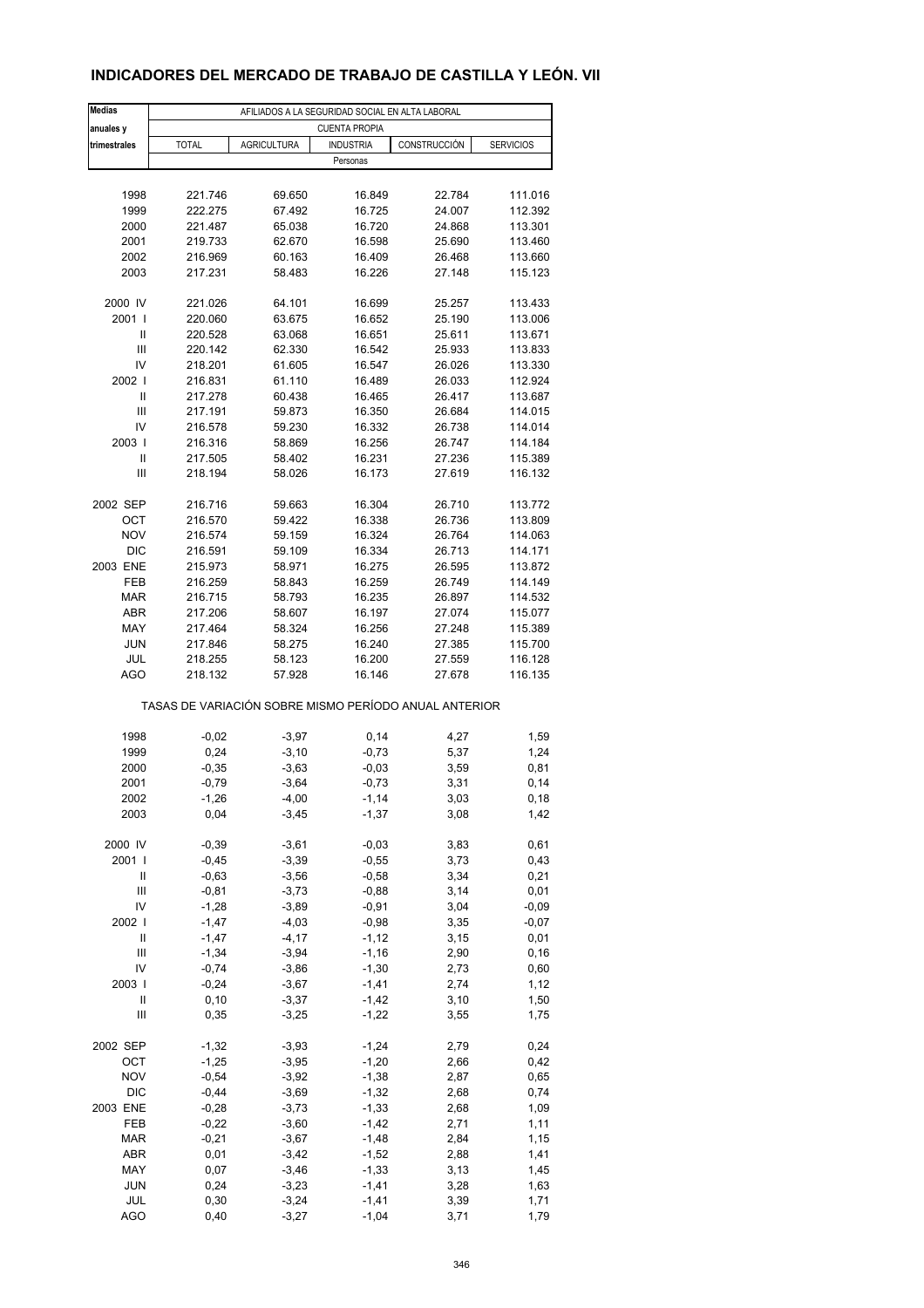| <b>Medias</b>                      |              | EFECTIVOS LABORALES |                   |                  |                                                       |                 |              | JORNADA MEDIA POR TRABAJADOR Y TRIM. |                |
|------------------------------------|--------------|---------------------|-------------------|------------------|-------------------------------------------------------|-----------------|--------------|--------------------------------------|----------------|
| anuales y                          | <b>TOTAL</b> |                     | <b>SECTORES</b>   |                  | CONTRATO                                              | CONTRATO        | <b>TOTAL</b> | A TIEMPO                             | A TIEMPO       |
| trimestrales                       |              | <b>INDUSTRIA</b>    | CONSTRUC.         | <b>SERVICIOS</b> | <b>INDEFINIDO</b>                                     | <b>TEMPORAL</b> |              | <b>COMPLETO</b>                      | <b>PARCIAL</b> |
|                                    |              |                     | Miles de personas |                  |                                                       |                 |              | Horas                                |                |
|                                    |              |                     |                   |                  |                                                       |                 |              |                                      |                |
| 1998                               | 442,6        | 123,3               | 58,6              | 260,7            | 277,1                                                 | 165,5           | 412,4        | 439,6                                | 240,0          |
| 1999                               | 463,2        | 127,2               | 64,8              | 271,1            | 298,5                                                 | 164,6           | 414,0        | 440,9                                | 230,7          |
| 2000                               | 486,7        | 130,9               | 70,1              | 285,7            | 317,8                                                 | 168,9           | 415,0        | 439,7                                | 220,1          |
| 2001                               | 508,7        | 131,9               | 74,0              | 302,8            | 329,2                                                 | 179,5           | 412,1        | 441,6                                | 228,6          |
| 2002                               | 523,7        | 131,9               | 76,5              | 315,4            | 346,6                                                 | 177,1           | 412,0        | 440,8                                | 237,8          |
| 2003                               | 537,5        | 133,5               | 80,0              | 324,0            | 359,0                                                 | 178,5           | 427,6        | 457,3                                | 250,0          |
| 2000 III                           | 495,3        | 131,0               | 73,3              | 291,0            | 319,9                                                 | 175,4           | 368,8        | 388,5                                | 200,8          |
| IV                                 | 488,0        | 131,9               | 67,7              | 288,4            | 328,0                                                 | 160,0           | 423,6        | 450,4                                | 223,9          |
| 2001 l                             | 500,7        | 133,0               | 71,7              | 296,0            | 323,1                                                 | 177,6           | 429,4        | 462,1                                | 237,5          |
| $\ensuremath{\mathsf{II}}$         | 513,1        | 132,2               | 75,8              | 305,1            | 333,2                                                 | 179,8           | 429,2        | 458,9                                | 240,9          |
| Ш                                  | 514,2        | 132,6               | 77,5              | 304,1            | 322,4                                                 | 191,8           | 368,3        | 395,1                                | 204,8          |
| IV                                 | 506,6        | 129,9               | 70,8              | 305,9            | 338,0                                                 | 168,6           | 421,6        | 450,3                                | 231,3          |
| 2002                               | 515,1        | 128,5               | 75,6              | 311,1            | 341,6                                                 | 173,5           | 429,0        | 459,8                                | 240,9          |
| Ш                                  | 529,5        | 134,0               | 78,7              | 316,8            | 348,5                                                 | 181,0           | 430,0        | 459,9                                | 244,3          |
| Ш                                  | 528,3        | 132,6               | 79,5              | 316,2            | 346,4                                                 | 181,9           | 370,3        | 393,6                                | 227,9          |
| IV                                 | 521,9        | 132,3               | 72,1              | 317,4            | 350,0                                                 | 171,8           | 418,7        | 450,0                                | 238,1          |
| 2003                               | 530,9        | 132,4               | 78,4              | 320,2            | 357,5                                                 | 173,4           | 429,6        | 459,2                                | 249,2          |
| Ш                                  | 544,0        | 134,6               | 81,5              | 327,8            | 360,4                                                 | 183,6           | 425,6        | 455,3                                | 250,7          |
|                                    |              |                     |                   |                  |                                                       |                 |              |                                      |                |
| 2002 JUL<br><b>AGO</b>             |              |                     |                   |                  |                                                       |                 |              |                                      |                |
| <b>SEP</b>                         |              |                     |                   |                  |                                                       |                 |              |                                      |                |
| OCT                                |              |                     |                   |                  |                                                       |                 |              |                                      |                |
| <b>NOV</b>                         |              |                     |                   |                  |                                                       |                 |              |                                      |                |
| <b>DIC</b>                         |              |                     |                   |                  |                                                       |                 |              |                                      |                |
| 2003 ENE                           |              |                     |                   |                  |                                                       |                 |              |                                      |                |
| <b>FEB</b>                         |              |                     |                   |                  |                                                       |                 |              |                                      |                |
| <b>MAR</b>                         |              |                     |                   |                  |                                                       |                 |              |                                      |                |
| <b>ABR</b>                         |              |                     |                   |                  |                                                       |                 |              |                                      |                |
| MAY                                |              |                     |                   |                  |                                                       |                 |              |                                      |                |
| <b>JUN</b>                         |              |                     |                   |                  |                                                       |                 |              |                                      |                |
|                                    |              |                     |                   |                  | TASAS DE VARIACIÓN SOBRE MISMO PERÍODO ANUAL ANTERIOR |                 |              |                                      |                |
| 1998                               | 5,42         | $-0,16$             | 5,92              | 8,15             | 2,57                                                  | 10,56           | $-1,56$      | $-0,40$                              | 4,92           |
| 1999                               | 4,66         | 3,23                | 10,67             | 3,99             | 7,72                                                  | $-0,51$         | 0,37         | 0,30                                 | $-3,85$        |
| 2000                               | 5,07         | 2,87                | 8,14              | 5,37             | 6,47                                                  | 2,60            | 0,25         | $-0,26$                              | $-4,58$        |
| 2001                               | 4,52         | 0,80                | 5,49              | 5,99             | 3,58                                                  | 6,26            | $-0,69$      | 0,43                                 | 3,86           |
| 2002                               | 2,96         | $-0,06$             | 3,41              | 4,16             | 5,30                                                  | $-1,34$         | $-0,03$      | $-0,18$                              | 4,01           |
| 2003                               | 2,90         | 1,71                | 3,63              | 3,20             | 4,03                                                  | 0,71            | $-0,44$      | $-0,57$                              | 3,03           |
|                                    |              |                     |                   |                  |                                                       |                 |              |                                      |                |
| 2000 III                           | 5,74         | 2,75                | 7,01              | 6,83             | 7,24                                                  | 3,12            | $-0,35$      | $-1,17$                              | $-2,81$        |
| ${\sf IV}$                         | 4,39         | 3,53                | 7,46              | 4,08             | 5,26                                                  | 2,63            | $-0,66$      | $-0,46$                              | $-0,80$        |
| 2001                               | 5,32         | 3,02                | 4,82              | 6,51             | 4,33                                                  | 7,12            | $-0,74$      | 0,37                                 | 3,89           |
| $\ensuremath{\mathsf{II}}$         | 5,16         | 0,53                | 6,76              | 6,90             | 6,25                                                  | 3,16            | $-1,33$      | $-0, 15$                             | 6,03           |
| $\ensuremath{\mathsf{III}}\xspace$ | 3,82         | 1,22                | 5,73              | 4,50             | 0,78                                                  | 9,35            | $-0,14$      | 1,70                                 | 1,99           |
| IV                                 | 3,81         | $-1,52$             | 4,58              | 6,07             | 3,05                                                  | 5,38            | $-0,47$      | $-0,02$                              | 3,31           |
| 2002 l                             | 2,88         | $-3,38$             | 5,44              | 5,10             | 5,73                                                  | $-2,31$         | $-0,09$      | $-0,50$                              | 1,43           |
| $\ensuremath{\mathsf{II}}$         | 3,20         | 1,36                | 3,83              | 3,83             | 4,59                                                  | 0,67            | 0, 19        | 0,22                                 | 1,41           |
| $\ensuremath{\mathsf{III}}\xspace$ | 2,74         | 0,00                | 2,58              | 3,98             | 7,44                                                  | $-5,16$         | 0,54         | $-0,38$                              | 11,28          |
| IV                                 | 3,02         | 1,85                | 1,84              | 3,76             | 3,55                                                  | 1,90            | $-0,69$      | $-0,07$                              | 2,94           |
| 2003 l                             | 3,07         | 3,04                | 3,70              | 2,93             | 4,65                                                  | $-0,06$         | 0,14         | $-0,13$                              | 3,45           |
| $\sf II$                           | 2,74         | 0,45                | 3,56              | 3,47             | 3,41                                                  | 1,44            | $-1,02$      | $-1,00$                              | 2,62           |
| 2002 JUL                           |              |                     |                   |                  |                                                       |                 |              |                                      |                |
| <b>AGO</b>                         |              |                     |                   |                  |                                                       |                 |              |                                      |                |
| <b>SEP</b>                         |              |                     |                   |                  |                                                       |                 |              |                                      |                |
| OCT                                |              |                     |                   |                  |                                                       |                 |              |                                      |                |
| <b>NOV</b>                         |              |                     |                   |                  |                                                       |                 |              |                                      |                |
| <b>DIC</b>                         |              |                     |                   |                  |                                                       |                 |              |                                      |                |
| 2003 ENE                           |              |                     |                   |                  |                                                       |                 |              |                                      |                |
| FEB                                |              |                     |                   |                  |                                                       |                 |              |                                      |                |
| <b>MAR</b>                         |              |                     |                   |                  |                                                       |                 |              |                                      |                |
| ABR                                |              |                     |                   |                  |                                                       |                 |              |                                      |                |
| MAY                                |              |                     |                   |                  |                                                       |                 |              |                                      |                |
| <b>JUN</b>                         |              |                     |                   |                  |                                                       |                 |              |                                      |                |

#### **INDICADORES DEL MERCADO DE TRABAJO DE CASTILLA Y LEÓN. VIII**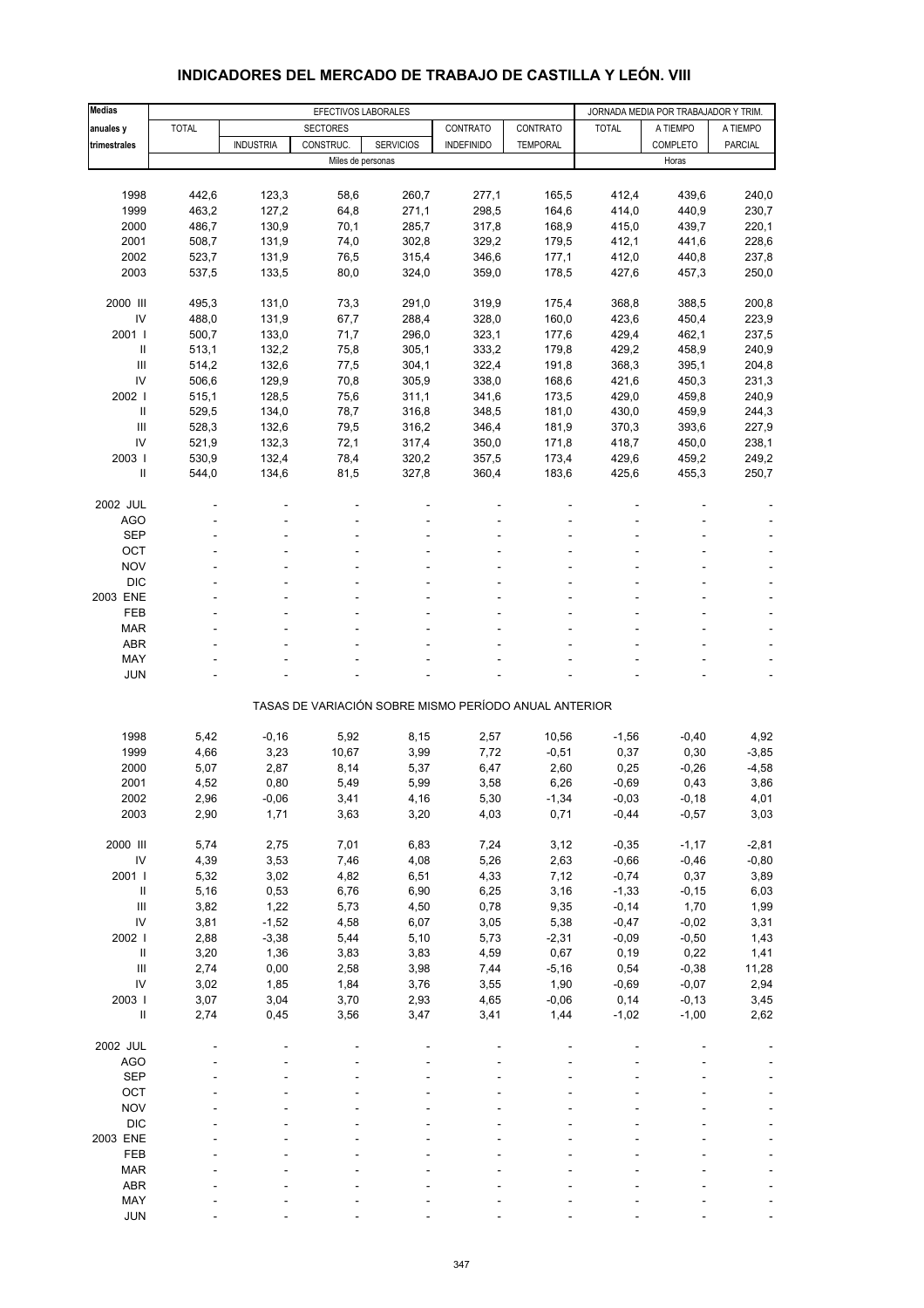### **INDICADORES DE PRECIOS DE CASTILLA Y LEÓN. I**

| <b>Medias</b> |                                                       | INDICES DE PRECIOS DE CONSUMO (3) |                     | DIFERENCIAL DE |
|---------------|-------------------------------------------------------|-----------------------------------|---------------------|----------------|
| anuales y     | <b>GENERAL</b>                                        | ALIMENTACIÓN                      | SIN                 | INFLACIÓN      |
| trimestrales  |                                                       | <b>AGREGADO</b>                   | <b>ALIMENTACIÓN</b> | RTO. ESPAÑA    |
|               |                                                       | <b>Base 2001</b>                  |                     | P.Porcentuales |
|               |                                                       |                                   |                     |                |
|               |                                                       |                                   |                     |                |
| 1998          | 92,008                                                | 90,954                            | 92,184              | $-0,34$        |
| 1999          | 94,050                                                | 92,248                            | 94,546              | $-0,09$        |
| 2000          | 97,271                                                | 93,894                            | 98,444              | $-0,01$        |
| 2001          | 100,858                                               | 99,526                            | 101,296             | 0, 10          |
| 2002          | 103,373                                               | 104,549                           | 102,943             | $-0,16$        |
| 2003          | 105,747                                               | 107,720                           | 105,031             | $-0,41$        |
| 2000 IV       | 98,910                                                | 95,356                            | 100,157             | 0,08           |
| 2001 l        | 99,410                                                | 97,177                            | 100,157             | 0,01           |
| Ш             | 100,768                                               | 98,724                            | 101,452             | 0,27           |
| Ш             | 101,674                                               | 100,420                           | 102,085             | 0,22           |
| IV            |                                                       | 101,785                           | 101,490             | $-0,11$        |
|               | 101,578                                               |                                   |                     |                |
| 2002 l        | 101,489                                               | 102,573                           | 101,093             | $-0,01$        |
| Ш             | 103,457                                               | 103,956                           | 103,275             | $-0,22$        |
| Ш             | 103,342                                               | 105,338                           | 102,612             | $-0,18$        |
| IV            | 105,203                                               | 106,327                           | 104,792             | $-0,25$        |
| 2003          | 105,056                                               | 106,934                           | 104,373             | $-0,25$        |
| Ш             | 106,163                                               | 107,142                           | 105,803             | $-0,48$        |
| Ш             | 106,023                                               | 109,084                           | 104,916             | $-0,51$        |
|               |                                                       |                                   |                     |                |
| 2002 OCT      | 105,076                                               | 106,091                           | 104,705             | $-0,10$        |
| <b>NOV</b>    | 105,155                                               | 106,188                           | 104,777             | $-0,26$        |
| <b>DIC</b>    | 105,377                                               | 106,702                           | 104,893             | $-0,39$        |
| 2003 ENE      | 104,750                                               | 107,129                           | 103,888             | $-0,22$        |
| FEB           | 104,832                                               | 106,705                           | 104,151             | $-0,30$        |
| MAR           | 105,586                                               | 106,969                           | 105,081             | $-0,25$        |
| ABR           | 106,193                                               | 106,833                           | 105,955             | $-0,45$        |
| MAY           | 106,101                                               | 107,171                           | 105,709             | $-0,47$        |
| <b>JUN</b>    | 106,194                                               | 107,422                           | 105,744             | $-0,51$        |
| JUL           | 105,545                                               | 108,086                           | 104,625             | $-0,51$        |
| AGO           | 106,093                                               | 109,172                           | 104,979             | $-0,53$        |
| SEP           | 106,432                                               | 109,994                           | 105,144             | $-0,50$        |
|               | TASAS DE VARIACIÓN SOBRE MISMO PERÍODO ANUAL ANTERIOR |                                   |                     |                |
|               |                                                       |                                   |                     |                |
| 1998          | 1,50                                                  | 0,89                              | 1,76                |                |
| 1999          | 2,22                                                  | 1,42                              | 2,56                |                |
| 2000          | 3,42                                                  | 1,78                              | 4,12                |                |
| 2001          | 3,69                                                  | 6,00                              | 2,90                |                |
| 2002          | 3,37                                                  | 4,55                              | 2,94                |                |
| 2003          | 2,90                                                  | 3,62                              | 2,64                |                |
| 2000 IV       | 4,08                                                  | 2,50                              | 4,75                |                |
| 2001 l        | 3,80                                                  | 4,19                              | 3,72                |                |
|               |                                                       |                                   |                     |                |
| Ш             | 4,41                                                  | 6,32                              | 3,72                |                |
| Ш             | 3,87                                                  | 6,71                              | 2,87                |                |
| IV            | 2,70                                                  | 6,74                              | 1,33                |                |
| 2002          | 3,10                                                  | 4,54                              | 2,57                |                |
| Ш             | 3,33                                                  | 4,72                              | 2,82                |                |
| Ш             | 3,34                                                  | 4,51                              | 2,90                |                |
| IV            | 3,72                                                  | 4,43                              | 3,46                |                |
| 2003          | 3,51                                                  | 4,25                              | 3,24                |                |
| Ш             | 2,62                                                  | 3,07                              | 2,45                |                |
| Ш             | 2,59                                                  | 3,56                              | 2,25                |                |
| 2002 OCT      | 3,88                                                  | 4,75                              | 3,56                |                |
| <b>NOV</b>    | 3,67                                                  | 4,44                              | 3,38                |                |
| <b>DIC</b>    | 3,61                                                  | 4,10                              | 3,43                |                |
| 2003 ENE      | 3,47                                                  | 4,33                              | 3,16                |                |
| FEB           | 3,58                                                  | 4,24                              | 3,34                |                |
| <b>MAR</b>    | 3,49                                                  | 4,18                              | 3,23                |                |
|               |                                                       |                                   |                     |                |
| ABR           | 2,88                                                  | 3,10                              | 2,79                |                |
| MAY           | 2,43                                                  | 3,07                              | 2,20                |                |
| JUN           | 2,54                                                  | 3,03                              | 2,35                |                |
| JUL           | 2,52                                                  | 3,16                              | 2,29                |                |
| <b>AGO</b>    | 2,75                                                  | 3,64                              | 2,42                |                |
| <b>SEP</b>    | 2,52                                                  | 3,86                              | 2,03                |                |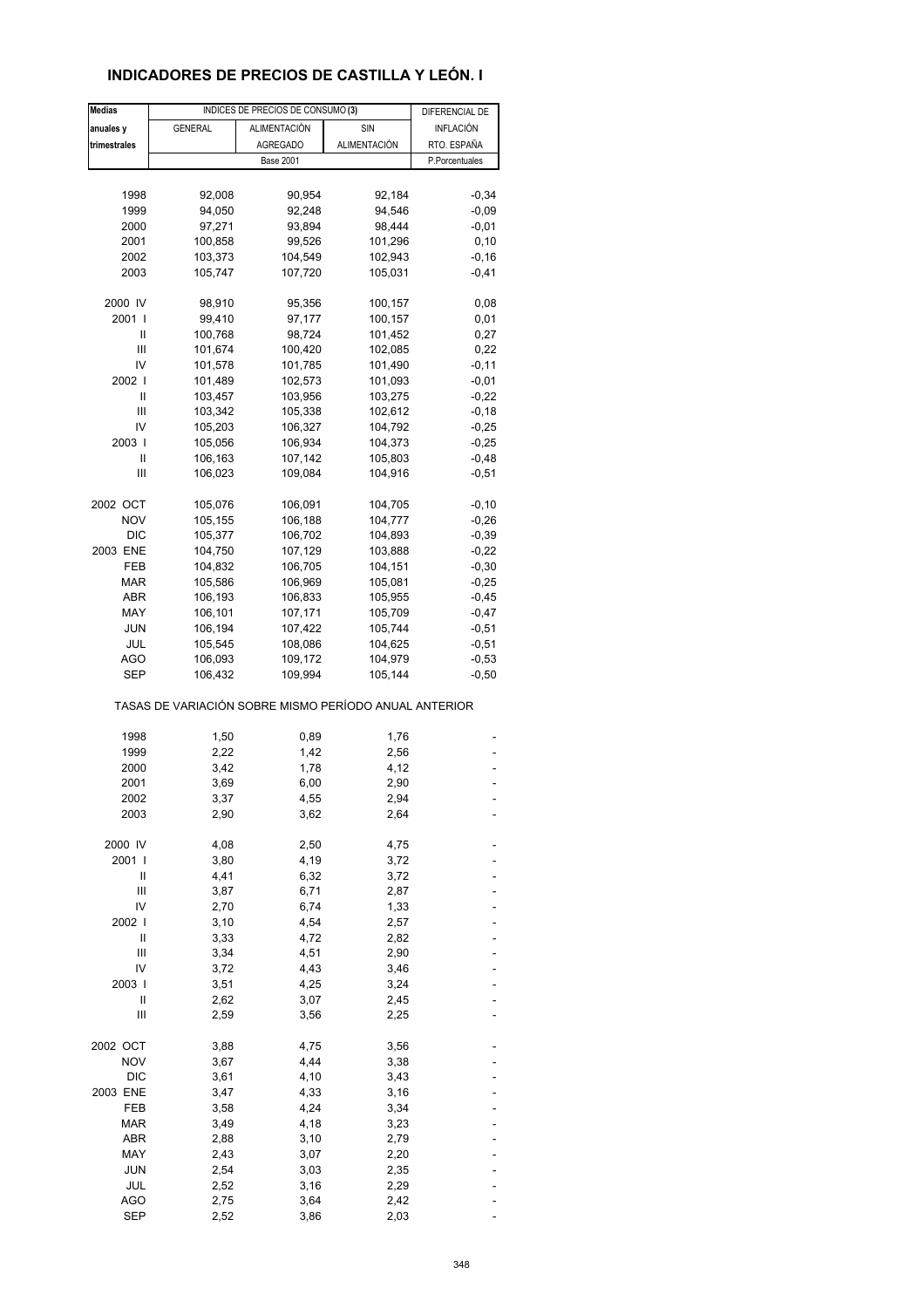# **INDICADORES DE PRECIOS DE CASTILLA Y LEÓN. II**

| <b>Medias</b>  |                    |                     | INDICES DE PRECIOS DE CONSUMO (3)                     |                    |                    |                    |
|----------------|--------------------|---------------------|-------------------------------------------------------|--------------------|--------------------|--------------------|
| anuales y      | <b>ALIMENTOS Y</b> | <b>BEBIDAS ALC.</b> | <b>VESTIDO Y</b>                                      | <b>VIVIENDA</b>    | <b>MENAJE</b>      | <b>MEDICINA</b>    |
| trimestrales   | BEB.NO ALCOH.      | Y TABACO            | CALZADO                                               |                    |                    |                    |
|                |                    |                     | <b>Base 2001</b>                                      |                    |                    |                    |
|                |                    |                     |                                                       |                    |                    |                    |
| 1998           | 90,987             | 89,277              | 102,129                                               | 87,060             | 93,000             | 94,529             |
| 1999           | 91,872             | 94,081              | 103,710                                               | 89,842             | 95,071             | 96,341             |
| 2000           | 93,392             | 96,778              | 105,491                                               | 96,564             | 97,026             | 98,225             |
| 2001           | 99,479             | 99,719              | 108,247                                               | 100,151            | 99,804             | 100,019            |
| 2002           | 104,398            | 105,820             | 105,424                                               | 101,555            | 102,112            | 102,928            |
| 2003           | 107,571            | 108,993             | 107,121                                               | 103,714            | 103,662            | 104,518            |
|                |                    |                     |                                                       |                    |                    |                    |
| 2000 IV        | 94,873             | 98,037              | 106,548                                               | 100,175            | 97,863             | 98,931             |
| 2001 l         | 96,960             | 98,258              | 106,877                                               | 98,919             | 98,589             | 99,308             |
| Ш              | 98,708             | 98,753              | 107,942                                               | 100,614            | 99,546             | 99,966             |
| Ш              | 100,564            | 99,605              | 108,234                                               | 100,926            | 100,170            | 100,237            |
| IV             | 101,684            | 102,259             | 109,936                                               | 100,146            | 100,911            | 100,566            |
| 2002           | 102,603            | 102,322             | 100,242                                               | 100,471            | 101,153            | 101,911            |
| Ш              | 103,618            | 106,807             | 107,163                                               | 101,447            | 102,244            | 103,135            |
| Ш              | 105,132            | 107,073             | 100,001                                               | 101,911            | 102,052            | 103,095            |
| IV             | 106,238            | 107,079             | 114,289                                               | 102,392            | 102,999            | 103,570            |
|                |                    |                     |                                                       | 104,156            |                    |                    |
| 2003           | 106,783            | 108,224             | 103,779                                               | 103,420            | 102,835            | 103,730            |
| Ш<br>Ш         | 106,917            | 109,057<br>109,699  | 113,827                                               | 103,565            | 104,270            | 104,550<br>105,274 |
|                | 109,011            |                     | 103,759                                               |                    | 103,881            |                    |
| 2002 OCT       |                    | 107,091             |                                                       |                    |                    |                    |
| <b>NOV</b>     | 105,973<br>106,079 | 107,108             | 112,490<br>115,869                                    | 102,498<br>102,221 | 102,805<br>103,011 | 103,432<br>103,544 |
|                |                    |                     |                                                       |                    |                    |                    |
| <b>DIC</b>     | 106,663            | 107,038             | 114,508                                               | 102,458            | 103,182            | 103,733            |
| 2003 ENE       | 107,136            | 107,061             | 103,360                                               | 103,386            | 102,651            | 103,651            |
| FEB            | 106,470            | 108,710             | 102,453                                               | 104,031            | 102,741            | 103,684            |
| <b>MAR</b>     | 106,743            | 108,900             | 105,524                                               | 105,051            | 103,113            | 103,856            |
| ABR            | 106,577            | 109,013             | 113,058                                               | 104,000            | 103,759            | 104,489            |
| MAY            | 106,945            | 109,103             | 114,356                                               | 103,133            | 104,459            | 104,631            |
| JUN            | 107,230            | 109,055             | 114,066                                               | 103,128            | 104,592            | 104,530            |
| JUL            | 107,901            | 109,661             | 103,206                                               | 103,353            | 104,041            | 105,234            |
| AGO            | 109,110            | 109,695             | 102,388                                               | 103,726            | 103,725            | 105,283            |
| <b>SEP</b>     | 110,023            | 109,742             | 105,682                                               | 103,615            | 103,877            | 105,306            |
|                |                    |                     | TASAS DE VARIACIÓN SOBRE MISMO PERÍODO ANUAL ANTERIOR |                    |                    |                    |
| 1998           | 0,40               | 5,38                | 1,67                                                  | 0,24               | 1,85               | 2,27               |
| 1999           | 0,97               | 5,38                | 1,55                                                  | 3,20               | 2,23               | 1,92               |
| 2000           | 1,65               | 2,87                | 1,72                                                  | 7,48               | 2,06               | 1,96               |
| 2001           | 6,52               | 3,04                | 2,61                                                  | 3,71               | 2,86               | 1,83               |
| 2002           | 4,40               | 5,82                | 5,42                                                  | 1,56               | 2,11               | 2,93               |
| 2003           | 3,65               | 3,41                | 4,54                                                  | 2,41               | 1,81               | 1,76               |
|                |                    |                     |                                                       |                    |                    |                    |
| 2000 IV        | 2,38               | 3,49                | 2,06                                                  | 8,67               | 2,56               | 2,41               |
| 2001 l         | 4,48               | 2,56                | 2,15                                                  | 5,25               | 2,77               | 2,11               |
| Ш              | 6,93               | 2,77                | 2,53                                                  | 5,60               | 2,76               | 1,87               |
| $\mathbf{III}$ | 7,47               | 2,50                | 2,58                                                  | 4,24               | 2,80               | 1,68               |
| IV             | 7,18               | 4,31                | 3,18                                                  | $-0,03$            | 3,11               | 1,65               |
| 2002           | 4,64               | 3,69                | 5,75                                                  | 1,27               | 2,17               | 2,62               |
| Ш              | 4,36               | 7,73                | 5,72                                                  | 1,08               | 2,16               | 3,20               |
| Ш              | 4,20               | 7,20                | 5,24                                                  | 1,43               | 2,01               | 2,85               |
| IV             | 4,40               | 4,69                | 5,02                                                  | 2,44               | 2,11               | 3,05               |
| 2003           | 4,07               | 5,77                | 3,53                                                  | 3,67               | 1,66               | 1,79               |
| Ш              | 3,18               | 2,11                | 6,22                                                  | 1,95               | 1,98               | 1,37               |
| Ш              | 3,69               | 2,45                | 3,76                                                  | 1,62               | 1,79               | 2,11               |
| 2002 OCT       | 4,73               | 4,85                | 5,93                                                  | 2,12               | 2,19               | 3,00               |
| <b>NOV</b>     | 4,42               | 4,63                | 5,24                                                  | 2,31               | 2,03               | 3,04               |
| <b>DIC</b>     | 4,04               | 4,58                | 3,94                                                  | 2,90               | 2,10               | 3,10               |
| 2003 ENE       | 4,28               | 4,75                | 2,97                                                  | 3,08               | 1,73               | 2,54               |
| FEB            | 4,01               | 6,25                | 3,51                                                  | 3,60               | 1,55               | 1,86               |
| <b>MAR</b>     | 3,93               | 6,31                | 4,10                                                  | 4,32               | 1,70               | 0,96               |
| ABR            | 3,21               | 2,22                | 5,95                                                  | 2,66               | 1,87               | 1,10               |
| MAY            | 3,19               | 2,08                | 6,26                                                  | 1,59               | 2,11               | 1,64               |
| JUN            | 3,15               | 2,02                | 6,45                                                  | 1,59               | 1,96               | 1,38               |
| JUL            | 3,24               | 2,47                | 4,12                                                  | 1,69               | 2,03               | 2,13               |
| <b>AGO</b>     | 3,79               | 2,44                | 3,96                                                  | 1,86               | 1,72               | 2,10               |
| <b>SEP</b>     | 4,03               | 2,45                | 3,22                                                  | 1,32               | 1,62               | 2,12               |
|                |                    |                     |                                                       |                    |                    |                    |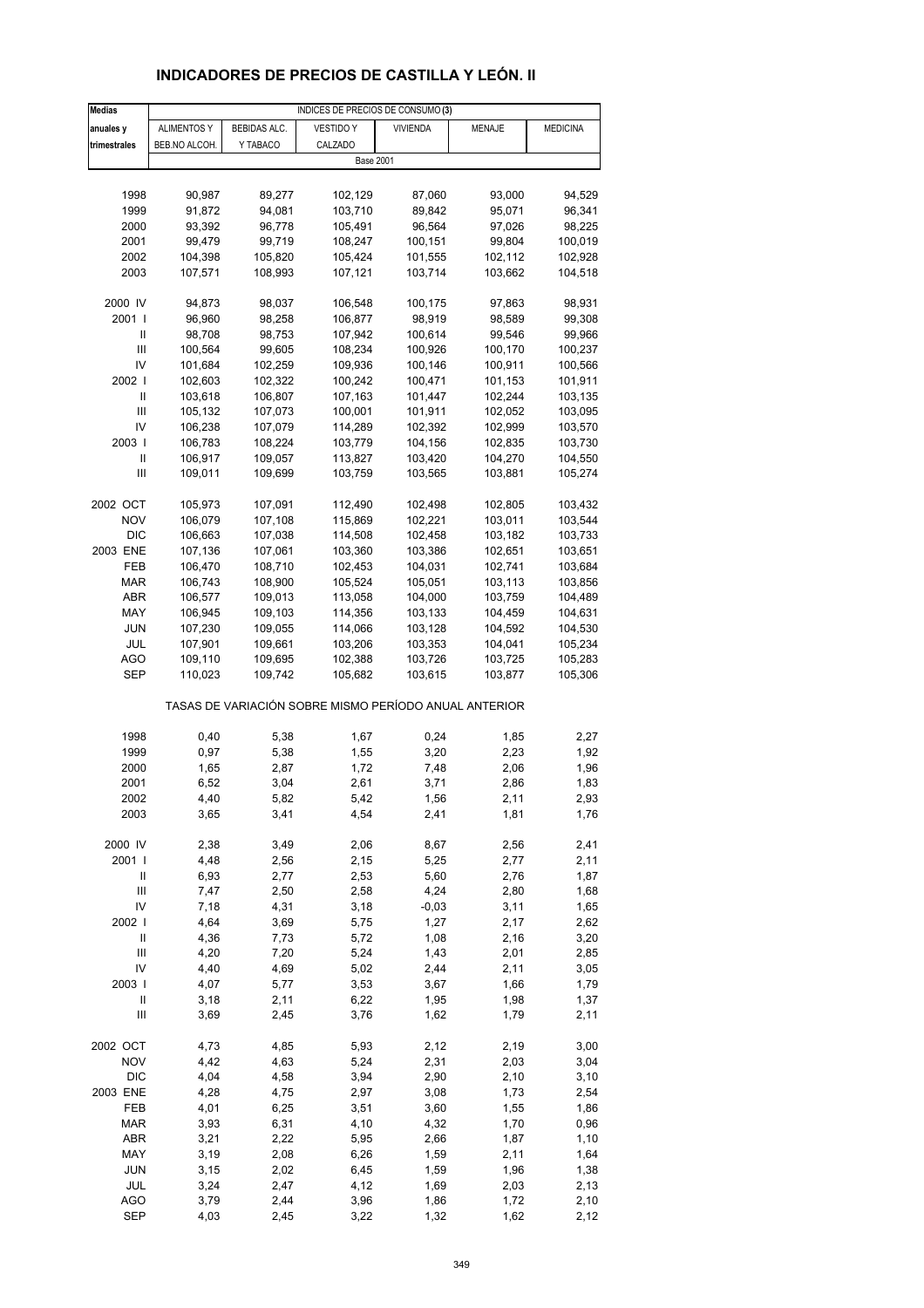# **INDICADORES DE PRECIOS DE CASTILLA Y LEÓN. III**

| <b>Medias</b>  |            |               | INDICES DE PRECIOS DE CONSUMO (3)                     |           |               |              |
|----------------|------------|---------------|-------------------------------------------------------|-----------|---------------|--------------|
| anuales y      | TRANSPORTE | COMUNICA -    | OCIO <sub>Y</sub>                                     | ENSEÑANZA | HOTELES,      | <b>OTROS</b> |
| trimestrales   |            | <b>CIONES</b> | <b>CULTURA</b>                                        |           | CAFÉS Y REST. |              |
|                |            |               | <b>Base 2001</b>                                      |           |               |              |
|                |            |               |                                                       |           |               |              |
| 1998           | 90,500     | 104,785       | 91,453                                                | 93,348    | 88,316        | 89,509       |
|                |            |               |                                                       |           |               |              |
| 1999           | 92,647     | 106,926       | 92,625                                                | 96,637    | 91,593        | 92,566       |
| 2000           | 99,080     | 101,077       | 95,483                                                | 99,787    | 94,987        | 96,153       |
| 2001           | 100,100    | 100,301       | 98,851                                                | 103,280   | 99,688        | 100,188      |
| 2002           | 101,807    | 97,277        | 102,236                                               | 103,276   | 105,183       | 103,984      |
| 2003           | 103,970    | 95,242        | 102,396                                               | 106,338   | 108,624       | 106,982      |
|                |            |               |                                                       |           |               |              |
| 2000 IV        | 101,198    | 101,372       | 96,462                                                | 102,765   | 96,236        | 97,354       |
| 2001 l         | 99,656     | 101,107       | 96,530                                                | 103,011   | 97,746        | 99,430       |
| Ш              | 101,701    | 100,434       | 98,139                                                | 103,022   | 98,878        |              |
|                |            |               |                                                       |           |               | 99,968       |
| Ш              | 100,533    | 100,264       | 101,382                                               | 103,144   | 101,538       | 100,545      |
| IV             | 98,512     | 99,399        | 99,350                                                | 103,942   | 100,590       | 100,808      |
| 2002           | 100,101    | 98,882        | 101,089                                               | 102,295   | 102,944       | 103,185      |
| Ш              | 102,486    | 97,529        | 102,029                                               | 102,362   | 105,076       | 103,719      |
| Ш              | 102,215    | 97,354        | 103,684                                               | 102,526   | 106,626       | 104,260      |
| IV             | 102,427    | 95,341        | 102,143                                               | 105,921   | 106,086       | 104,771      |
| 2003           | 104,750    | 95,509        | 101,631                                               | 106,168   | 106,983       | 106,570      |
|                |            |               |                                                       |           |               |              |
| Ш              | 103,299    | 95,183        | 102,150                                               | 106,240   | 108,571       | 107,165      |
| $\mathbf{III}$ | 103,860    | 95,035        | 103,406                                               | 106,607   | 110,319       | 107,211      |
|                |            |               |                                                       |           |               |              |
| 2002 OCT       | 103,033    | 97,539        | 102,166                                               | 105,862   | 106,080       | 104,545      |
| <b>NOV</b>     | 101,874    | 94,298        | 101,455                                               | 105,928   | 105,978       | 104,748      |
| <b>DIC</b>     | 102,375    | 94,187        | 102,808                                               | 105,973   | 106,201       | 105,019      |
| 2003 ENE       | 103,853    | 95,497        | 101,466                                               | 106,105   | 106,517       | 106,312      |
|                |            |               |                                                       | 106,174   |               |              |
| FEB            | 104,810    | 95,574        | 101,511                                               |           | 106,900       | 106,508      |
| <b>MAR</b>     | 105,588    | 95,455        | 101,917                                               | 106,226   | 107,531       | 106,891      |
| ABR            | 104,117    | 95,290        | 103,053                                               | 106,226   | 108,352       | 107,201      |
| MAY            | 103,018    | 95,158        | 101,505                                               | 106,226   | 108,421       | 107,075      |
| <b>JUN</b>     | 102,762    | 95,100        | 101,891                                               | 106,267   | 108,941       | 107,220      |
| JUL            | 103,482    | 95,063        | 102,827                                               | 106,303   | 109,902       | 107,127      |
| AGO            | 104,066    | 95,017        | 104,426                                               | 106,307   | 111,160       | 107,193      |
| SEP            | 104,031    | 95,025        | 102,965                                               | 107,210   | 109,895       | 107,314      |
|                |            |               |                                                       |           |               |              |
|                |            |               | TASAS DE VARIACIÓN SOBRE MISMO PERÍODO ANUAL ANTERIOR |           |               |              |
| 1998           | $-0,47$    | 2,68          | 2,99                                                  | 3,97      | 3,92          | 3,74         |
| 1999           | 2,37       | 2,04          | 1,28                                                  | 3,52      | 3,71          | 3,41         |
|                |            |               |                                                       |           |               |              |
| 2000           | 6,94       | $-5,47$       | 3,09                                                  | 3,26      | 3,70          | 3,88         |
| 2001           | 1,03       | $-0,77$       | 3,53                                                  | 3,50      | 4,95          | 4,20         |
| 2002           | 1,81       | $-2,72$       | 2,24                                                  | 3,28      | 5,18          | 3,98         |
| 2003           | 2,33       | $-2,74$       | 0,13                                                  | 3,85      | 3,57          | 3,14         |
|                |            |               |                                                       |           |               |              |
| 2000 IV        | 7,11       | $-3,54$       | 4,70                                                  | 4,38      | 4,06          | 4,04         |
| 2001 l         | 3,51       | $-0,52$       | 4,67                                                  | 4,46      | 4,64          | 4,77         |
| Ш              | 2,84       | 0,14          | 5,22                                                  | 4,54      | 4,48          | 4,56         |
| Ш              | 0,57       | $-0,74$       | 1,41                                                  | 3,95      | 6, 15         | 3,93         |
| IV             | $-2,65$    | $-1,95$       | 2,99                                                  | 1,15      | 4,52          | 3,55         |
| 2002 l         | 0,50       | $-1,79$       | 2,23                                                  | 3,10      | 4,40          | 4,02         |
| Ш              | 0,94       | $-2,41$       | 2,31                                                  | 3,11      | 5,55          | 4,08         |
|                |            |               |                                                       |           |               |              |
| Ш              | 1,83       | $-2,67$       | 2,33                                                  | 3,25      | 5,42          | 3,83         |
| IV             | 4,00       | $-4,04$       | 2,06                                                  | 3,63      | 5,36          | 4,01         |
| 2003           | 4,64       | $-3,41$       | 0,54                                                  | 3,79      | 3,92          | 3,28         |
| Ш              | 0,79       | $-2,41$       | 0,12                                                  | 3,79      | 3,33          | 3,32         |
| Ш              | 1,61       | $-2,38$       | $-0,27$                                               | 3,98      | 3,46          | 2,83         |
|                |            |               |                                                       |           |               |              |
| 2002 OCT       | 3,66       | $-2,64$       | 2,59                                                  | 3,35      | 5,32          | 4,01         |
| <b>NOV</b>     | 3,74       | $-4,69$       | 1,86                                                  | 3,72      | 5,41          | 3,92         |
| <b>DIC</b>     | 4,60       | $-4,80$       | 1,74                                                  | 3,81      | 5,33          | 4,09         |
| 2003 ENE       | 4,53       | $-4,78$       | 0,93                                                  | 3,76      | 4,65          | 3,30         |
| FEB            | 5,01       | $-3,25$       | 0,93                                                  | 3,80      | 3,90          | 3,22         |
| <b>MAR</b>     | 4,40       | $-2,17$       | $-0,23$                                               | 3,80      | 3,24          | 3,32         |
| ABR            | 1,43       | $-2,34$       | 1,55                                                  | 3,80      | 3,52          | 3,48         |
| MAY            | 0, 10      | $-2,47$       | $-0,50$                                               |           |               |              |
|                |            |               |                                                       | 3,78      | 3,22          | 3,24         |
| <b>JUN</b>     | 0,85       | $-2,41$       | $-0,68$                                               | 3,79      | 3,25          | 3,25         |
| JUL            | 1,51       | $-2,22$       | $-0,46$                                               | 3,83      | 3,37          | 2,84         |
| AGO            | 1,87       | $-2,28$       | $-0,12$                                               | 3,83      | 3,68          | 2,88         |
| <b>SEP</b>     | 1,45       | $-2,65$       | $-0,22$                                               | 4,27      | 3,34          | 2,78         |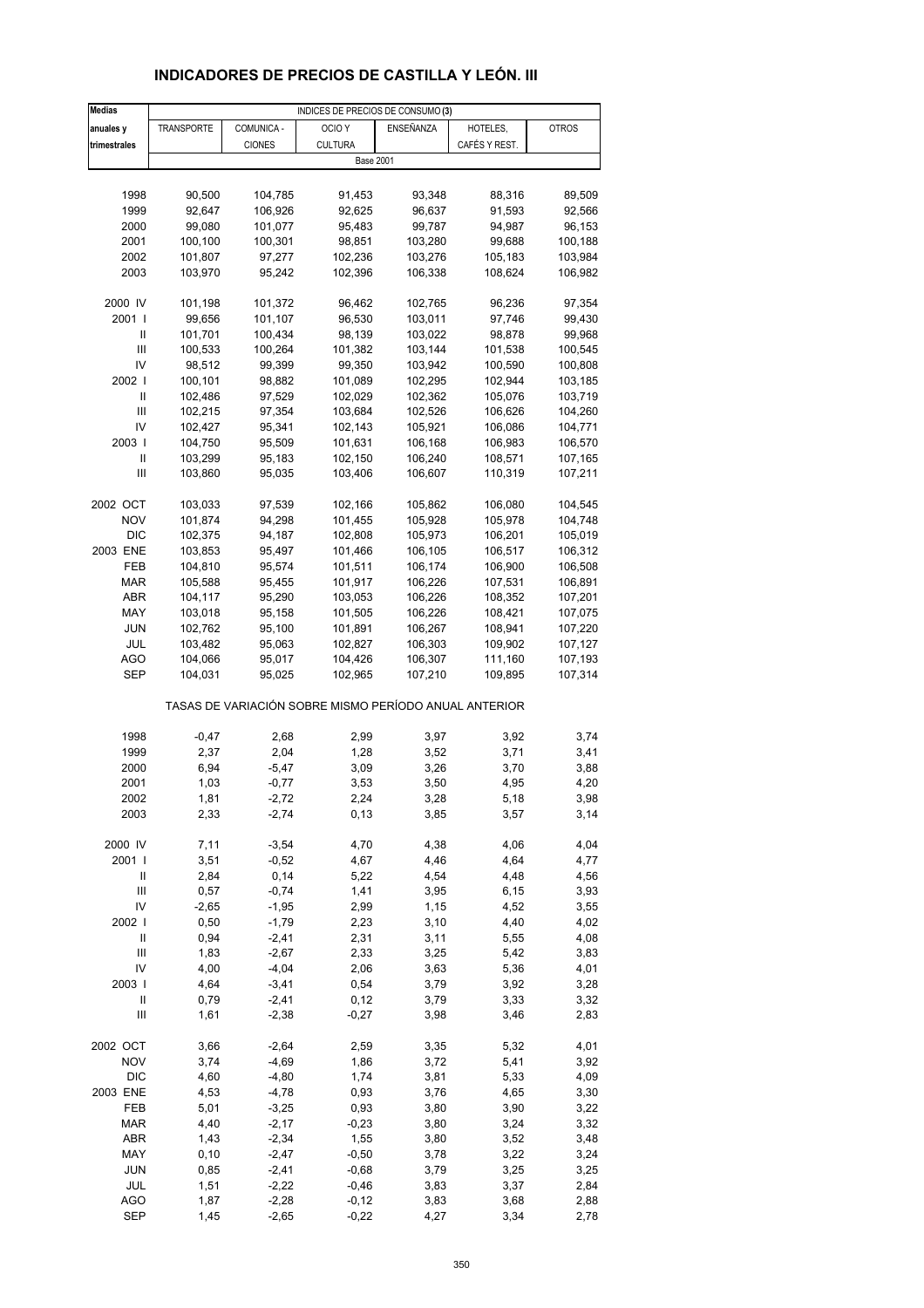| <b>Medias</b>                      |                      |                       | SALARIOS                                              |                  |              |                                             |                |         |       |
|------------------------------------|----------------------|-----------------------|-------------------------------------------------------|------------------|--------------|---------------------------------------------|----------------|---------|-------|
|                                    |                      | <b>COSTE SALARIAL</b> |                                                       |                  |              |                                             |                |         |       |
| anuales y                          | POR TRABAJADOR Y MES |                       | POR HORA EFECTIVA DE TRABAJO                          |                  |              | INCREMENTO SALARIAL PACTADO EN CONVENIO (4) |                |         |       |
| trimestrales                       | <b>TOTAL</b>         | <b>ORDINARIO</b><br>€ | <b>TOTAL</b>                                          | <b>ORDINARIO</b> | <b>TOTAL</b> | AGRIC.                                      | CONST.<br>$\%$ | INDUST. | SERV. |
|                                    |                      |                       |                                                       |                  |              |                                             |                |         |       |
|                                    |                      |                       |                                                       |                  |              |                                             |                |         |       |
| 1998                               | 1.201,05             | 1.052,74              | 8,55                                                  | 7,50             | 2,55         | 4,41                                        | 2,29           | 2,52    | 2,52  |
| 1999                               | 1.224,32             | 1.071,33              | 8,75                                                  | 7,66             | 2,67         | 2,91                                        | 2,70           | 2,80    | 2,55  |
| 2000                               | 1.236,49             | 1.073,35              | 8,89                                                  | 7,71             | 3,65         | 4,26                                        | 3,84           | 3,78    | 3,35  |
| 2001                               | 1.281,36             | 1.098,20              | 9,25                                                  | 7,92             | 3,51         | 3,77                                        | 3,88           | 3,73    | 3,16  |
| 2002                               | 1.323,81             | 1.130,35              | 9,62                                                  | 8,21             | 3,82         | 4,22                                        | 3,50           | 4,15    | 3,78  |
| 2003                               | 1.320,25             | 1.145,03              | 9,46                                                  | 8,20             | 3,20         | 2,87                                        | 4,36           | 3,10    | 3,07  |
| 2000 IV                            | 1.336,58             | 1.087,05              | 9,66                                                  | 7,86             | 2,78         | 2,49                                        | 3,08           | 2,59    | 2,77  |
| 2001 l                             | 1.186,69             | 1.081,58              | 8,07                                                  | 7,36             | 3,34         | 3,24                                        | 4,27           | 3,13    | 2,96  |
| Ш                                  | 1.250,10             | 1.085,54              | 8,89                                                  | 7,72             | 3,33         | 3,24                                        | 4,27           | 3,13    | 2,95  |
| Ш                                  | 1.285,47             | 1.108,34              | 9,84                                                  | 8,49             | 3,37         | 3,24                                        | 3,98           | 3,41    | 2,98  |
| IV                                 | 1.403,16             |                       | 10,19                                                 | 8,11             | 3,32         | 3,24                                        | 3,60           |         | 3,04  |
|                                    |                      | 1.117,34              |                                                       |                  |              |                                             |                | 3,47    |       |
| 2002                               | 1.229,27             | 1.114,96              | 8,72                                                  | 7,91             | 2,85         | 2,70                                        | 0,00           | 2,86    | 2,83  |
| Ш                                  | 1.306,59             | 1.121,56              | 9,13                                                  | 7,83             | 2,80         | 2,44                                        | 3,00           | 2,83    | 2,79  |
| Ш                                  | 1.314,66             | 1.134,13              | 10,09                                                 | 8,71             | 3,02         | 2,51                                        | 3,50           | 2,84    | 2,92  |
| IV                                 | 1.444,73             | 1.150,75              | 10,54                                                 | 8,40             | 3,03         | 2,51                                        | 3,50           | 2,85    | 2,94  |
| 2003                               | 1.268,25             | 1.130,27              | 8,96                                                  | 7,98             | 3,18         | 2,78                                        | 2,00           | 3,09    | 3,30  |
| $\ensuremath{\mathsf{II}}$         | 1.372,25             | 1.159,79              | 9,96                                                  | 8,42             | 3,04         | 2,78                                        | 2,00           | 3,07    | 3,06  |
| Ш                                  |                      |                       | L,                                                    | ÷,               | 3,20         | 2,87                                        | 4,36           | 3,10    | 3,07  |
| 2002 SEP                           |                      |                       |                                                       |                  | 3,02         | 2,51                                        | 3,50           | 2,84    | 2,92  |
| OCT                                |                      |                       |                                                       | ÷,               | 3,02         | 2,51                                        | 3,50           | 2,84    | 2,93  |
|                                    |                      |                       |                                                       |                  |              |                                             |                |         |       |
| <b>NOV</b>                         |                      |                       |                                                       | ÷                | 3,03         | 2,51                                        | 3,50           | 2,85    | 2,94  |
| <b>DIC</b>                         |                      |                       |                                                       | ÷,               | 3,03         | 2,51                                        | 3,50           | 2,85    | 2,94  |
| 2003 ENE                           |                      |                       |                                                       | ÷,               | 3,05         | 2,78                                        | 2,00           | 3,12    | 3,08  |
| FEB                                |                      |                       |                                                       | ÷                | 3,12         | 2,78                                        | 2,00           | 3,07    | 3,21  |
| <b>MAR</b>                         |                      |                       |                                                       | ÷,               | 3,18         | 2,78                                        | 2,00           | 3,09    | 3,30  |
| ABR                                |                      |                       |                                                       | ÷,               | 3,18         | 2,78                                        | 2,00           | 3,09    | 3,30  |
| MAY                                |                      |                       |                                                       |                  | 3,04         | 2,78                                        | 2,00           | 3,08    | 3,06  |
| <b>JUN</b>                         |                      |                       |                                                       |                  | 3,04         | 2,78                                        | 2,00           | 3,07    | 3,06  |
| JUL                                |                      |                       |                                                       | ÷,               | 3,03         | 2,78                                        | 2,00           | 3,07    | 3,06  |
| <b>AGO</b>                         |                      |                       |                                                       |                  | 3,20         | 2,87                                        | 4,36           | 3,10    | 3,07  |
|                                    |                      |                       | TASAS DE VARIACIÓN SOBRE MISMO PERÍODO ANUAL ANTERIOR |                  |              |                                             |                |         |       |
|                                    |                      |                       |                                                       |                  |              |                                             |                |         |       |
| 1998                               | 2,36                 | 1,10                  | 3,26                                                  | 2,01             |              |                                             |                |         |       |
| 1999                               | 1,94                 | 1,77                  | 2,34                                                  | 2,13             |              |                                             |                |         |       |
| 2000                               | 0,99                 | 0, 19                 | 1,54                                                  | 0,72             |              |                                             |                |         |       |
| 2001                               | 3,63                 | 2,32                  | 4,05                                                  | 2,72             |              |                                             |                |         | ä,    |
| 2002                               | 3,31                 | 2,93                  | 4,03                                                  | 3,69             |              |                                             |                |         |       |
| 2003                               | 4,13                 | 2,39                  | 5,99                                                  | 4,19             |              |                                             |                |         |       |
|                                    |                      |                       |                                                       |                  |              |                                             |                |         |       |
| 2000 IV                            | 1,33                 | 0,43                  | 2,11                                                  | 1,29             |              |                                             |                |         |       |
| 2001                               | 3,19                 | 2,77                  | 2,54                                                  | 2,22             |              |                                             |                |         |       |
| $\ensuremath{\mathsf{II}}$         | 1,87                 | 1,50                  | 3,86                                                  | 3,49             |              |                                             |                |         |       |
| $\ensuremath{\mathsf{III}}\xspace$ | 4,32                 | 2,20                  | 4,02                                                  | 2,04             |              |                                             |                |         |       |
| IV                                 | 4,98                 | 2,79                  | 5,49                                                  | 3,18             |              |                                             |                |         |       |
| 2002                               | 3,59                 | 3,09                  | 8,05                                                  | 7,47             |              |                                             |                |         |       |
| Ш                                  | 4,52                 | 3,32                  | 2,70                                                  | 1,42             |              |                                             |                |         |       |
| $\ensuremath{\mathsf{III}}\xspace$ | 2,27                 | 2,33                  | 2,54                                                  | 2,59             |              |                                             |                |         |       |
| IV                                 | 2,96                 | 2,99                  | 3,43                                                  | 3,58             |              |                                             |                |         |       |
| 2003                               | 3,17                 | 1,37                  | 2,75                                                  | 0,88             |              |                                             |                |         |       |
| $\ensuremath{\mathsf{II}}$         | 5,03                 | 3,41                  | 9,09                                                  | 7,54             |              |                                             |                |         |       |
| $\ensuremath{\mathsf{III}}\xspace$ |                      |                       |                                                       |                  |              |                                             |                |         |       |
|                                    |                      |                       |                                                       |                  |              |                                             |                |         |       |
| 2002 SEP                           |                      |                       |                                                       |                  |              |                                             |                |         |       |
| OCT                                |                      |                       |                                                       |                  |              |                                             |                |         |       |
| <b>NOV</b>                         |                      |                       |                                                       |                  |              |                                             |                |         |       |
| <b>DIC</b>                         |                      |                       |                                                       |                  |              |                                             |                |         |       |
| 2003 ENE                           |                      |                       |                                                       |                  |              |                                             |                |         |       |
| FEB                                |                      |                       |                                                       |                  |              |                                             |                |         |       |
| <b>MAR</b>                         |                      |                       |                                                       |                  |              |                                             |                |         |       |
| ABR                                |                      |                       |                                                       |                  |              |                                             |                |         |       |
| MAY                                |                      |                       |                                                       |                  |              |                                             |                |         |       |
| <b>JUN</b>                         |                      |                       |                                                       |                  |              |                                             |                |         |       |
| JUL                                |                      |                       |                                                       |                  |              |                                             |                |         |       |

#### **INDICADORES DE SALARIOS DE CASTILLA Y LEÓN**

AGO - - - - - - ---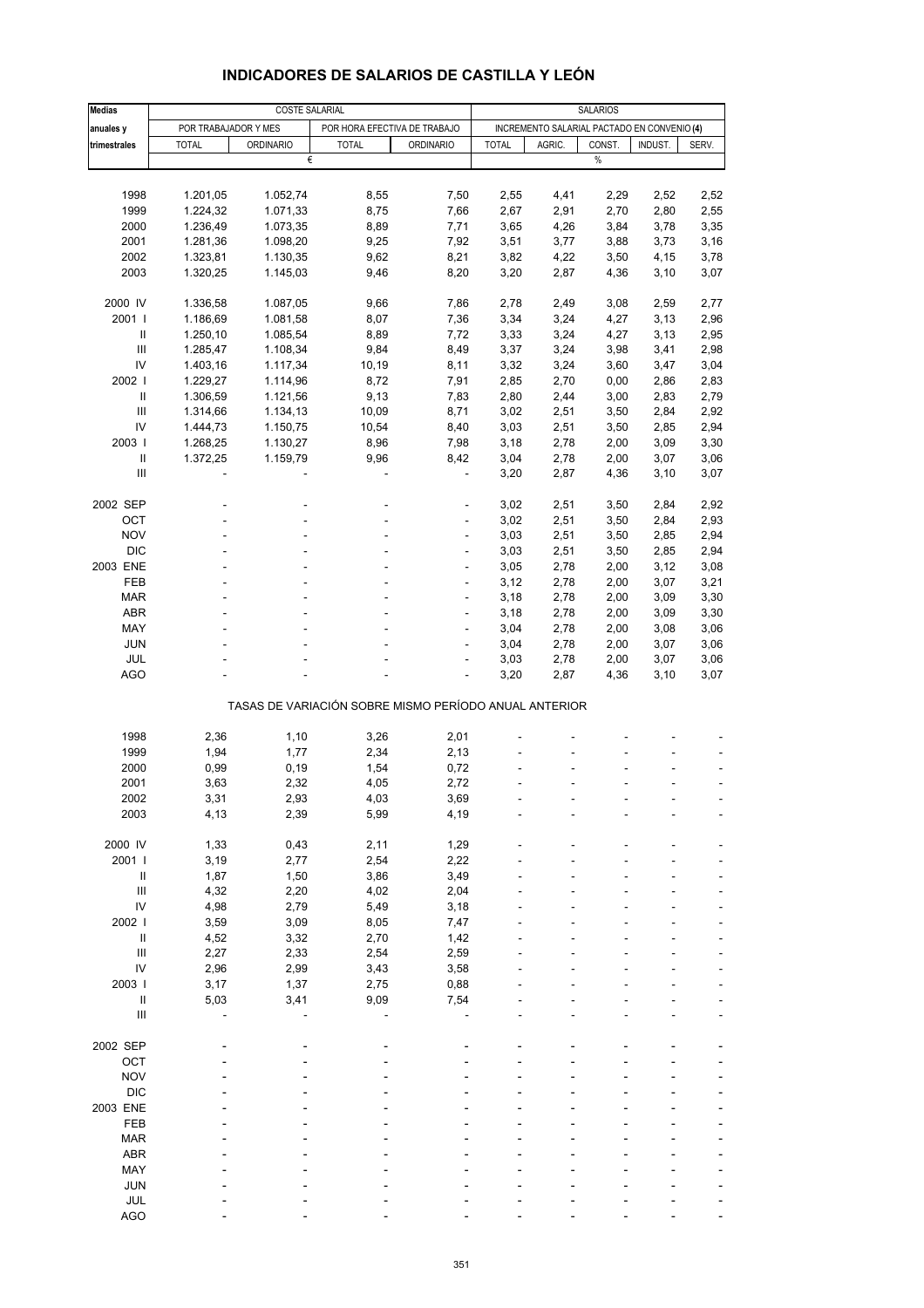# **INDICADORES MONETARIOS DE CASTILLA Y LEÓN**

| <b>Medias</b>                                         |                        |                      | CRÉDITOS Y DEPÓSITOS DEL SISTEMA BANCARIO |                    | HIPOTECAS INMOBILIARIAS |                           |  |  |  |
|-------------------------------------------------------|------------------------|----------------------|-------------------------------------------|--------------------|-------------------------|---------------------------|--|--|--|
| anuales y                                             | CRÉDITOS               |                      | <b>DEPÓSITOS</b>                          |                    |                         | FINCAS RÚSTICAS Y URBANAS |  |  |  |
| trimestrales                                          | S.PRIVADO              | S.PÚBLICO            | S.PRIVADO                                 | S.PÚBLICO          | NÚMERO                  | <b>IMPORTE</b>            |  |  |  |
|                                                       |                        | Millones de €        |                                           |                    | Unidades                | Miles de $\epsilon$       |  |  |  |
|                                                       |                        |                      |                                           |                    |                         |                           |  |  |  |
| 1998                                                  | 15.659,44              | 1.500,85             | 24.514,18                                 | 699,71             | 1.861                   | 97.580                    |  |  |  |
| 1999                                                  | 18.384,91              | 1.718,91             | 26.013,72                                 | 802,71             | 2.177                   | 120.735                   |  |  |  |
| 2000                                                  | 21.841,90              | 1.558,81             | 29.067,29                                 | 891,29             | 2.303                   | 148.419                   |  |  |  |
| 2001                                                  | 24.701,99              | 1.617,52             | 34.211,93                                 | 899,27             | 2.261                   | 157.500                   |  |  |  |
| 2002                                                  | 27.906,30              | 1.704,09             | 38.259,61                                 | 1.024,35           | 2.396                   | 245.957                   |  |  |  |
| 2003                                                  | 30.972,03              | 1.658,83             | 39.827,53                                 | 1.034,96           | 2.739                   | 236.060                   |  |  |  |
| 2000 III                                              |                        |                      | 29.453,59                                 |                    |                         |                           |  |  |  |
| IV                                                    | 22.205,89<br>23.311,20 | 1.545,42<br>1.571,62 | 30.489,86                                 | 924,42<br>1.000,17 | 1.918<br>2.382          | 129.534<br>158.694        |  |  |  |
| 2001 l                                                | 23.677,54              | 1.564,38             | 31.208,41                                 | 876,40             | 2.386                   | 171.805                   |  |  |  |
| Ш                                                     | 24.805,12              | 1.580,08             | 34.203,18                                 | 957,95             | 2.374                   | 156.915                   |  |  |  |
| Ш                                                     | 24.511,04              | 1.606,47             | 35.057,83                                 | 992,31             | 2.094                   | 155.183                   |  |  |  |
| IV                                                    | 25.814,26              | 1.719,14             | 36.378,30                                 | 770,41             | 2.190                   | 146.097                   |  |  |  |
| 2002                                                  | 26.358,46              | 1.749,69             | 37.340,80                                 | 879,51             | 2.225                   | 157.565                   |  |  |  |
| Ш                                                     | 27.773,62              | 1.625,99             | 38.218,29                                 | 945,65             | 2.556                   | 203.831                   |  |  |  |
| Ш                                                     | 28.414,20              | 1.622,02             | 38.317,61                                 | 1.008,04           | 2.379                   | 207.842                   |  |  |  |
| IV                                                    | 29.078,93              | 1.818,67             | 39.161,76                                 | 1.264,19           | 2.426                   | 414.589                   |  |  |  |
| 2003                                                  | 30.142,63              | 1.653,36             | 39.261,24                                 | 1.047,41           | 2.771                   | 229.493                   |  |  |  |
| Ш                                                     | 31.801,43              | 1.664,31             | 40.393,82                                 | 1.022,52           | 2.706                   | 242.627                   |  |  |  |
|                                                       |                        |                      |                                           |                    |                         |                           |  |  |  |
| 2002 JUL                                              |                        | L,                   |                                           |                    | 2.544                   | 206.057                   |  |  |  |
| AGO                                                   |                        | ÷,                   |                                           |                    | 2.270                   | 188.086                   |  |  |  |
| SEP                                                   |                        | L,                   |                                           |                    | 2.322                   | 229.384                   |  |  |  |
| ОСТ                                                   |                        | ÷,                   | ÷,                                        | ÷,                 | 2.457                   | 225.431                   |  |  |  |
| <b>NOV</b>                                            |                        |                      |                                           | ä,                 | 2.416                   | 807.324                   |  |  |  |
| <b>DIC</b>                                            |                        |                      |                                           |                    | 2.405                   | 211.012                   |  |  |  |
| 2003 ENE                                              | L,                     | ÷,                   | ÷,                                        | ÷,                 | 3.161                   | 252.507                   |  |  |  |
| FEB                                                   |                        | ä,                   |                                           |                    | 2.464                   | 203.026                   |  |  |  |
| <b>MAR</b>                                            |                        |                      |                                           |                    | 2.689                   | 232.947                   |  |  |  |
| <b>ABR</b>                                            |                        |                      |                                           |                    | 2.628                   | 226.558                   |  |  |  |
| MAY                                                   |                        |                      |                                           |                    | 2.781                   | 262.020                   |  |  |  |
| JUN                                                   |                        |                      |                                           |                    | 2.708                   | 239.304                   |  |  |  |
| TASAS DE VARIACIÓN SOBRE MISMO PERÍODO ANUAL ANTERIOR |                        |                      |                                           |                    |                         |                           |  |  |  |
| 1998                                                  | 16,85                  | $-20,42$             | $-2,17$                                   | 16,64              | $-6, 14$                | $-19,49$                  |  |  |  |
| 1999                                                  | 17,40                  | 14,53                | 6,12                                      | 14,72              | 16,98                   | 23,73                     |  |  |  |
| 2000                                                  | 18,80                  | $-9,31$              | 11,74                                     | 11,03              | 5,77                    | 22,93                     |  |  |  |
| 2001                                                  | 13,09                  | 3,77                 | 17,70                                     | 0,90               | $-1,80$                 | 6,12                      |  |  |  |
| 2002                                                  | 12,97                  | 5,35                 | 11,83                                     | 13,91              | 5,99                    | 56,16                     |  |  |  |
| 2003                                                  | 14,43                  | $-1,72$              | 5,42                                      | 13,41              | 14,57                   | 30,64                     |  |  |  |
|                                                       |                        |                      |                                           |                    |                         |                           |  |  |  |
| 2000 III                                              | 19,45                  | $-10,19$             | 12,52                                     | 18,52              | 13,00                   | 29,42                     |  |  |  |
| IV                                                    | 19,58                  | $-4,80$              | 11,80                                     | 23,08              | 16,82                   | 28,41                     |  |  |  |
| 2001 l                                                | 16,70                  | $-2,86$              | 11,79                                     | 6,46               | $-13,63$                | 8,26                      |  |  |  |
| Ш                                                     | 15,05                  | 4,80                 | 20,40                                     | 17,21              | 10,56                   | 6,93                      |  |  |  |
| Ш                                                     | 10,38                  | 3,95                 | 19,03                                     | 7,34               | 9,18                    | 19,80                     |  |  |  |
| IV                                                    | 10,74                  | 9,39                 | 19,31                                     | $-22,97$           | $-8,06$                 | $-7,94$                   |  |  |  |
| 2002 l                                                | 11,32                  | 11,85                | 19,65                                     | 0,35               | $-6,75$                 | $-8,29$                   |  |  |  |
| Ш                                                     | 11,97                  | 2,91                 | 11,74                                     | $-1,28$            | 7,67                    | 29,90                     |  |  |  |
| Ш                                                     | 15,92                  | 0,97                 | 9,30                                      | 1,58               | 13,59                   | 33,93                     |  |  |  |
| IV                                                    | 12,65                  | 5,79                 | 7,65                                      | 64,09              | 10,76                   | 183,78                    |  |  |  |
| 2003                                                  | 14,36                  | $-5,51$              | 5,14                                      | 19,09              | 24,55                   | 45,65                     |  |  |  |
| $\mathsf{II}$                                         | 14,50                  | 2,36                 | 5,69                                      | 8,13               | 5,87                    | 19,03                     |  |  |  |
|                                                       |                        |                      |                                           |                    |                         |                           |  |  |  |
| 2002 JUL                                              |                        |                      |                                           |                    | 25,01                   | 41,93                     |  |  |  |
| <b>AGO</b>                                            |                        |                      |                                           |                    | 15,76                   | 27,66                     |  |  |  |
| <b>SEP</b>                                            |                        |                      |                                           |                    | 1,57                    | 32,57                     |  |  |  |
| OCT                                                   |                        |                      |                                           |                    | 8,19                    | 37,36                     |  |  |  |
| <b>NOV</b>                                            |                        |                      |                                           |                    | 12,37                   | 438,69                    |  |  |  |
| <b>DIC</b>                                            |                        |                      |                                           |                    | 11,86                   | 69,75                     |  |  |  |
| 2003 ENE                                              |                        |                      |                                           |                    | 27,05                   | 42,37                     |  |  |  |
| FEB                                                   |                        |                      |                                           |                    | 1,90                    | 19,09                     |  |  |  |
| <b>MAR</b>                                            |                        |                      |                                           |                    | 52,01                   | 86,58                     |  |  |  |
| ABR                                                   |                        |                      |                                           |                    | 0, 19                   | 4,47                      |  |  |  |
| MAY                                                   |                        |                      |                                           |                    | 15,06                   | 44,93                     |  |  |  |
| JUN                                                   |                        |                      |                                           |                    | 3,08                    | 11,92                     |  |  |  |